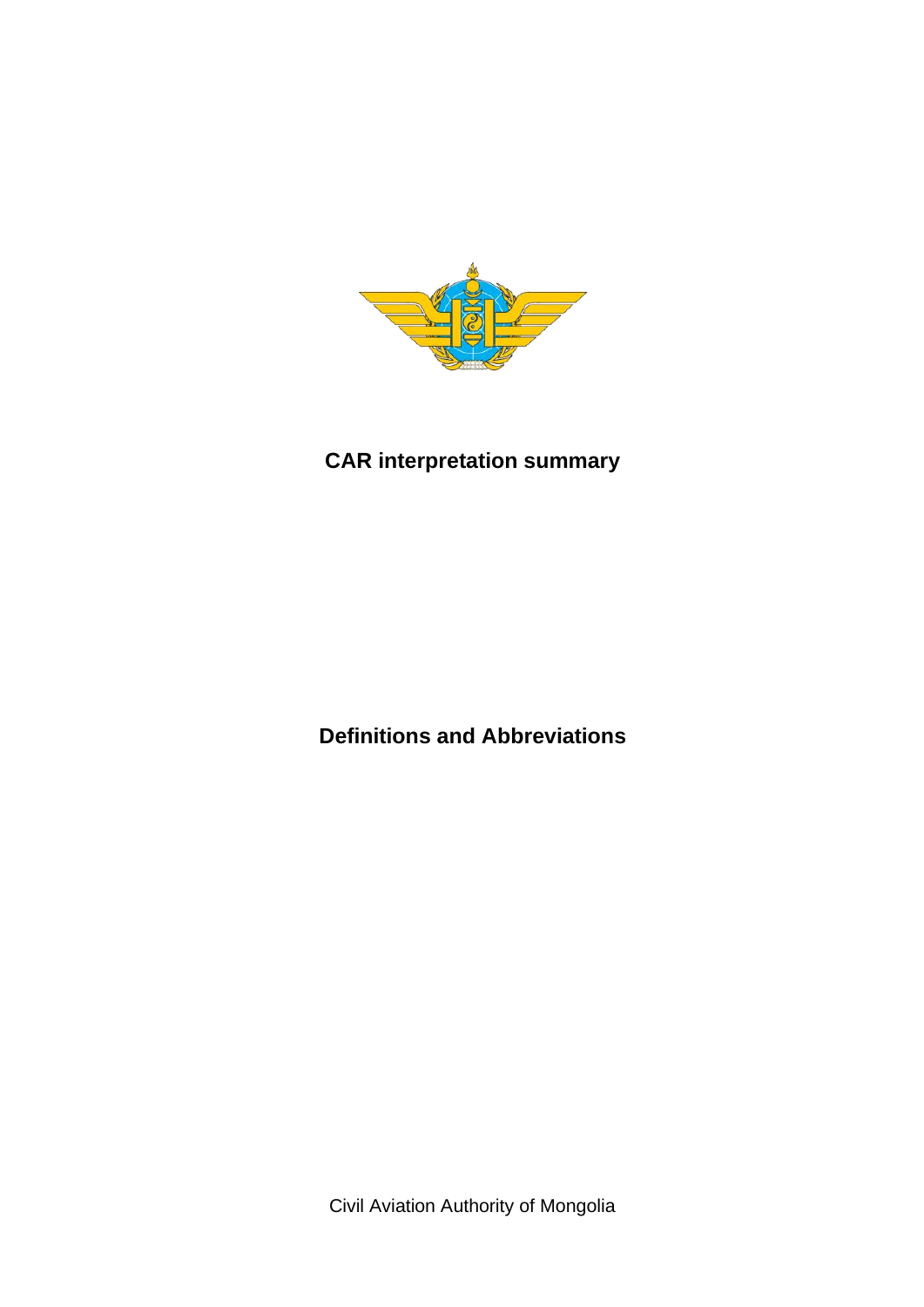### **DESCRIPTION**

The CAR interpretation summary establishes a common understanding of the general terms and abbreviations used in civil aviation.

The CAR interpretation summary is intended to provide to users common understanding and interpretation of the Civil Aviation Law, CAR, AC and other civil aviation legal documents issued by the Director.

CAR interpretation summary contains the definitions and abbreviations used in the CAR to facilitate the interpretation of those rules. CAR interpretation summary includes-

- Definitions of specific terms used in the CAR;
- Abbreviations used in the CAR.

**This document is the current consolidated version of CAR interpretation summary produced by the Civil Aviation Authority, and serves as a reference only. It is compiled from the official ordinary rules that have been signed into law by the Minister of Road and Transport. Copies of the official rule and amendments as signed by Minister may be obtained from the Civil Aviation Authority or may be downloaded from the official web site at: [www.mcaa.gov.mn](http://www.mcaa.gov.mn/)**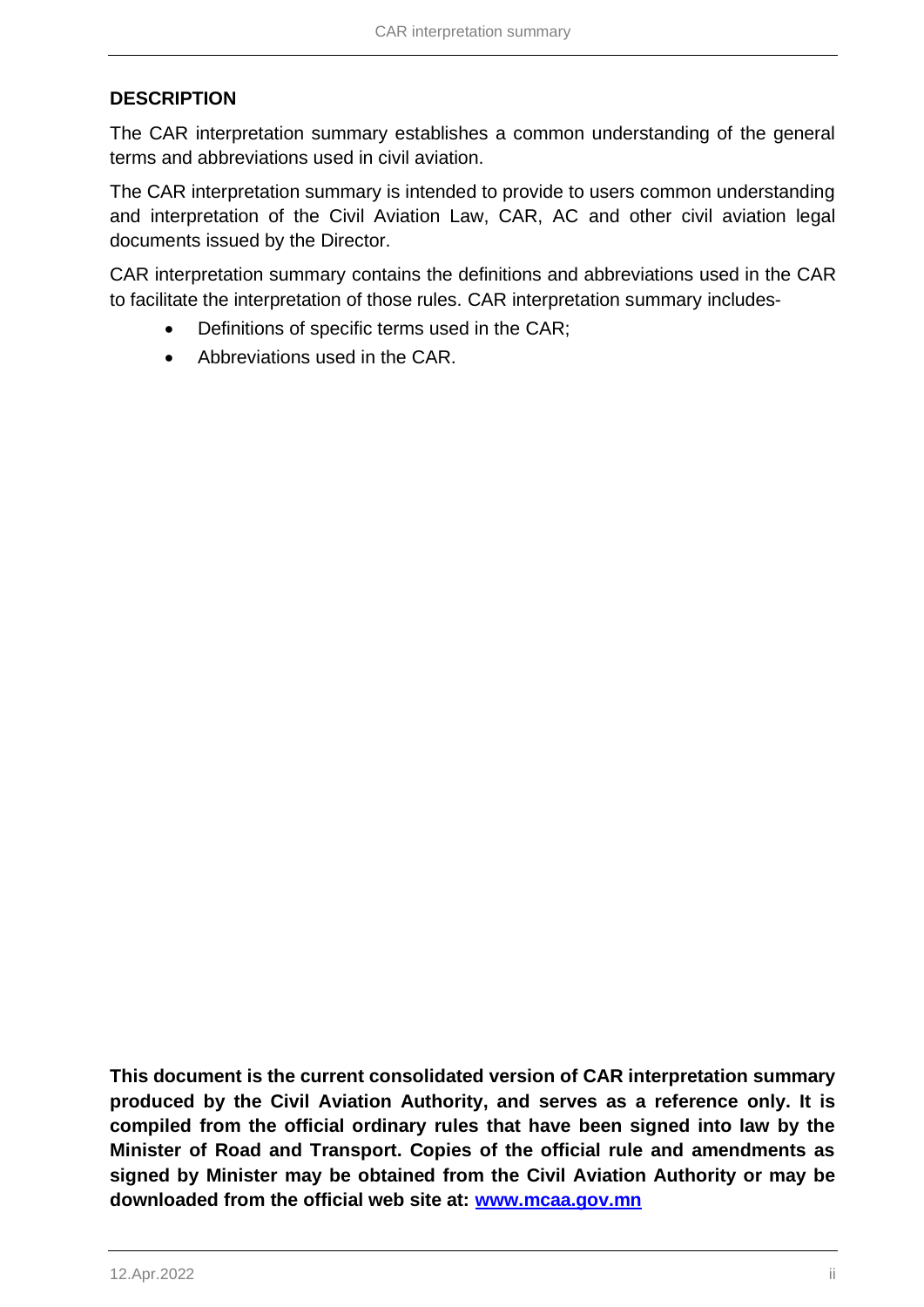### **Bulletin**

ICAO 29<sup>th</sup> Assembly Resolution A29-3 of year 1992 urges States to promote global harmonization of national rules.

In order to implement this Resolution, Mongolian Civil Aviation Regulation has been developed based on "Memorandum for Technical Cooperation" between CAA of Mongolia and New Zealand, signed on 6<sup>th</sup> of May, 1999.

| <b>Amendment history</b> | <b>Effective Date</b> |
|--------------------------|-----------------------|
| Original issue           | 01 October 2007       |
| Amendment 1              | 30 June 2010          |
| Amendment 2 (Re-issue)   | 12 April 2022         |

**Note:** This CAR interpretation summary has been released in Mongolian and English languages, based on NZCAR Part 1 Amend.57 of 1 December 2021.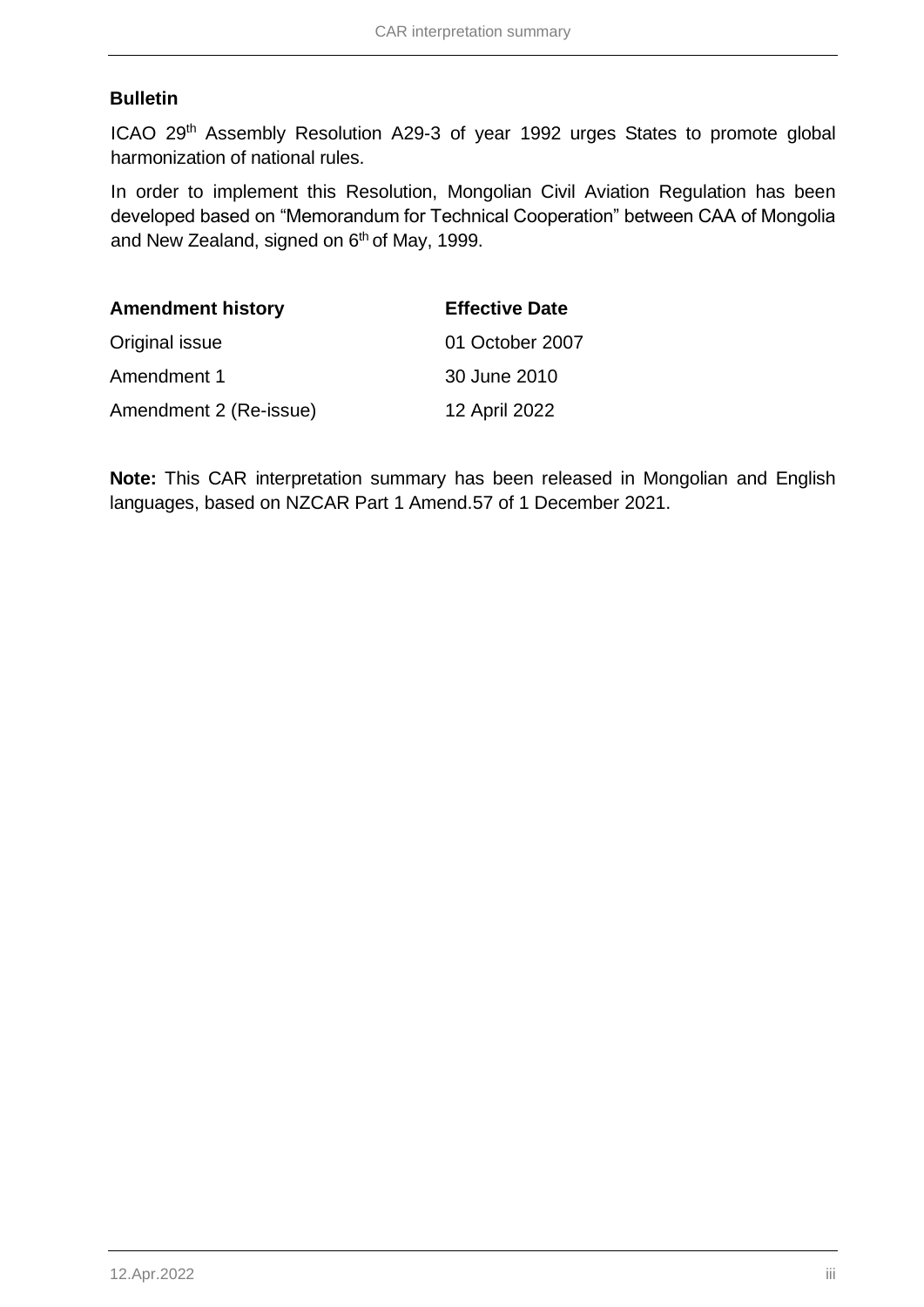## **List of Rules**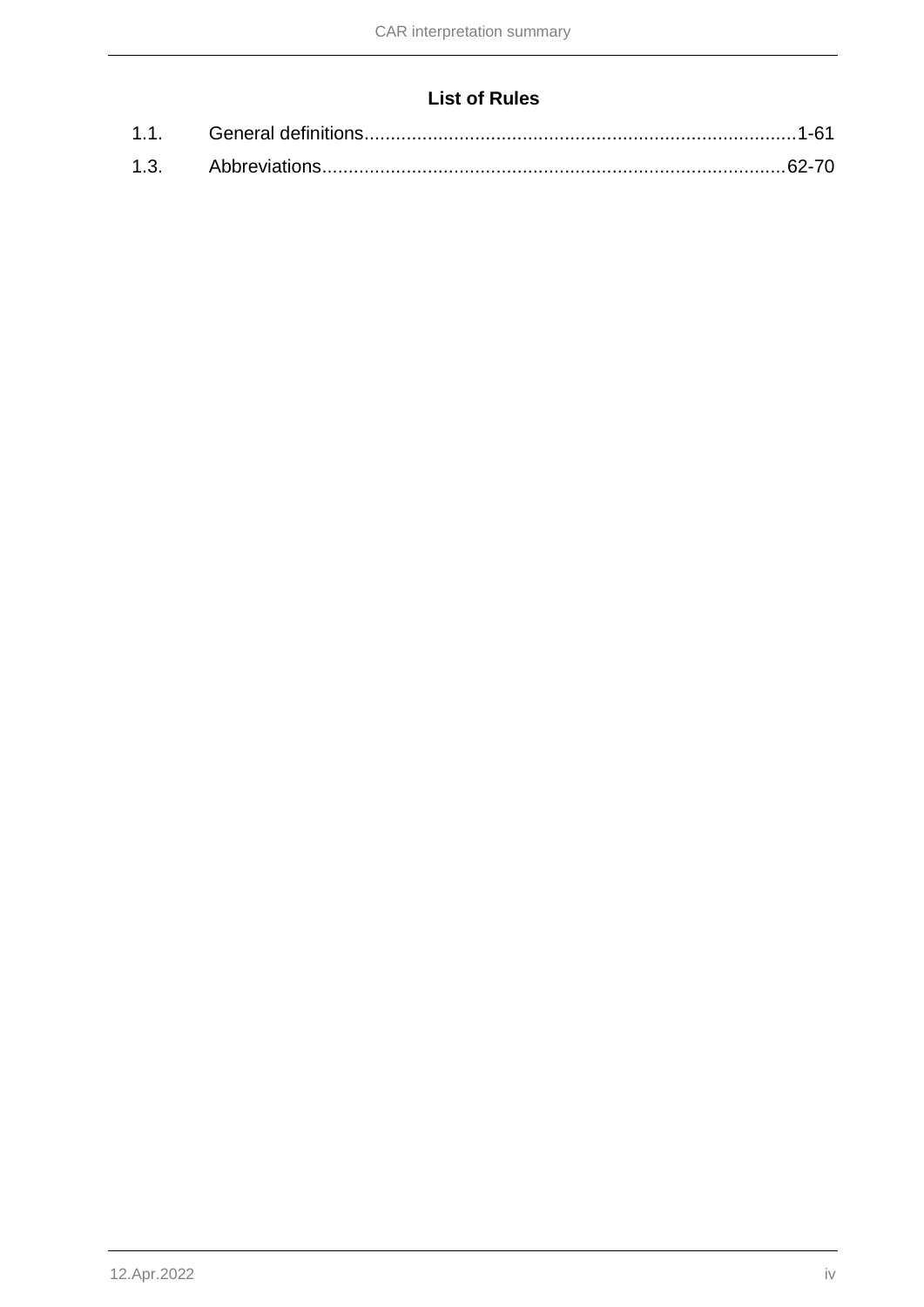### <span id="page-4-0"></span>**1.1. General definitions**

In rules made under the Act, unless the context otherwise requires-

**Automatic activation device** means an automatic altitude and descent-rate sensor designed to self-activate a parachute:

**Lighter-than-air aircraft** means any aircraft supported chiefly by its buoyancy in the air:

**Heavier-than-air aircraft** means any aircraft deriving its lift in flight chiefly from aerodynamic forces:

**Aerial topdressing** means dispensing from an aircraft-

- (1) a dry agricultural chemical; or
- (2) any other dry substance intended for plant nourishment, soil treatment, or propagation of plant life:

**Aerial VTA** means dispensing from an aircraft toxic and non-toxic bait intended for the extermination of targeted vertebrate pests:

**Aerial spraying** means dispensing from an aircraft-

- (1) a liquid agricultural chemical; or
- (2) any other liquid substance intended for plant nourishment, soil treatment, or propagation of plant life:

**Hover** means a helicopter flight at a constant height and position over the surface:

**Airspace incident** means an incident involving deviation from, or shortcomings of, the procedures or rules for-

- (1) avoiding a collision between aircraft; or
- (2) avoiding a collision between aircraft and other obstacles when an aircraft is being provided with an Air Traffic Service:

**Aeronautical telecommunication service certificate** means a certificate issued by the Director in accordance with Part 171 that authorises the holder to provide aeronautical telecommunication services and operate facilities that support IFR flight or an air traffic service: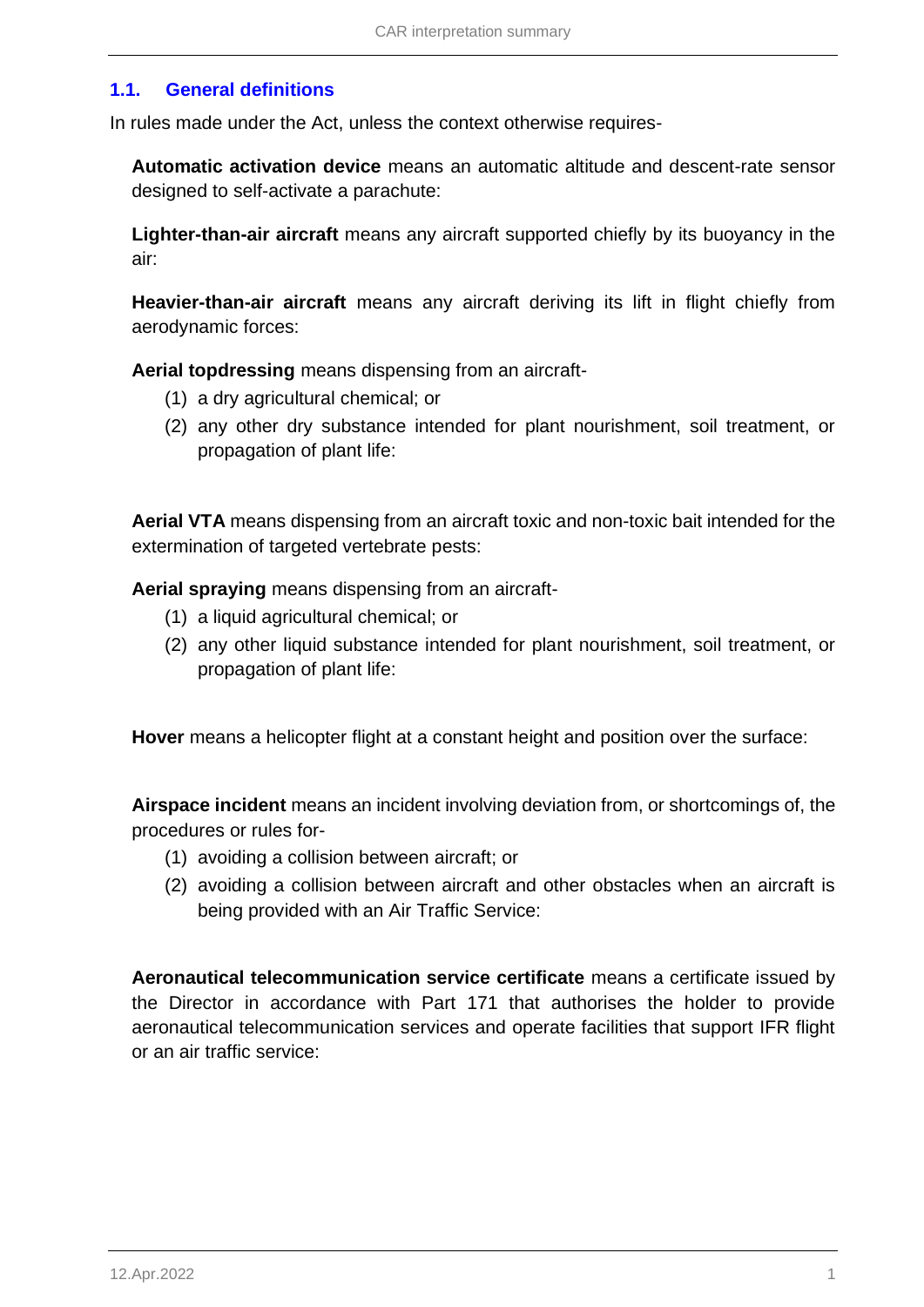**Air transport operation** means an operation for the carriage of passengers or goods by air for hire or reward except-

- (1) a special operation under Part 135 (GA AOC):
- (2) a helicopter external load operation under Part 133:
- (3) an agricultural aircraft operation under Part 137:
- (4) an adventure aviation operation under Part 115:
- (5) a trial flight under Part 149.

**Air operator** means the holder of-

- (1) an air operator certificate granted under the Act and in accordance with Part 119; or
- (2) a foreign air operator certificate granted in accordance with Part 129.

**Air operator security program** means a program to safeguard an air operator's passengers, crew, ground personnel, aircraft, and facilities from acts of unlawful interference:

### **Air operator certificate** means-

- (1) for purpose of Part 119 and Part 135 an airline air operator certificate or a general aviation air operator certificate; or
- (2) for purpose of Part 121 and Part 125 means an airline air operator certificate:

**Holder of an air operator certificate** means the holder of an air operator certificate issued under Part 119 that authorises the holder to conduct air operations:

**Justifiable aircraft equipment** means any equipment necessary for the operation of the aircraft. It does not include equipment or ballast specifically installed, permanently or otherwise, for the purpose of altering the empty weight of an aircraft to meet the maximum payload capacity:

**Aircraft incident** means any incident, not otherwise classified, associated with the operation of an aircraft:

**Aircraft category and category of aircraft** means any one of the following classes of aircraft: aeroplane, balloon, glider, hang glider, helicopter, or microlight: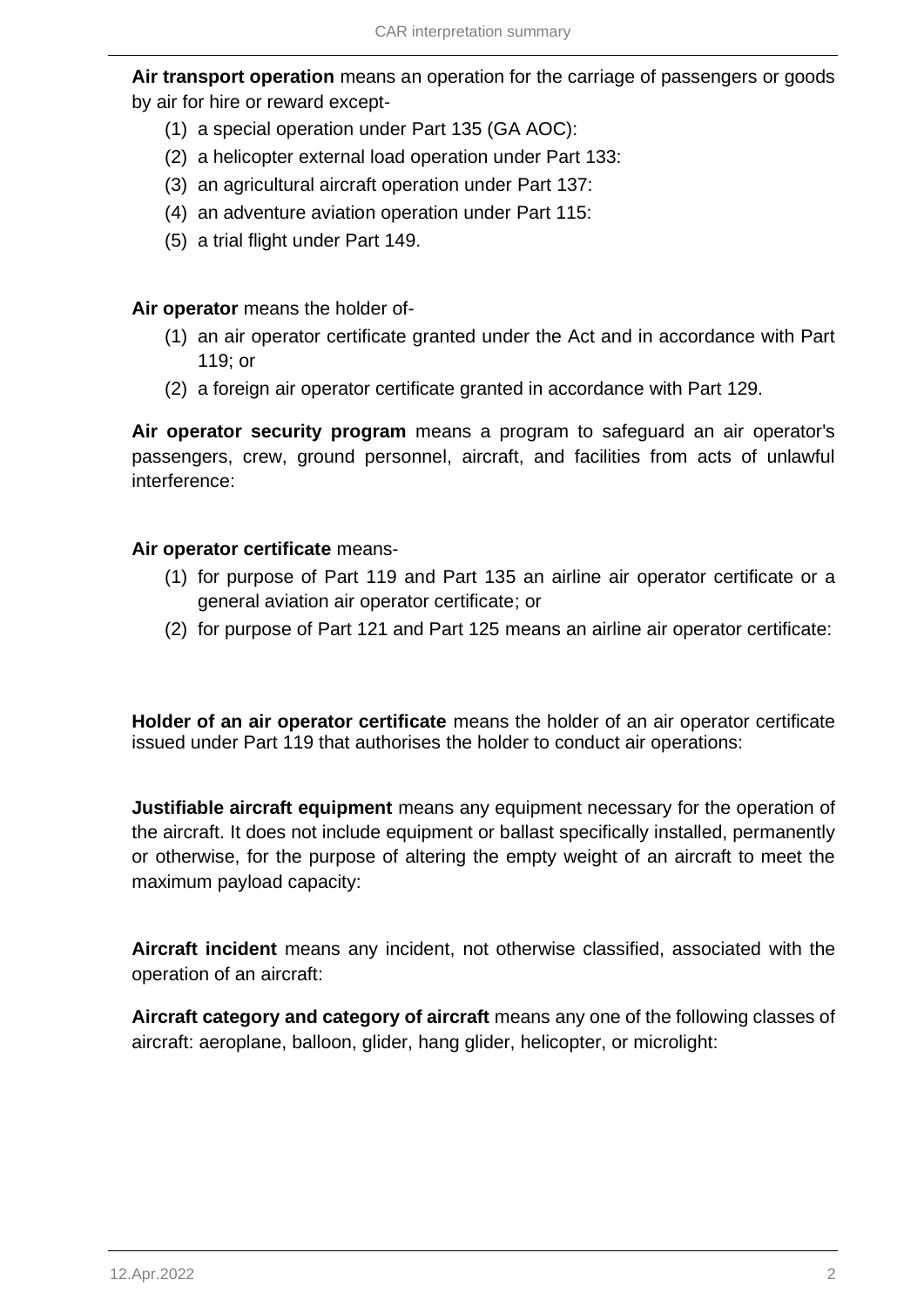### **Aircraft Emergency Location System** means a system that-

- (1) is installed in an aircraft; and
- (2) automatically broadcasts the aircraft location to SAR services in the event of a crash; and
- (3) is approved by the Director under rule 91.529(ab).

### **Aircraft radio station** means-

- (1) all installed radio equipment including antennae, indicators, controls, interconnecting cabling, and wiring into the aircraft electrical system, which are required in order to perform the intended function; and
- (2) all portable emergency radio equipment required to be carried by Part 91:

**Aircraft engine** means an engine that is used or intended to be used for propelling aircraft, and includes turbo-superchargers, appurtenances and accessories necessary for its functioning, but does not include propellers:

**Aircraft** means any machine that can derive support in the atmosphere from the reactions of the air otherwise than by the reactions of the air against the surface of the earth:

**Statement of content** means an accurate description of the items that are contained within a consignment of cargo or mail for carriage by air:

**Receptacle** means a containment vessel for receiving and holding a substance or article, including any means of closing:

**Pilot non-flying** means the pilot who monitors the course of the flight and is responsible for radio communication with ATC, flight attendants, and passengers. Furthermore, he or she maintains the flight plan, monitors fuel, reads checklists, and operates the landing gear and flaps.

**Situation display** means an electronic display depicting the position of and movement of aircraft and other information as required:

**Operable,** in relation to equipment and instruments, means fully functional, calibrated, and meeting the applicable airworthiness requirements:

**Aircraft to be intercepted** means aircraft suspected by military, customs or police authorities for following violation:

(1) are unable to secure positive identification of an aircraft observed in or entering the sovereign airspace of the State by means other than visual inspection, i.e. by co-ordination with air traffic services units and/or by secondary surveillance radar;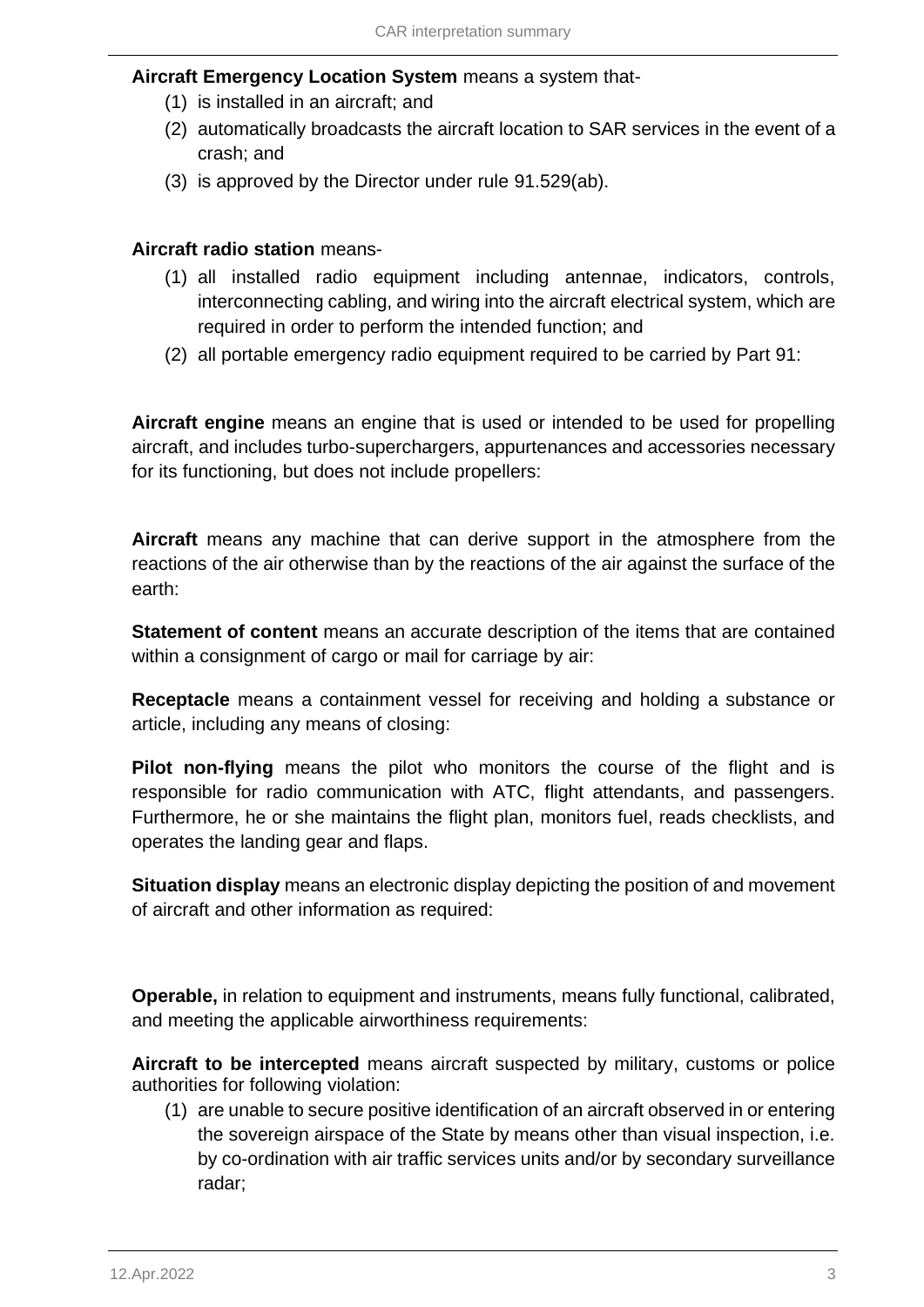- (2) observe that an aircraft without proper authorization is about to enter, or has entered, an area in its territory in which civil flights are restricted or prohibited;
- (3) observe that an aircraft within its airspace deviates from a designated air traffic services (ATS) route, or a flight plan route outside the ATS route network, without a known or apparent valid reason for the deviation; or
- (4) suspect that an aircraft is engaged in illegal flight and/or transportation of illicit goods or persons, inconsistent with the aims of the Chicago Convention and contrary to the laws of said State.
- (5) enters the sovereign airspace of a State without proper permission and fails to comply with instructions to land or to leave the airspace;
- (6) enters the sovereign airspace of a State through different positions or routes from those stated in the overflight permission; or
- (7) constitutes a hazard to other aircraft.

**Altimeter** means for purpose of Part 105, a visually read instrument for measuring height throughout descent:

**Altimeter setting (QNH)** means the aerodrome level pressure reduced to mean sea level in accordance with the ICAO Standard Atmosphere, which is specified by a mean sea level pressure of 1013.25 hectopascals and temperature of 15.0 degrees Celsius with a lapse rate of 6.5 degrees Celsius per 1000 m and is the altimeter sub-scale setting to obtain the elevation when on the ground:

**Class 1 microlight aircraft** means a microlight aircraft other than a Class 2 microlight aircraft. Class 1 helicopter would be included to Class 2 microlight:

**Class 2 microlight aircraft** means a microlight aircraft designed and equipped to carry 2 persons:

**Class 3.1A-Flammable liquid** means a liquid that has a flash point of below 23°C and has an initial boiling point (IBP) of a maximum 35°C, and includes petrol based products:

**Class 3.1C-Flammable liquid** means a liquid that has a flash point at or above 23°C, but at or below 60°C, and includes kerosene based products:

**Class 3.1D-Flammable liquid** means a liquid that has a flash point of above 60°C, but at or below 93°C, and includes diesel products: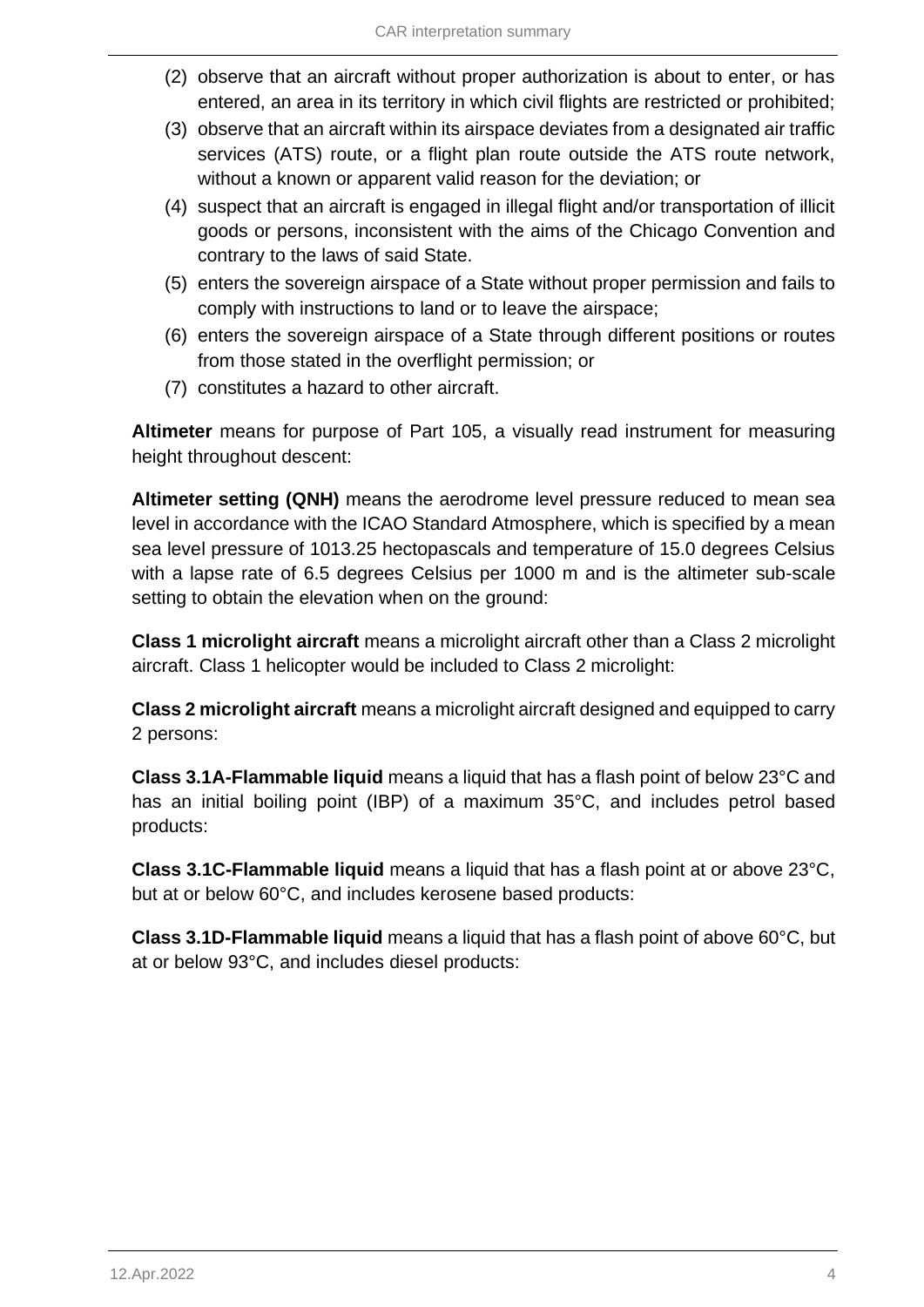**Primary-means navigation system** means a navigation system approved for a given navigation specification, or for a phase of flight, that is used to navigate safely on the planned route or procedure:

**Apron** means a defined area on a land aerodrome intended to accommodate aircraft for the purpose of loading or unloading passengers or cargo, refuelling, parking, or maintenance:

**Apron management service** means a service provided to regulate the activities and the movement of aircraft and vehicles on an apron:

**Moored balloon** means a pilotless balloon that is moored to the surface of the earth, or to an object on the surface of the earth, and has a maximum diameter of more than 1.5m or a gas capacity of more than 3m<sup>3</sup>:

**Air operation** means a following operation for the carriage of passengers or goods by air for hire or reward-

- (1) for purpose of Part 121, an air transport operation or a special operation using an aeroplane having a passenger seating configuration of more than 30 seats, excluding any required crew member seat, or a payload capacity of more than 3410 kg: or
- (2) for purpose of Part 125, an air transport operation or a special operation using-
	- (i) an aeroplane with a passenger seating configuration of 10 to 30 seats, excluding any required flight crew member seat, or a payload capacity of 3410 kg or less and a MCTOW of greater than 5700 kg; or
	- (ii) a single-engine aeroplane to perform an SEIFR passenger operation: or
- (3) for purpose of Part 135, an air transport operation or a special operation, except a SEIFR passenger operation, using-
	- (i) an aeroplane having a passenger seating configuration of 9 seats or less, excluding any required crew member seat, and a MCTOW of 5700 kg or less; or
	- (ii) a helicopter: or
- (4) for purpose of Part 115, adventure aviation operation:

**AAIB** means Aircraft Accident Investigation Bureau of Mongolia, which is established by under the Act:

**Cargo** means any property carried on an aircraft other than mail, stores and baggage:

**Cargo aircraft** means an aircraft, other than an aircraft that carries passengers, which is carrying goods or property: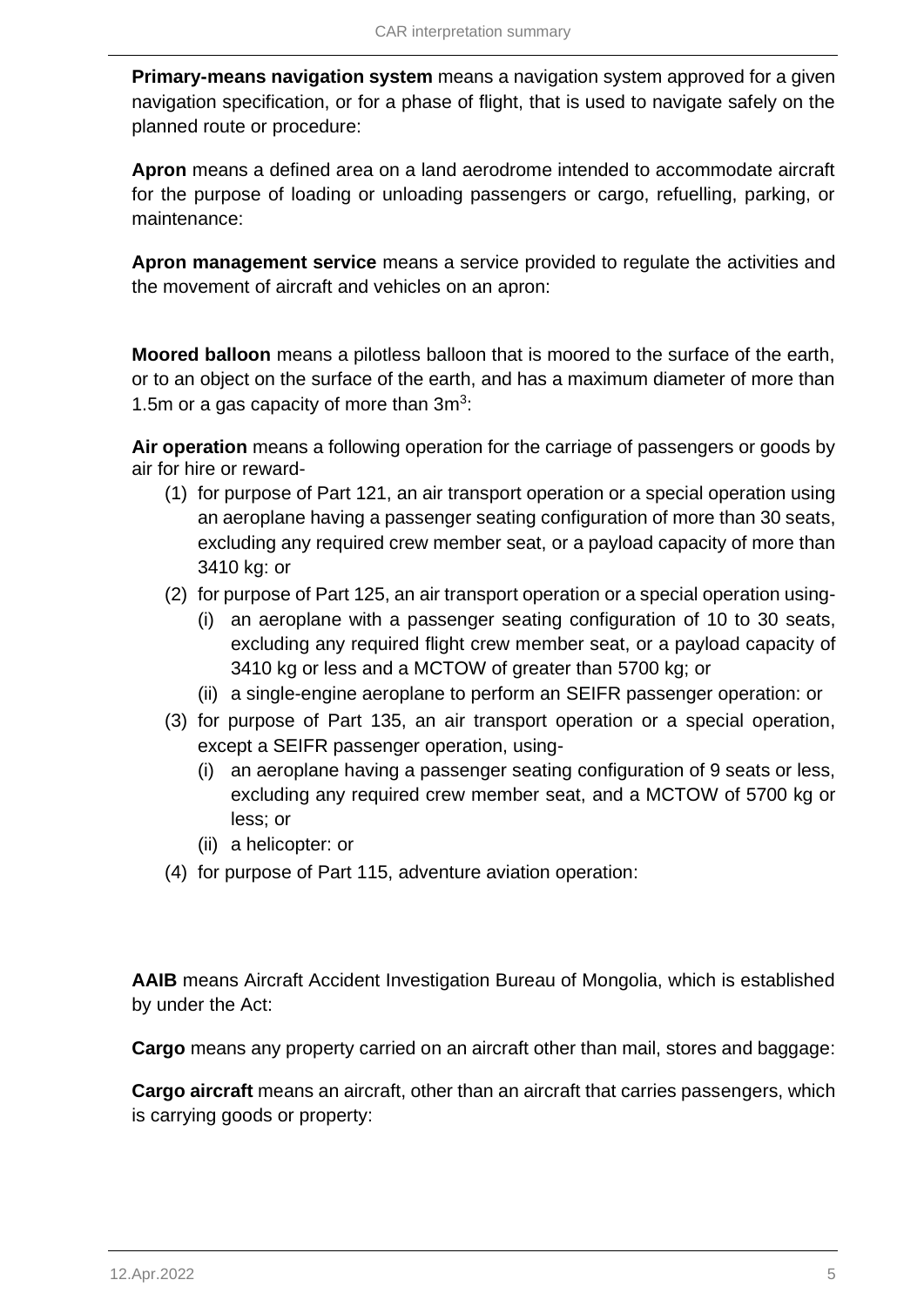**Cargo security incident** means an incident involving cargo or mail that is carried, or has been accepted by a regulated air cargo agent or an air operator for carriage, by air on an aircraft conducting an international regular air transport passenger service, and-

- (1) there is evidence of tampering or suspected tampering with the cargo or mail which could be an act or an attempted act of unlawful interference; or
- (2) a weapon, explosive, or other dangerous device, article or substance, that may be used to commit an act of unlawful interference is detected in the cargo or mail:

**Unit load device** means any type of freight container, aircraft container, aircraft pallet with a net, or aircraft pallet with a net over an igloo, except for-

- (1) an overpack; or
- (2) a freight container for radioactive materials:

**Release to service (Maintenance release)** means a document which contains a certification confirming that the maintenance work to which it relates has been completed in a satisfactory manner in accordance with appropriate airworthiness requirements.

**Lifed** means that the instructions for continued airworthiness for the aeronautical product, product, or component specify-

- (1) a finite life time for the aeronautical product, product, or component; or
- (2) a recommended or mandatory overhaul time for the aeronautical product, product, or component:

**Time in service** means, for maintenance time records, aircraft log records, and similar purposes, the elapsed time from the aircraft leaving the surface until touching it again on landing:

### **Aerobatic flight** means-

- (1) an intentional manoeuvre in which the aircraft is in sustained inverted flight or is rolled from upright to inverted or from inverted to upright position; or
- (2) manoeuvres such as rolls, loops, spins, upward vertical flight culminating in a stall turn, hammerhead or whip stall, or a combination of such manoeuvres: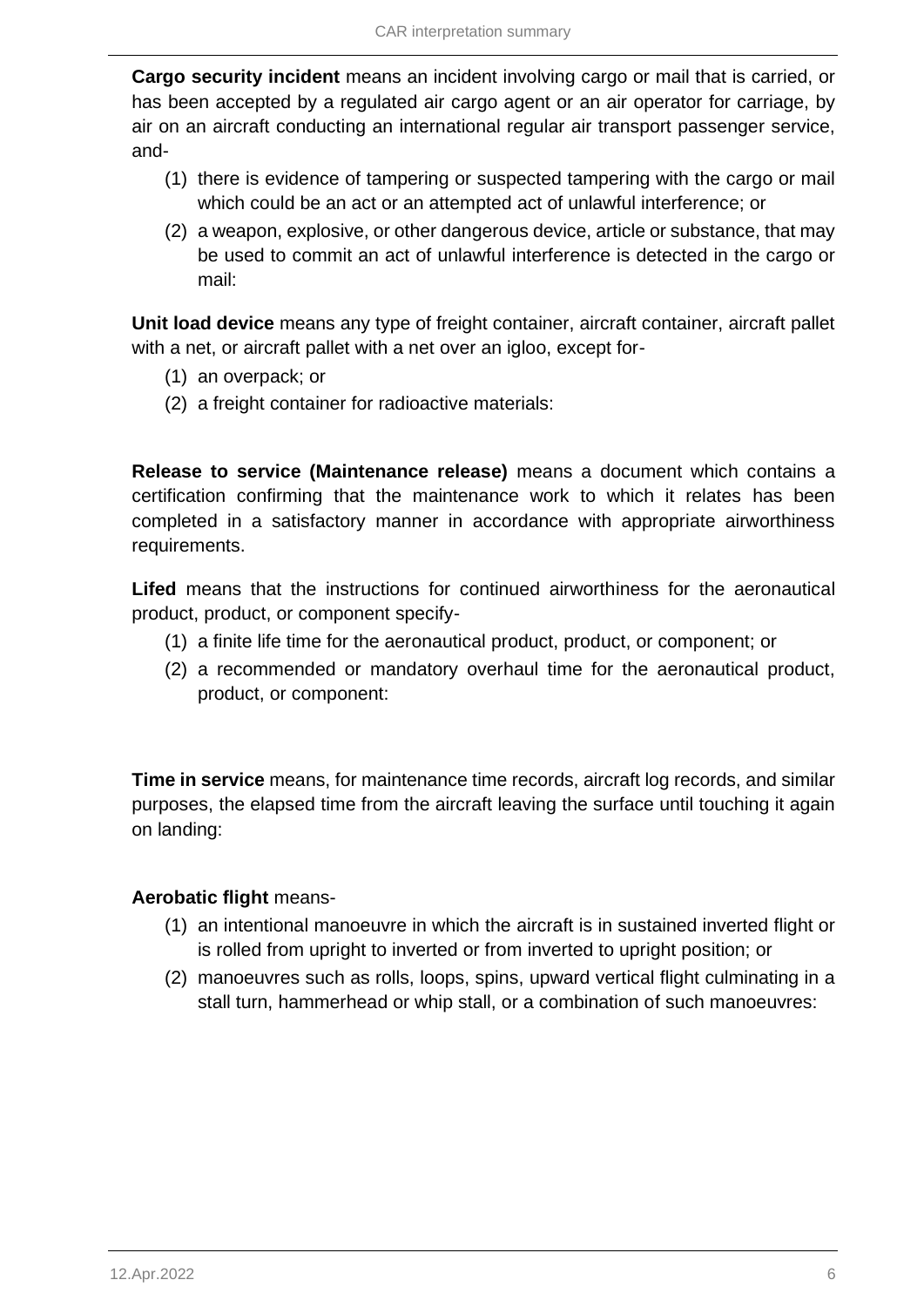### **Aerodrome**-

- (1) means any defined area of land or water intended or designed to be used either wholly or partly for the landing, departure, and surface movement of aircraft; and
- (2) includes any buildings, installations, and equipment on or adjacent to any such area used in connection with the aerodrome or its administration:

**Aerodrome operator certificate** means a certificate issued by Director in accordance with Part 139 to following aerodrome:

- (1) an aerodrome serving any aeroplane that is engaged in regular international air transport operations; or
- (2) an aerodrome serving an aeroplane having a certificated passenger seating capacity of more than 30 seats that is engaged in regular air transport operations for the carriage of passengers.

**Aerodrome Frequency Response Unit** means a ground based VHF radio, which on receipt of a modulated VHF transmission from an aircraft on the appropriate frequency, automatically transmits either a voice or a tone response to confirm the pilot's radio frequency selection:

**Aerodrome incident** means an incident involving an aircraft operation and-

- (1) an obstruction either on the aerodrome operational area or protruding into the aerodrome obstacle limitation surfaces; or
- (2) a defective visual aid; or
- (3) a defective surface of a manoeuvring area; or
- (4) any other defective aerodrome facility:

**Aerodrome flight information service** means a service provided for the purpose of giving advice and information useful for the safe and efficient conduct of flights in the vicinity of an aerodrome:

### **Aerodrome traffic** means-

- (1) all traffic on the manoeuvring area of an aerodrome; and
- (2) all aircraft flying in the vicinity of an aerodrome:

**Aerodrome traffic circuit** means the pattern flown by aircraft operating in the vicinity of an aerodrome:

**Aerodrome control service** means an ATC service provided for the control of aerodrome traffic:

**Aerodrome control tower** means a unit established to provide ATC service to aerodrome traffic: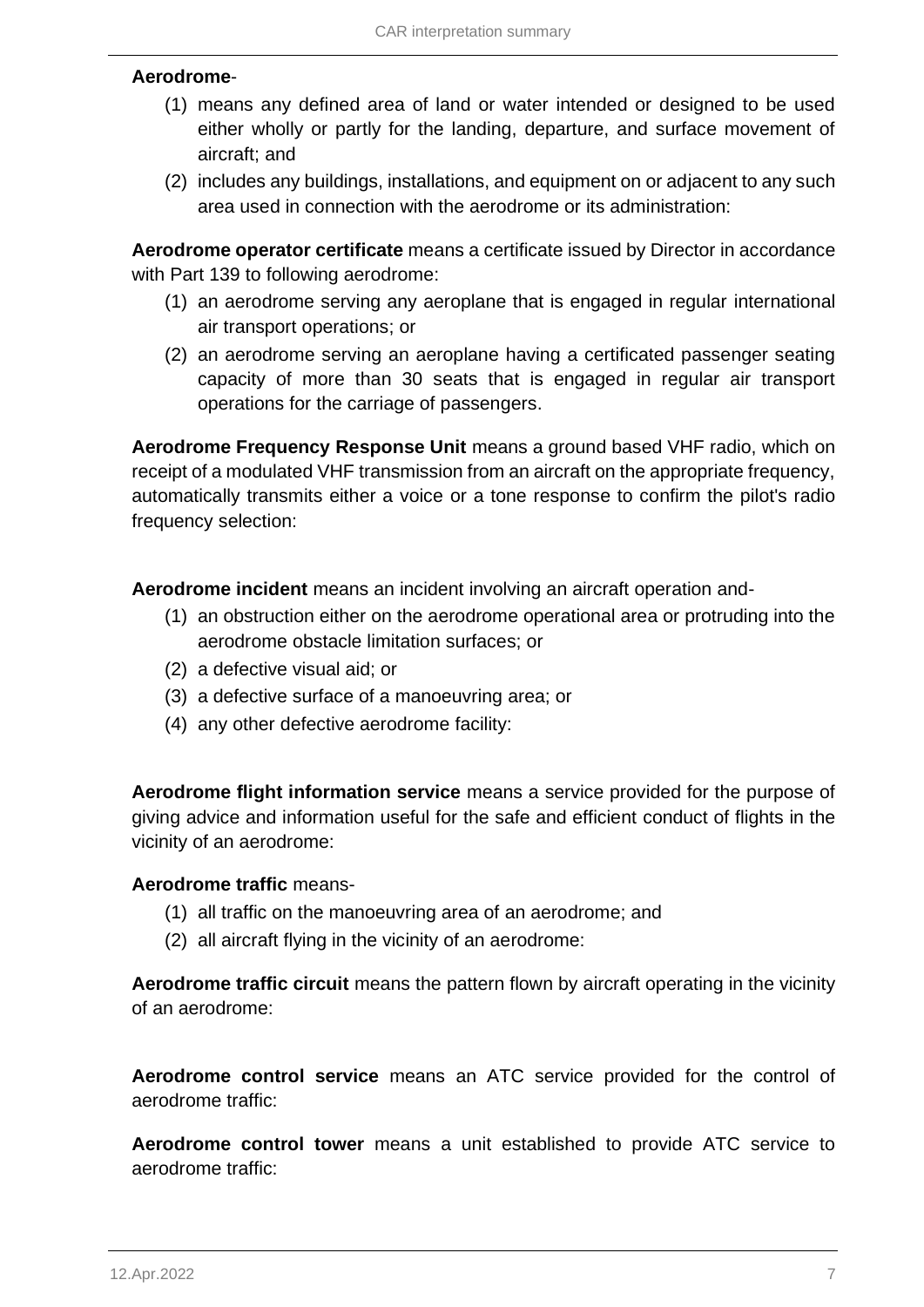#### **Aerodrome operator** means-

- (1) a person who operates an aerodrome; or
- (2) if no person is identified in paragraph (1), a person who is responsible for the management of that aerodrome; or
- (3) if no person is identified in paragraphs (1) or (2), a person who is occupying the land forming that aerodrome; or
- (4) if no person is identified in paragraphs (1), (2), or (3), the registered proprietor of the land forming that aerodrome.

### **Aerodrome operational area** means-

- (1) the movement area at an aerodrome and its associated strips and safety areas; and
- (2) any ground installation or facility provided at an aerodrome for the safety of aircraft operations

**Duplicate safety inspection** means inspection to be performed by two authorised personnel for release-to-service after the initial assembly, subsequent disturbance, or adjustment of any part of the control system of the aircraft or the control system of the component:

**Screening** means the application of technical or other means which are intended to identify and/or detect weapons, explosives or other dangerous devices, articles or substances which may be used to commit an act of unlawful interference:

**Screening point** means that area provided by the aerodrome operator under 139.203(d)(4) for carrying out passenger screening:

**Security designated aerodrome** means an aerodrome for the time being designated as a security aerodrome under the Act and Part 140:

**Security area** means an area that the Director has declared to be a security area under the CAR:

**Security designated navigation installation** means a navigation installation for the time being designated by the Director as a security designated navigation installation:

**Security incident** means an incident that involves unlawful interference:

**Declaration of security** means a declaration made in accordance with the requirements of Part 109 regarding a consignment of cargo or mail: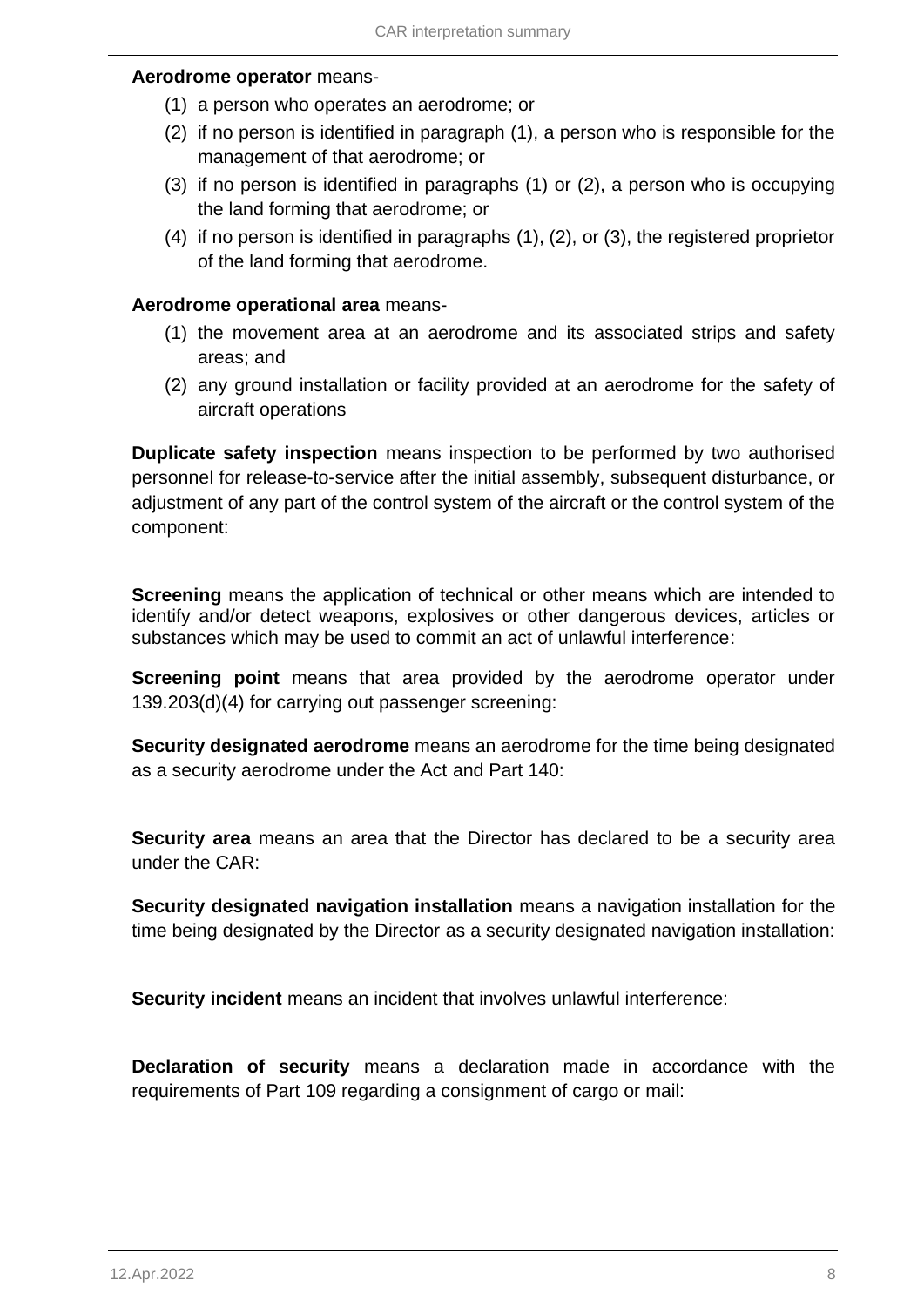**Security management** means the aviation security officer in charge at each location specified under 140.61(a)(5) and includes that officer's deputy and any other officer delegated any responsibility by that officer:

**Security control** is means by which the introduction of weapons, explosives or other dangerous devices, articles or substances which may be used to commit an act of unlawful interference can be prevented:

**Dangerous goods** means articles or substances that are capable of posing risk to health, safety, property, or the environment and-

- (1) are listed in, or classified in accordance with, the ICAO's Technical Instructions for the Safe Transport of Dangerous Goods by Air; or
- (2) have properties that would result in the articles or substances being classified as dangerous goods under the ICAO's Technical Instructions for the Safe Transport of Dangerous Goods by Air:

**Classification of dangerous goods (Classes 1 to 9)** have the same meaning as defined in Part 2 of the Technical Instructions:

**Dangerous goods incident** means an incident associated with and related to the carriage of dangerous goods by air after acceptance by the operator, that-

- (1) results in injury to a person, property damage, fire, breakage, spillage, leakage of fluid or radiation, or other evidence that the integrity of the packaging has not been maintained; or
- (2) involves dangerous goods incorrectly declared, packaged, labelled, marked, or documented:

**Alerting service** means an air traffic service provided to notify appropriate organisations regarding aircraft in need of SAR aid, and to assist such organisations as required:

**Cruising level** means a level maintained during a significant portion of a flight:

**Cruise relief pilot** means a flight crew member who is assigned to perform pilot tasks during cruise flight, to allow the pilot-in-command or a co-pilot to obtain planned rest.

**Trip fuel** means the fuel required for the planned flight from the commencement of the take-off run to the completion of landing run prior to runway turnoff:

**ADS-B OUT** means a function on an aircraft that periodically broadcasts its state vector (identity position and velocity) and other information derived from on-board systems in a format suitable for ADS-B receivers:

**ADS-B system** means a GNSS position source and a compatible Mode S Extended Squitter 1090Mhz ADS-B OUT transponder, or any other suitable transponder determined by the Director as specified in a notice referred to in rule 91.258(a)(6):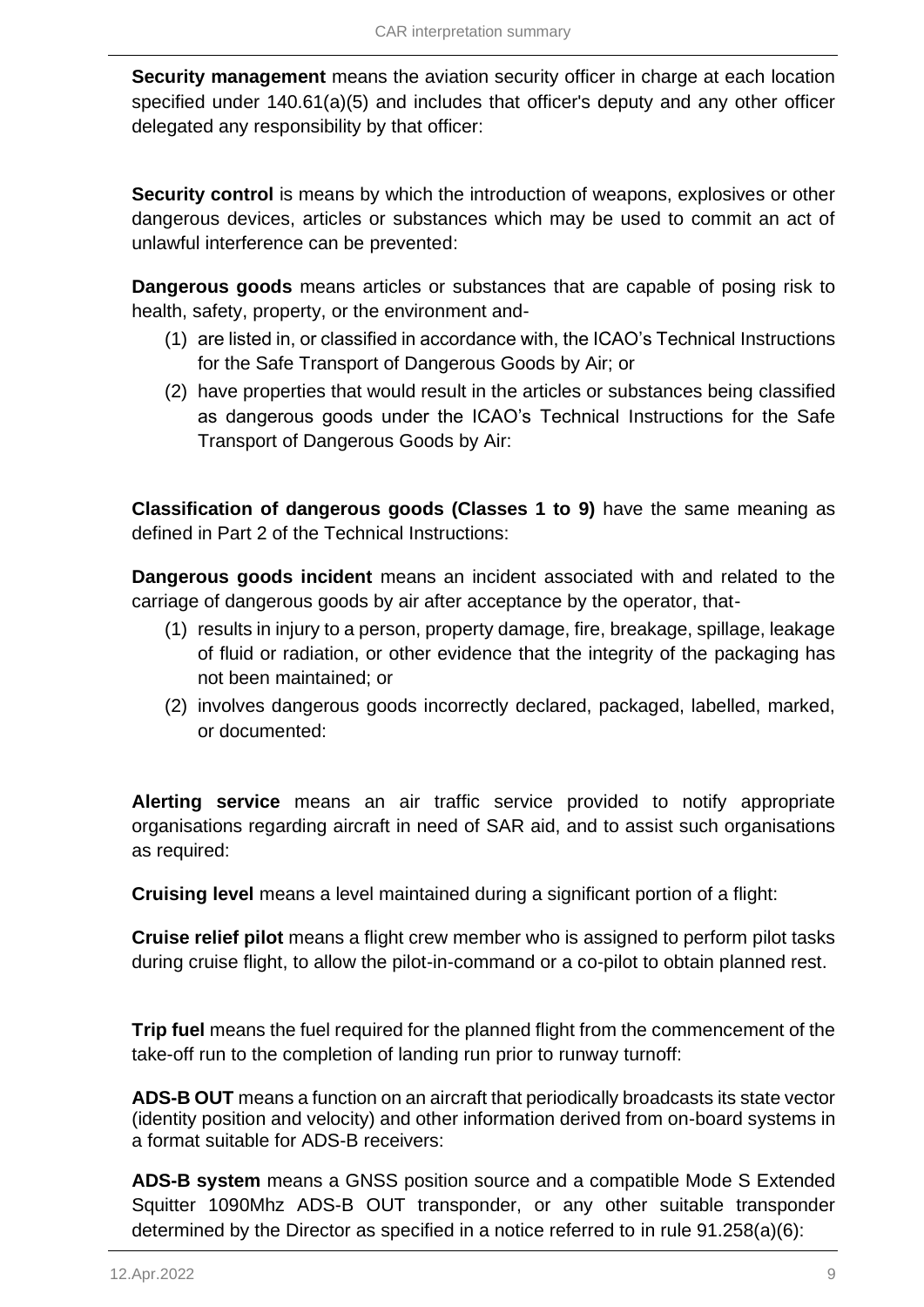**AIP Amendment** means permanent changes to the information contained in the AIP:

**AIP Supplement** means temporary changes to the information contained in the AIP that are published by means of special pages

**AIP service** means a service for the publication of the AIP Mongolia, AIP Amendments, AIP Supplements and AIC:

**AIRAC** means an acronym (aeronautical information regulation and control) signifying a system aimed at advance notification, based on common effective dates, of circumstances that necessitate significant changes in operating practices:

**ICAO Annex** means an Annex to the Convention:

**AWIB Service** means an automatic broadcast of aerodrome and weather information provided specifically for the facilitation of aviation, an AWIB service is not an air traffic service:

**Crew member** means a person carried by an aircraft who is-

- (1) assigned by the operator-
	- (i) as a flight crew member or flight attendant to perform a duty associated with the operation of the flight; or
	- (ii) to perform a duty associated with the operation of the aircraft during flight time; or
- (2) carried for the sole purpose of-
	- (i) undergoing or giving instruction in the control and navigation of the aircraft; or
	- (ii) undergoing instruction as a flight engineer or flight attendant; or
- (3) authorised by the Director to exercise a function associated with the operation of the aircraft during flight time; or
- (4) a flight examiner:

**Supplementary crew member** means the crew on an aeroplane when it is comprised of more than the minimum crew required by the aeroplane certification:

**Packaging** means the receptacle and any other components necessary for the receptacle to perform its containment function and to ensure compliance with the packing requirements of ICAO Annex 18: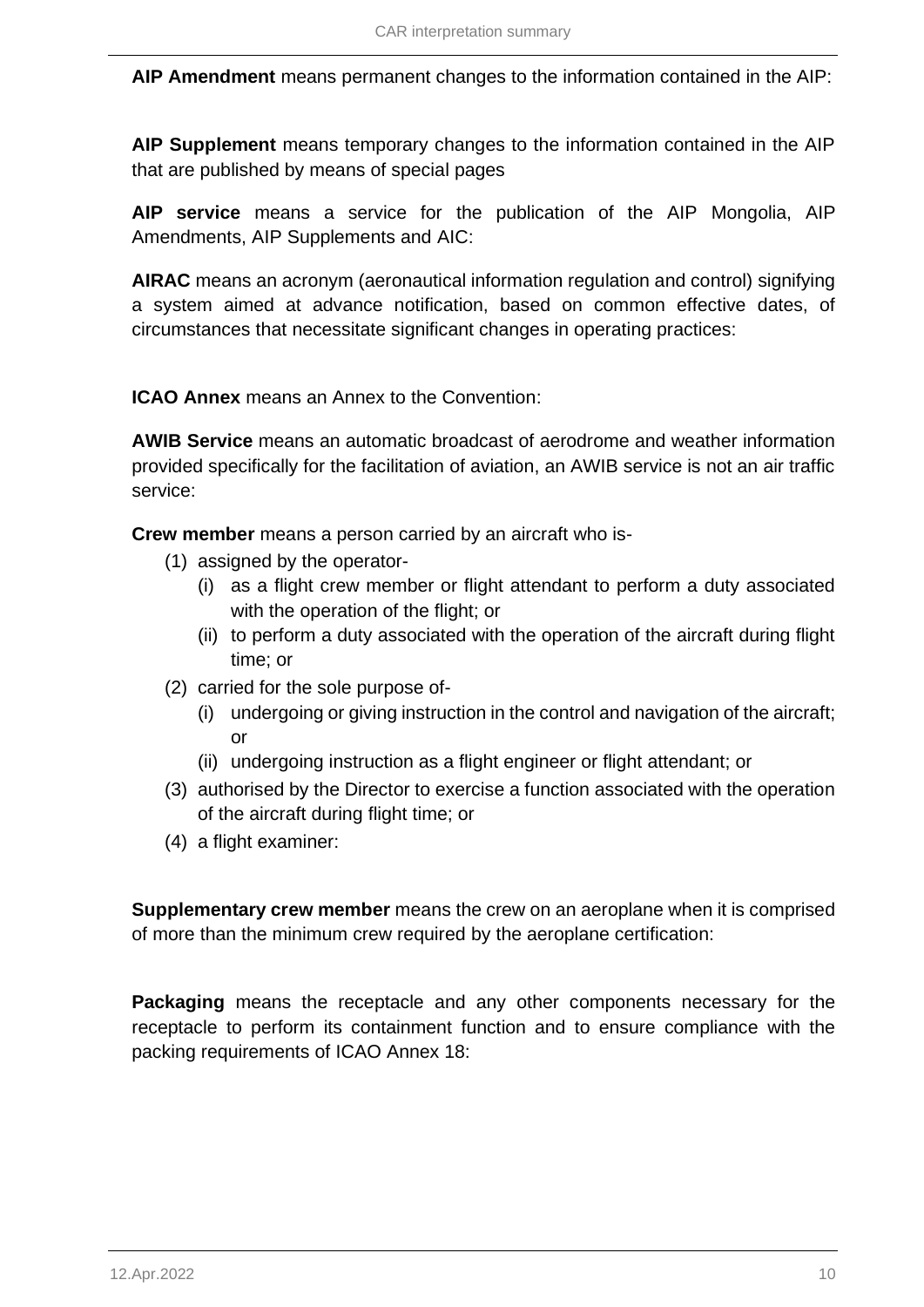**Package** means the complete product for the packing operation consisting of the packaging and its contents prepared for transport:

**Freight** means any property carried on an aircraft from one location for the purpose of unloading at another location:

**Flight instructor** means a person who holds a flight instructor rating issued in accordance with Part 61 or is approved by the Director to provide flight instruction:

**Facility** for purpose of Part 174, means any system or equipment which provides an automatic function that supports a meteorological office or provides meteorological information, and includes any system or equipment for the following:

- (1) electronic data analysis and forecast production:
- (2) remote weather sensing:
- (3) electronic or automatic meteorological information delivery:

**Facility malfunction incident** means an incident that involves an aeronautical facility and its equipment:

**Routine inspection** in relation to a progressive inspection, means a visual inspection of an aircraft and its components, systems and equipment as far as practicable without disassembly:

**Goods** means all kinds of moveable property, including animals and mail:

**Document** means a document in any form, and includes-

- (1) any writing on any material:
- (2) any information recorded or stored by means of any tape recorder, computer, or other device; and any material subsequently derived from information so recorded or stored:
- (3) any book, map, chart, plan, graph, or drawing:
- (4) any photograph, film, negative, tape, or other device in which 1 or more visual images are embodied so as to be capable (with or without the aid of some other equipment) of being reproduced:

**Validation permit** means a permit issued under rules 61.7 and 61.9 to a foreign pilot permitting the holder to exercise privileges under that licence:

**Sole-means navigation system** means a navigation system approved for a given operation or phase of flight that must allow the aircraft to meet, for that operation or phase of flight, all 4 navigation system performance requirements: accuracy, integrity, availability, and continuity of service: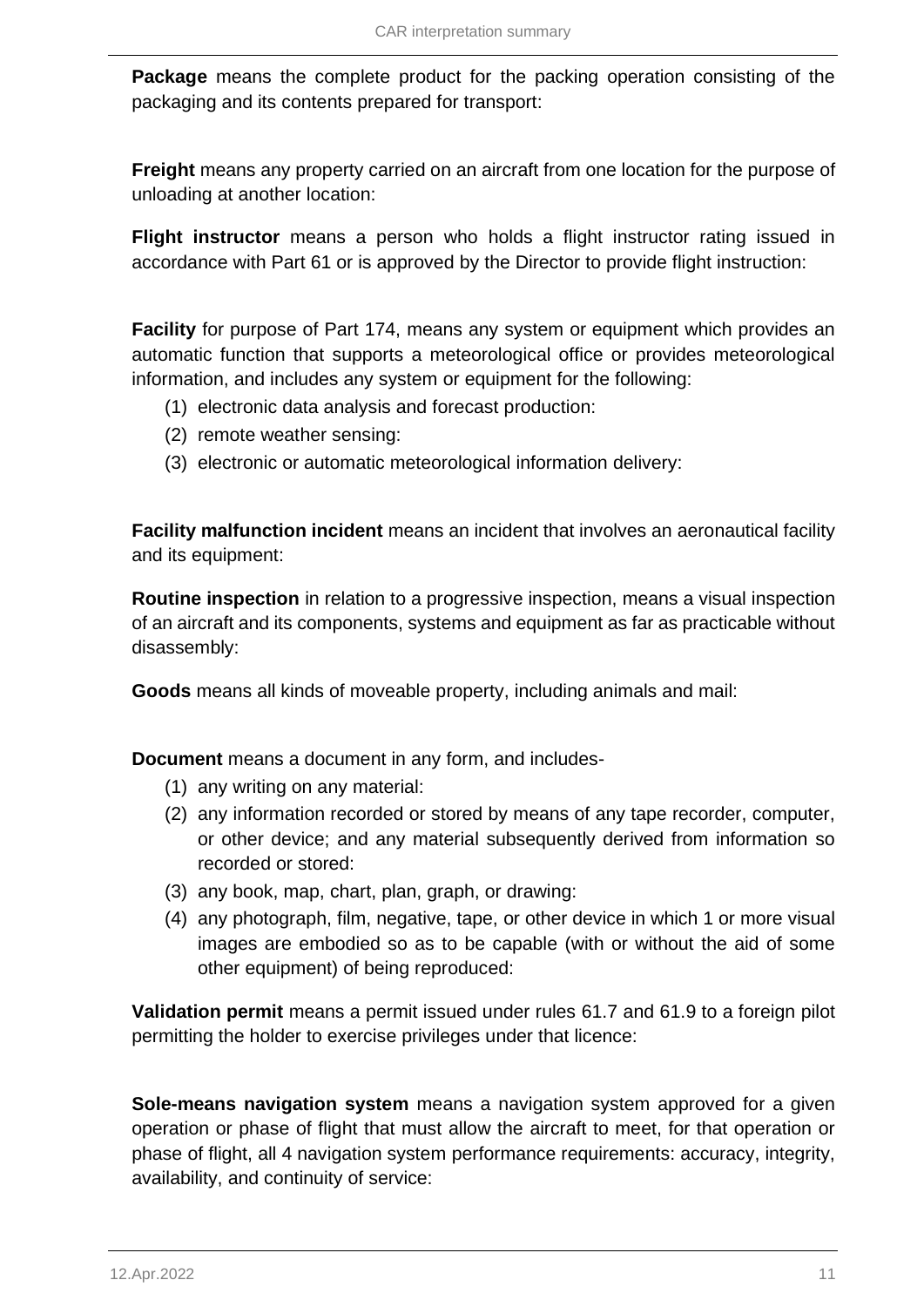**Threshold** means that point where a 1:20 obstacle-free approach surface intersects the runway surface.

### **Threshold time** means-

- (1) 60 minutes for an aeroplane with 2 turbine powered engines; and
- (2) 180 minutes for an aeroplane with more than 2 turbine powered engines:

**Remote aerodrome** means any structure or any area of land or water used for takeoff or landing-

- (1) to which access by road or water is restricted, limited or obstructed by geographical conditions; and
- (2) that does not meet standards for aerodromes that are acceptable to the Director under Part 139:

**Balloon** means a non-power-driven lighter-than-air aircraft:

**Landing distance available (LDA)** means the length of the runway that is declared by the aerodrome operator as available and suitable for the ground run of an aeroplane:

**Landing area** means that part of a movement area intended for the landing or take-off of aircraft:

**Point of no return** means the last possible geographic point at which an aeroplane can proceed to the destination aerodrome as well as to an available en-route alternate aerodrome for a given flight:

**Component** means any instrument, mechanism, equipment, part, or accessory, including an airframe, aircraft engine, or propeller, that is used, or is intended to be used, in operating or controlling an aircraft in flight, or is installed in or attached to the aircraft, that has a part number or a serial number allocated by the manufacturer, unless the manufacturer has designated such an item as a standard part:

**Registered proprietor** means a registered proprietor as defined in the Land Act.

**State of Registry** means the state on whose register the aircraft is entered:

**Known customer** means a shipper of cargo or mail who has an established association with a regulated air cargo agent or an air operator for the carriage of the shipper's cargo or mail by air and who is registered with the regulated air cargo agent or the air operator:

**Fully functioning dual controls** means pitch, roll, yaw, and engine power controls which can be operated from each pilot station: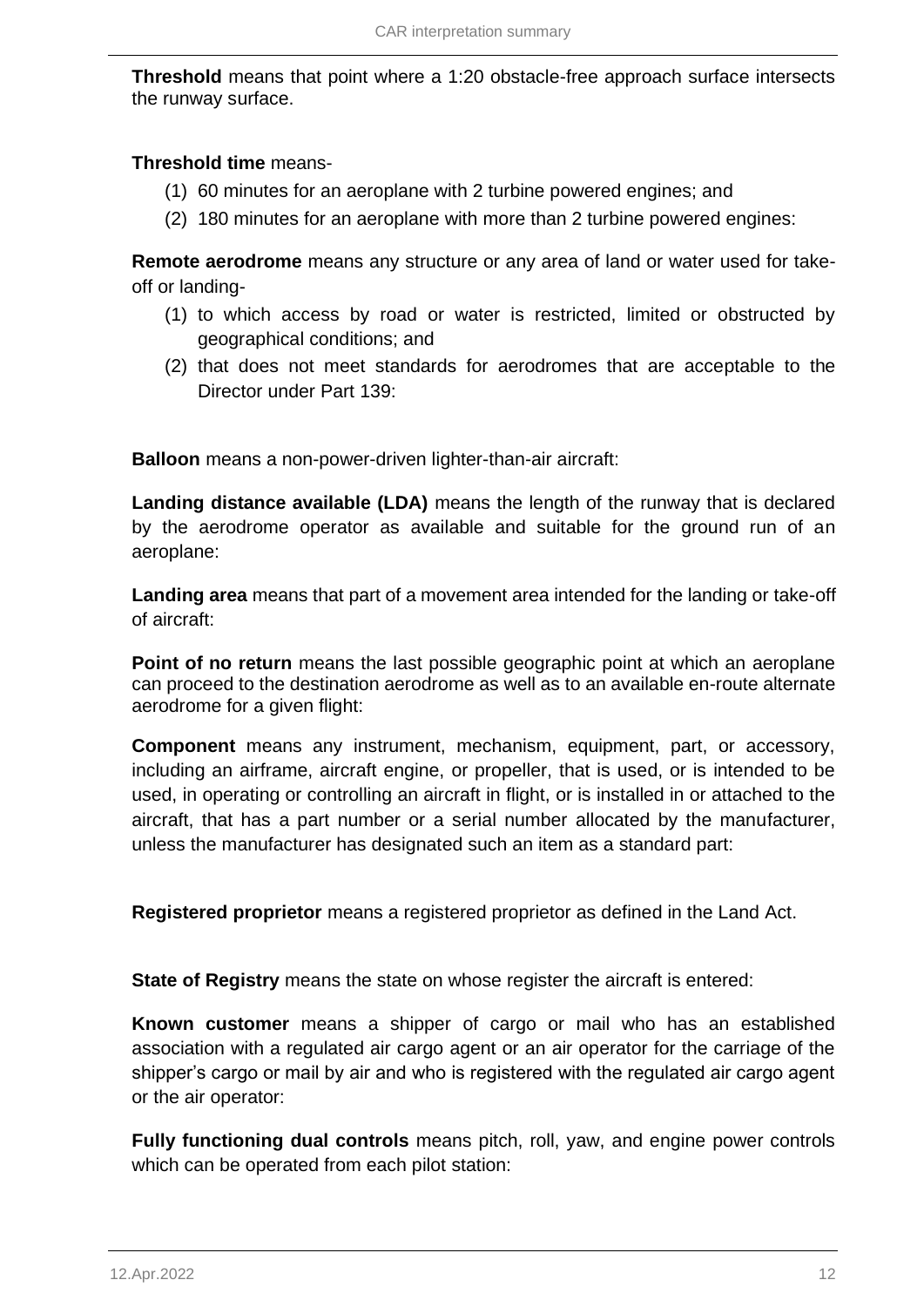**Area navigation (RNAV)** means a method of navigation which permits aircraft operation on any desired flight path within the coverage of ground- or space-based navigation aids or within the limits of the capability of self-contained aids, or a combination of these.

**Area control centre** means a unit established to provide ATC service to controlled flights in control areas under its jurisdiction:

**Area control service** means an ATC service provided for controlled flights in controlled airspace:

**Product** means an aircraft, aircraft engine, or propeller:

**Flight attendant** means an appropriately trained person assigned by the operator to be responsible to the pilot-in-command for passenger safety on an aircraft:

**Alternate aerodrome** means an aerodrome to which an aircraft may proceed when it becomes either impossible or inadvisable to proceed to or land at the aerodrome of intended landing:

**Class B cargo or baggage compartment** means a cargo or baggage compartment in which-

- (1) there is sufficient access in flight to enable a crew member to effectively reach any part of the compartment with the contents of a hand fire extinguisher; and
- (2) when the access provisions are being used, no hazardous quantity of smoke, flames, or extinguishing agent, will enter any compartment occupied by the crew or passengers; and
- (3) there is a separate approved smoke detector or fire detector system to give warning at the pilot or flight engineer station:

**Variant** means an aeroplane which is a derivative of a base aeroplane type or master series, but has differences in equipment or procedures which require additional flight crew knowledge, skills, or abilities for safe operation:

**VFR flight** means a flight conducted in accordance with the visual flight rules:

**VORSEC** means VOR/DME minimum sector altitude chart:

**VORTAC** means VOR and TACAN combination:

**Foreign air transport operation** means an air transport operation conducted by a foreign person or foreign air operator that is-

- (1) to or from Mongolia; or
- (2) within Mongolia as part of an air transport operation to or from Mongolia.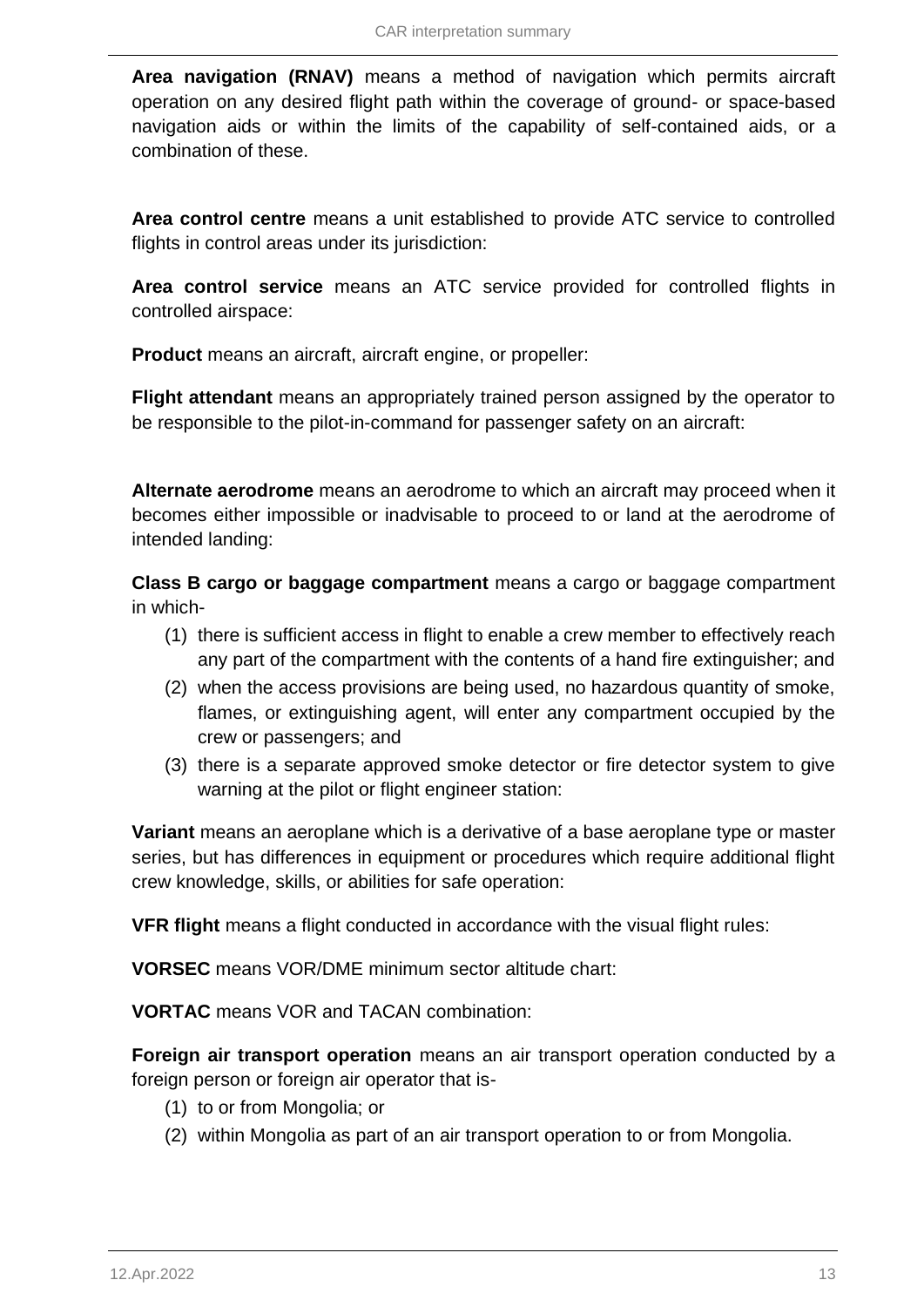### **Foreign aircraft** means an aircraft that-

- (1) is required under Part 47 to be registered; and
- (2) is not a Mongolian registered aircraft:

**Overpack** means an enclosure used to contain 1 or more packages and to form 1 handling unit for convenience of handling and stowage:

**Geographical co-ordinates** mean latitude and longitude that are expressed relative to the geodetic reference datum of the World Geodetic System 1984:

**Ground crew member** means a person who is necessary for the safety of an adventure aviation operation that has been assigned by the holder of an adventure aviation operator certificate for ground-based duty and has been trained in accordance with the operator's approved training program.

**Firearm** has the same meaning as the Firearm Act 2015:

**Single-pilot aircraft** means an aircraft that is authorised in its flight manual to be operated with a minimum flight crew of 1 pilot for the type of flight:

**Certificated for single-pilot operation** in relation to an aircraft means determined by the State of Registry, during the certification process, to be a type of aircraft that can be operated safely with a minimum crew of one pilot:

**Carry on baggage** means baggage and any other item that-

- (1) is carried on to an aircraft by a passenger or crew member with the agreement of the operator; and
- (2) remains in the custody of the passenger or crew member:

#### **Glider**-

- (1) means a non-power-driven heavier-than-air aircraft that derives its lift in flight chiefly from aerodynamic reactions on surfaces which remain fixed under given conditions of flight; and
- (2) includes a powered glider whether the engines are operating or not:

**Gliding organisation** means the holder of an aviation recreation organisation certificate issued in accordance with Part 149 that authorises specified privileges associated with the operation of gliders:

**Three-view drawing** means, the accurate depiction of an aircraft from a collection of views that includes a plan, a front elevation, and a side elevation: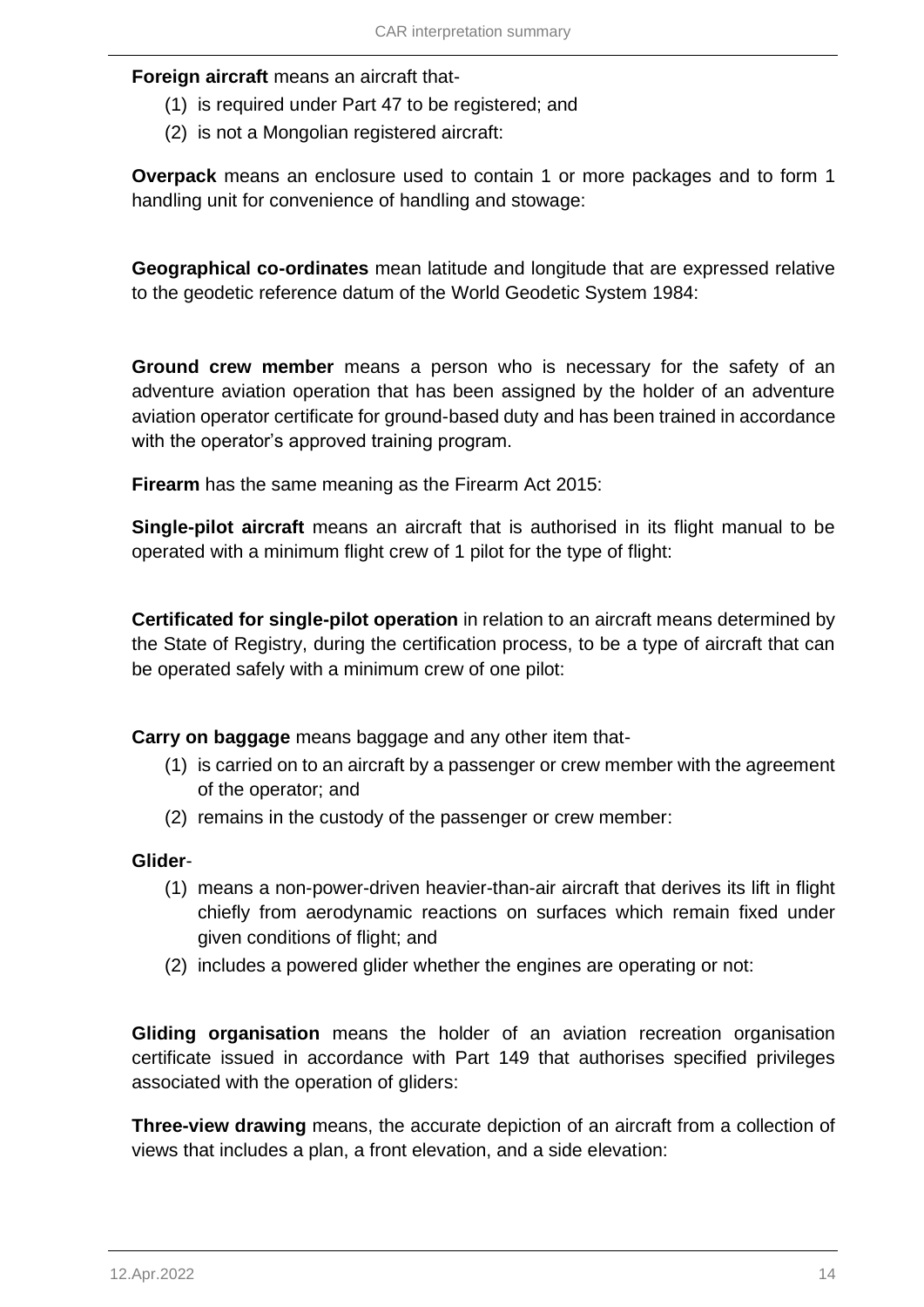**Chief Executive Officer (CEO)** means person who is ultimately responsible for dayto-day operation of the organisation for financing and continued compliance with the applicable requirements prescribed in the Act and CAR:

**Defect incident** means an incident that involves failure or malfunction of an aircraft or its component, whether found in flight or on the ground:

**Certificated organisation** means an organisation issued with a certificate under CAR made under the Act:

**Maximum certificated take-off weight** in relation to an aircraft, means the weight specified as the maximum take-off weight of the aircraft in a flight manual or airworthiness certificate relating to the aircraft:

**GPS database** means an electronic memory containing information on airports, navigation aids reporting points, Standard Instrument Departures, Standard Instrument Arrivals, instrument approaches, special use airspace and other items of value to the pilot:

**GPS sensor** means a single GPS unit used for navigation within a Flight Management System:

**Transit baggage** means baggage that-

- (1) is on board an aircraft that arrives at an aerodrome; and
- (2) is still on board that aircraft when that aircraft leaves the aerodrome:

**Director** means the person who is for the time being the Director of Civil Aviation under the Act:

**Airline transport pilot training program acceptable to the Director** means training program developed according to AC61-7 by the certificate holder and approved by the Director;

**Maximum diversion time** means the maximum flight time, calculated at a one-engine inoperative cruise speed in still air and ISA conditions, that a multi-engine turbine powered aeroplane operating on an EDTO may be from an en-route EDTO alternate aerodrome;

**Extended diversion time operation (EDTO)** means a flight by a multi-engine turbine powered aeroplane where the flight time (calculated at a one engine inoperative cruise speed in still air and ISA conditions) from a point on the route to an adequate aerodrome is greater than the threshold time for the aeroplane: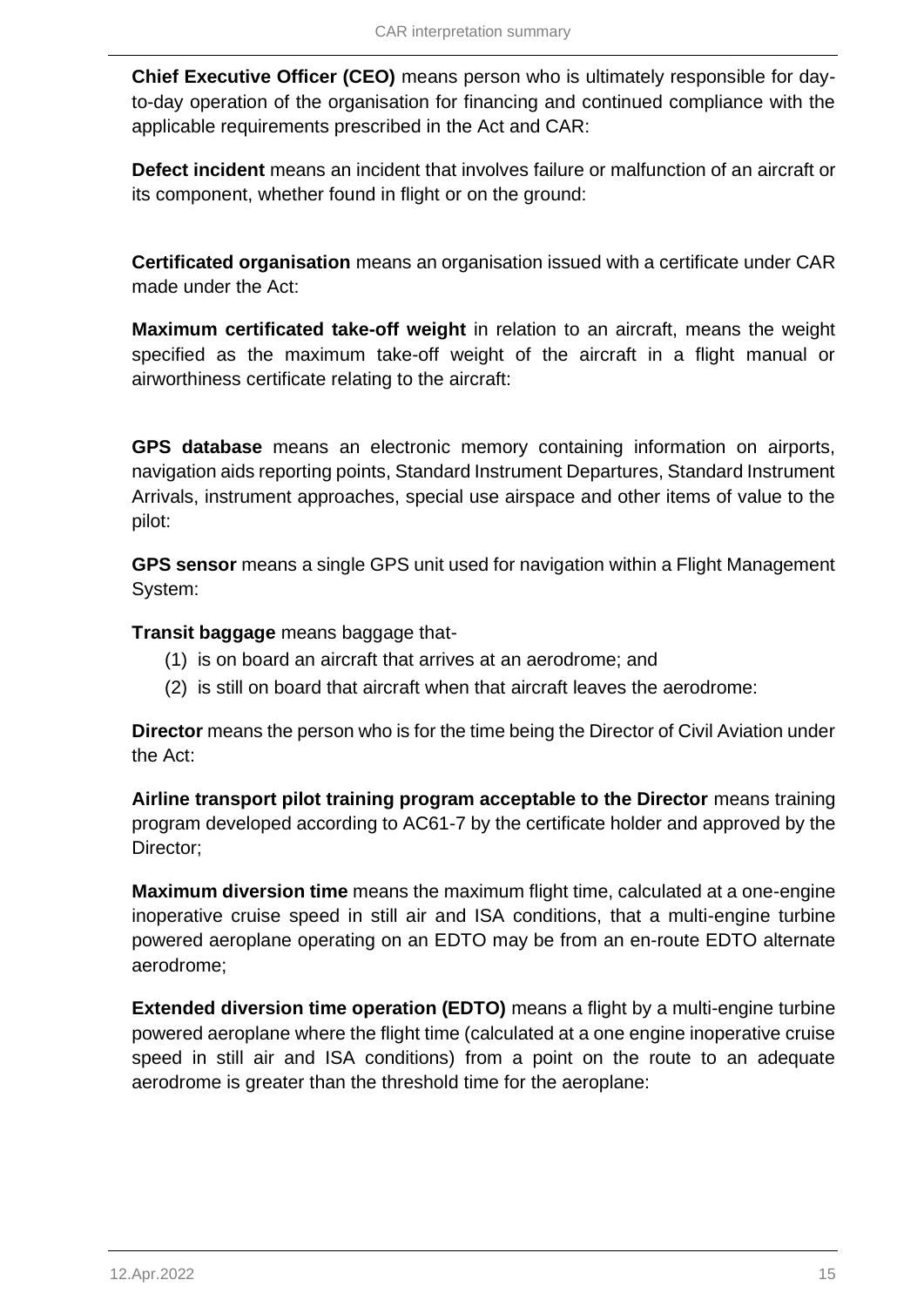**Airship** means a power-driven lighter-than-air aircraft:

**Medium free balloon** means a free balloon, that-

- (1) carries a payload of 2 or more payload packages with a combined weight of-
	- (i) more than 4kg; and
	- (ii) less than 6kg; and
- (2) does not meet any of the criteria specified in the definition of the term heavy free balloon:

**Defect** means a change in the state or quality of an aeronautical product, a product, or a component that makes it unfit for its intended purpose and not in an airworthy condition:

**Noise abatement procedures** means inflight procedures prescribed for the purpose of abatement of noise within the vicinity of an aerodrome:

**Evaluator** means a qualified flight examiner or person who has completed training and evaluation that qualifies the person to evaluate the performance of crew members, instructors, other evaluators, and other operations personnel, in an AQP:

**Exemption** means compliance of the CAR by alternative means approved by the Director;

**Exposition**, unless the context otherwise requires, means the exposition required by CAR.

**General aviation air operator certificate** means an air operator certificate that authorises the holder to conduct air operations, except SEIFR passenger operations, using an aeroplane that has a passenger seating configuration of 9 seats or less, excluding any required crew member seat, and a MCTOW of 5700 kg or less, or using a helicopter, in accordance with Part 135.

**General aviation area** means an airspace, of defined dimensions, in which intensive VFR activity may occur and the rules of Class G airspace apply:

**General direction** in relation to Part 67 means a general direction issued by the Director:

**EDTO verification flight** means a flight conducted to establish that the aeroplane is serviceable for an EDTO:

**EDTO entry point** means the first point on a route flown by an aeroplane on an EDTO where the flight time from that point to an adequate aerodrome, calculated at a one engine inoperative cruise speed in still air and ISA conditions, exceeds the threshold time for the aeroplane: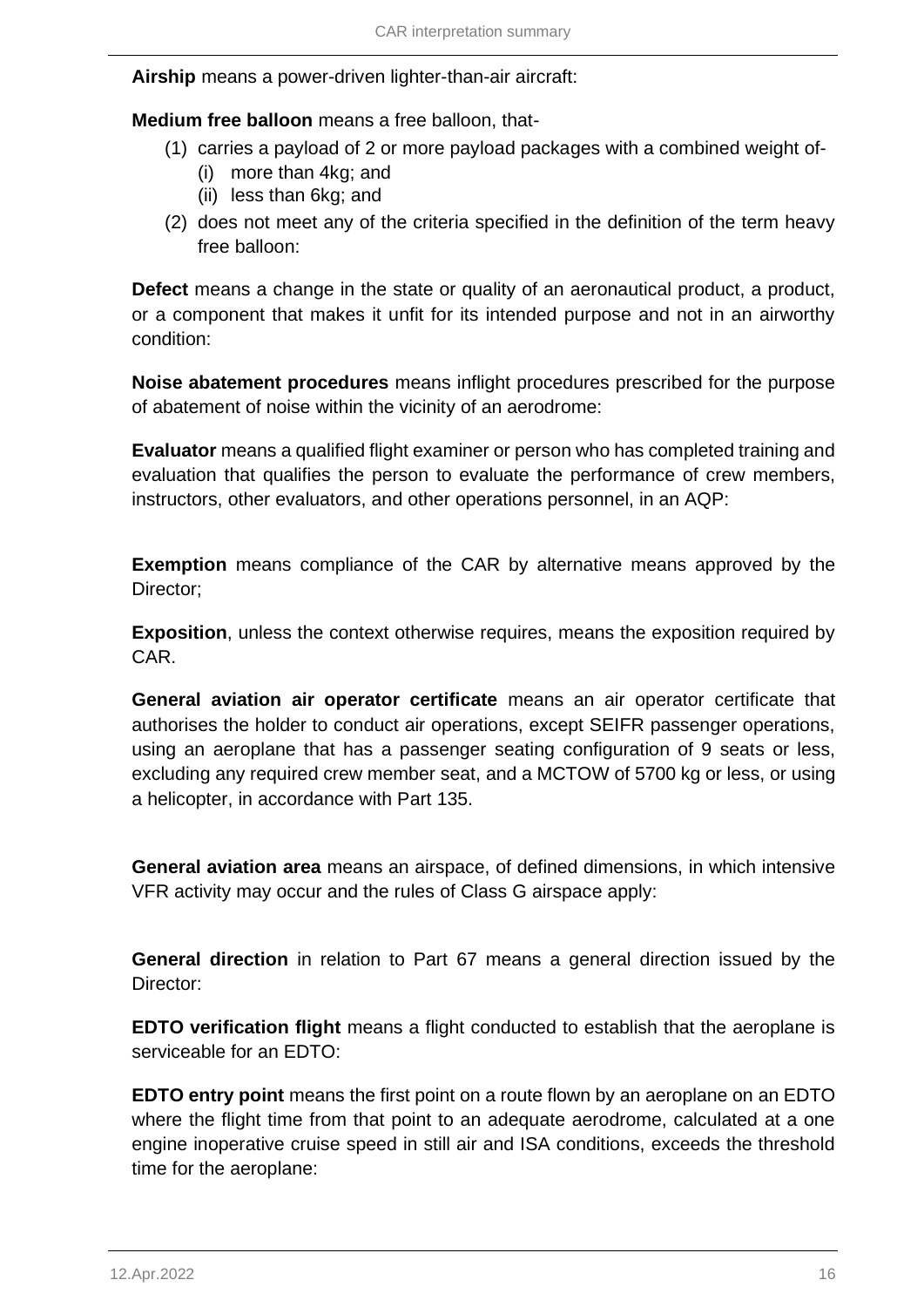**EDTO alternate aerodrome** means an adequate aerodrome that-

- (1) is certificated under Part 139 or meets safety requirements equivalent to such an aerodrome; and
- (2) provides services and facilities for the aeroplane type being used including-
	- (i) meteorological forecasts for the aerodrome; and
	- (ii) at least 1 suitable instrument approach procedure that is published in the AIP of the State concerned; and
	- (iii) an aerodrome control service or aerodrome flight information service that can be provided from at least 30 minutes before the estimated time of arrival of the aeroplane; and
	- (iv) rescue and fire-fighting equipment to at least category 4 that can be provided, with at least 30 minutes prior notification, at the estimated time of arrival of the aeroplane:

**EDTO critical fuel** means the fuel quantity necessary to fly to an en-route alternate aerodrome considering, at the most critical point on the route, the most time limiting system failure:

**EDTO significant system** means the aeroplane propulsion system and any other aeroplane system whose failure could adversely affect the safety of an EDTO, or whose functioning is important to the continuing safety of an EDTO and to a safe landing during a diversion:

**Extended Squitter** means the additional data transmitted by an extended squitter transponder, which includes the standard Mode S transmission and the data required for ADS-B OUT:

**Formation flight** means more than one aircraft which-

- (1) navigate and report as a single aircraft; and
- (2) are no more than one nautical mile laterally and within 100 feet vertically from the formation leader:

**Gyroglider** means a ground or water towed non-power-driven heavier-than-air aircraft supported in flight by the reaction of the air on 1 or more rotors which rotate freely on substantially vertical axes, capable of carrying a person or persons:

**Defined height** or **Screen height** means take-off height above the runway from brake release point (BRP) to the point where class A aeroplane reaches 35 ft and class B aeroplane reaches 50 ft (Class A aeroplane includes aeroplane certificated in the transport category or operated in air transport operation):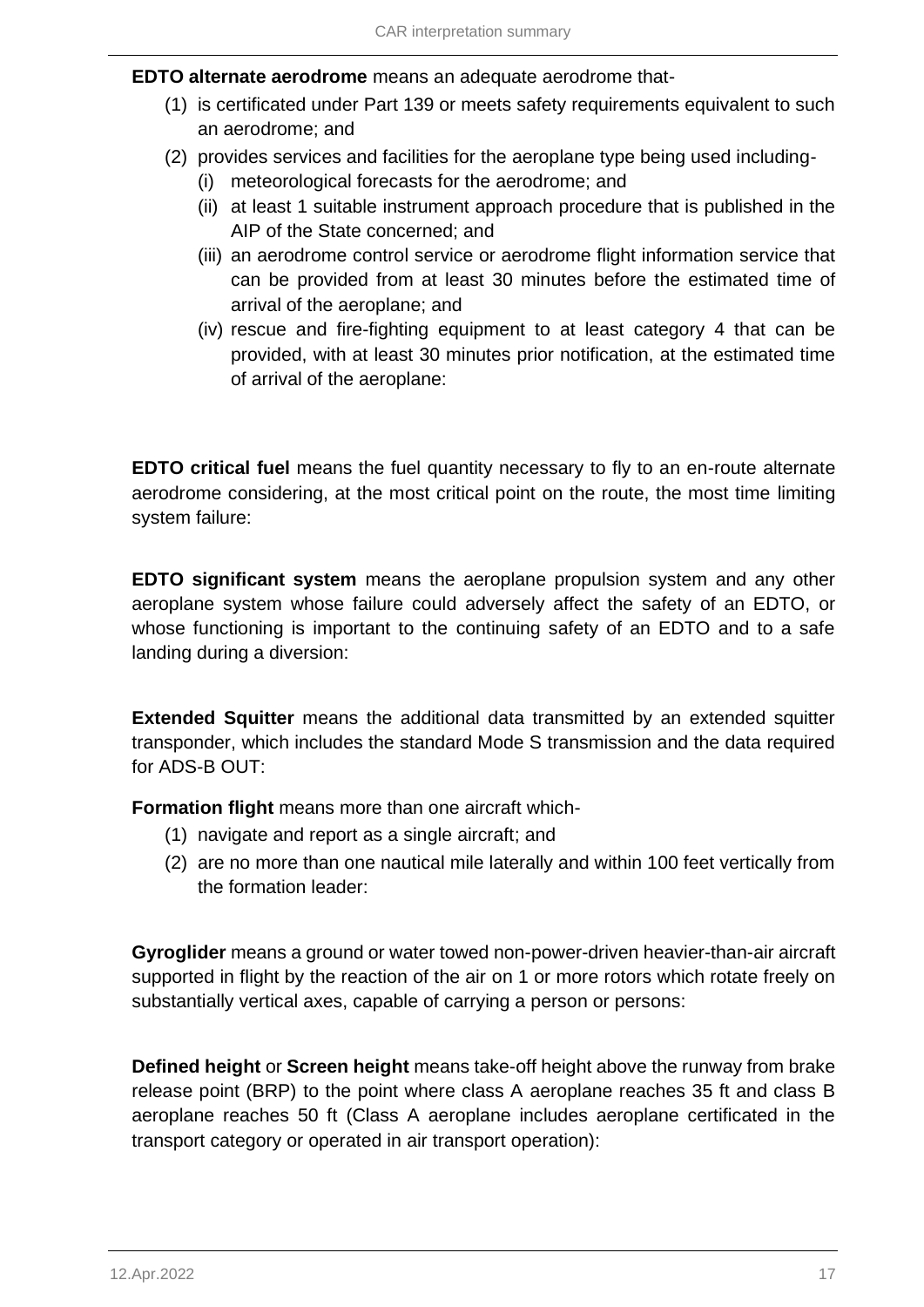**Model Rocketry Safety Code** means the code of that name that is approved by the Mongolian Aeromodelling Sport Association:

**Design change** means a change to a type design or a change to any other part of a type certificate or type acceptance certificate that if incorporated would require the modification or repair of a product, its components, or an appliance:

**Remotely piloted aircraft** means an unmanned aircraft that is piloted from a remote station and-

- (1) includes a radio controlled model aircraft and drones; but
- (2) does not include a control line model aircraft or a free flight model aircraft:

**Cost sharing flight** means any flight that is performed solely for the carriage of persons where-

- (1) the flight is not advertised to the public; and
- (2) the crew members receive no payment or other reward for their services; and
- (3) the persons carried by the aircraft, including the crew members, share equally in the cost of the flight; and
- (4) no payment or other reward is required of a person on the flight other than that specified in subparagraph (3)-

and, for the avoidance of doubt, a cost sharing flight is not an operation for hire or reward:

**Declared distance** in relation to a runway means any of the following-

- (1) take-off run available:
- (2) take-off distance available:
- (3) accelerate-stop distance available:
- (4) landing distance available

**Repair** means the restoration of an aircraft, engine, propeller or associated part to an airworthy condition in accordance with the appropriate airworthiness requirements, after it has been damaged or subjected to wear:

**Stopway** means a defined rectangular area on the ground at the end of the take-off run available prepared as a suitable area on which an aircraft can be stopped in the case of an abandoned take-off:

**Passenger** means any person carried by the aircraft, other than a crew member:

**State of Design** means the State, or an organisation established by a group of States, having jurisdiction over the organisation responsible for the type design:

**Regulated air cargo agent** means the holder of a regulated air cargo agent certificate granted in accordance with Part 109: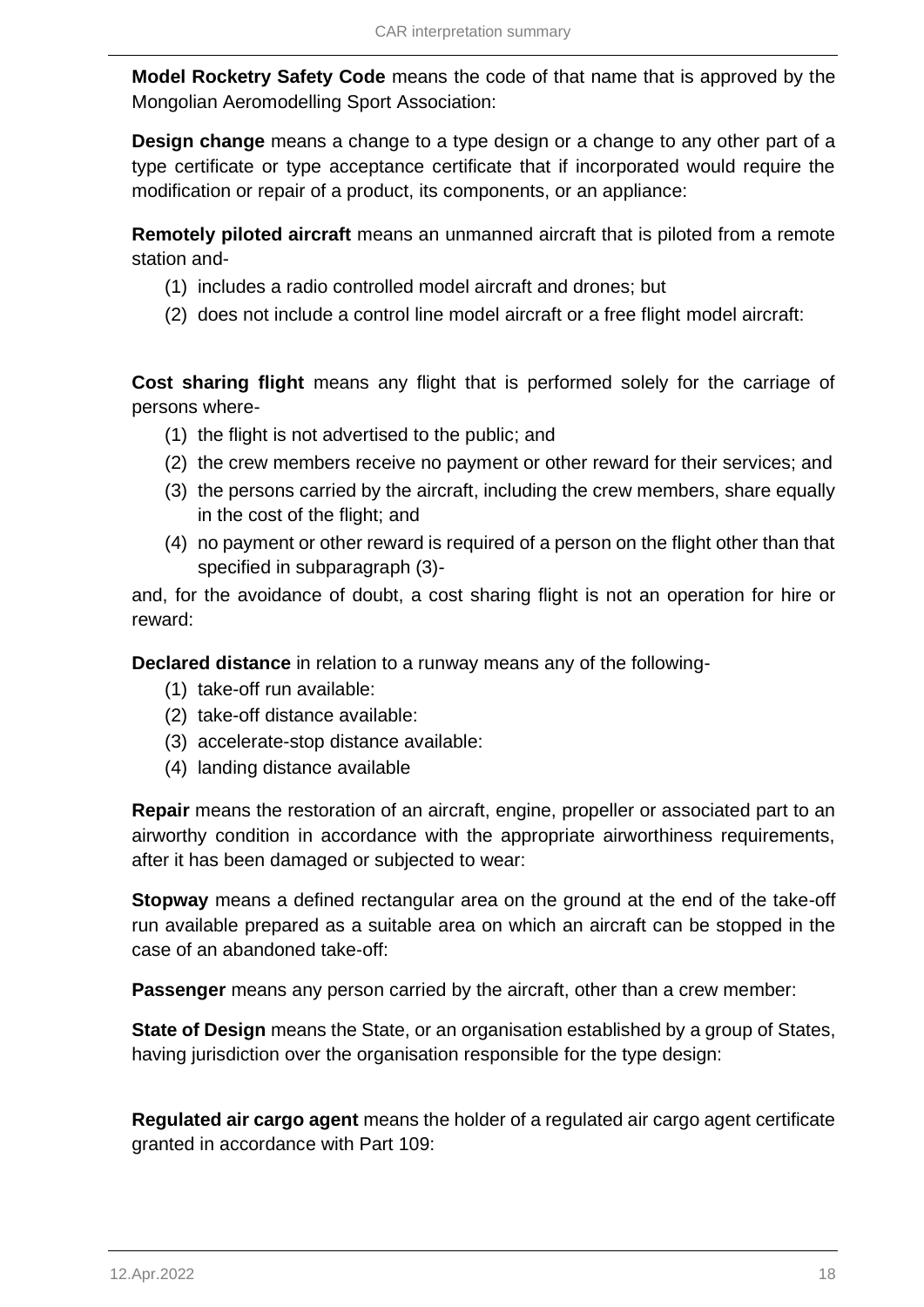**Consensus standard** means, for the purpose of certificating a light sport aircraft, an industry-developed standard that applies to the aircraft design, production, and airworthiness. The standard includes, but is not limited to, standards for aircraft design and performance, required equipment, manufacturer quality assurance systems, production acceptance test procedures, operating instructions, maintenance and inspection procedures, identification and recording of major repairs and major alterations, and continued airworthiness:

**Clearance limit** means the point to which an aircraft is granted an ATC clearance:

**Unauthorised article** means those articles, who, without lawful authority or reasonable excuse, or without the permission of the owner or operator of the aircraft or of a person duly authorised by either of them to give such permission, takes or attempts to take on board any aircraft-

- (1) аny firearm; or
- (2) аny other dangerous or offensive weapon or instrument of any kind whatsoever; or
- (3) аny ammunition; or
- (4) аny explosive substance or device, or any other injurious substance or device of any kind whatsoever which could be used to endanger the safety of the aircraft or of persons on board the aircraft:

**Approved**, unless used with reference to another person, means approved in writing by the Director:

**Approved handler** means someone who has been certified to handle very hazardous substances. Approved handler test certificates are issued by test certifiers and are valid for five years:

**Approved training** means training conducted by the original equipment manufacturer or a training organisation approved by a Contracting State, or a training organisation accepted under a Working Arrangement by the State;

**Validation**, in respect of an air traffic service rating, means an authorisation to exercise the privileges of that rating at a specified location, and in a specified operating position:

**Consolidation** means the process by which a person, through practice and practical experience, increases proficiency in newly-acquired pilot operating knowledge and skills:

**Incident** means any occurrence, other than an accident, that is associated with the operation of an aircraft and affects or could affect the safety of operation:

**Cardiac pacemaker** includes an automatic implantable cardiac defibrillator.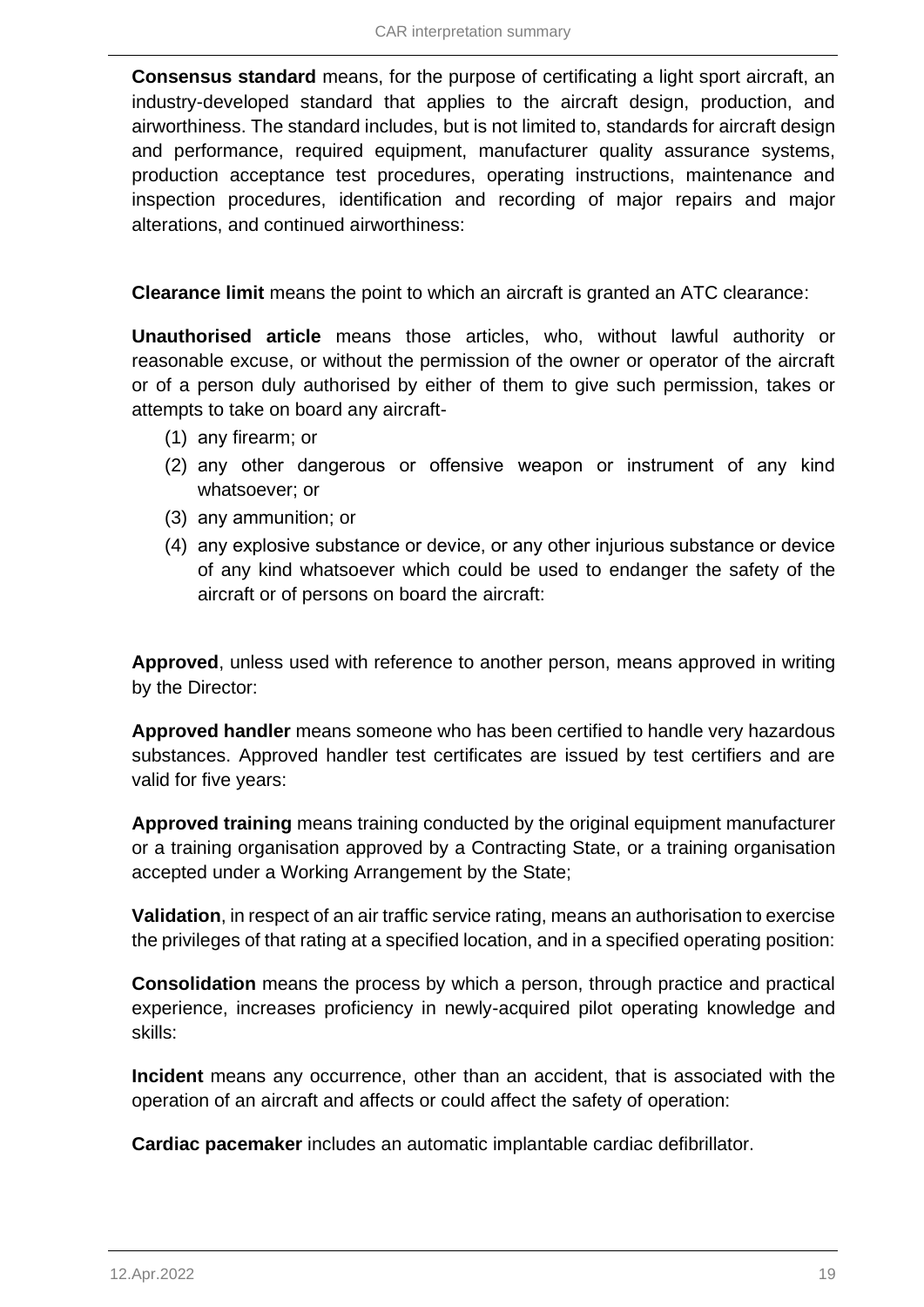**Rating** means an authorisation entered on, or associated with, a licence, certificate, or logbook, and forming part of it, stating special conditions, privileges, or limitations relating to the licence or certificate:

**Rated flight service operator** means a flight service operator holding a current licence, and a rating, or ratings, validated for the particular location, issued in accordance with Part 65:

**Rated air traffic controller** means an air traffic controller holding a current licence, and a rating, or ratings, validated for the particular location, issued in accordance with Part 65:

**Rated aerodrome flight information operator** means a flight service operator holding a current licence, and an aerodrome flight information rating validated for the particular location, issued in accordance with Part 65:

**Pilot flying** means the pilot whose primary task is to control and manage the flight path. The secondary tasks of the pilot flying are to perform non-flight path related actions (radio communications, aircraft systems, other operational activities, etc.) and to monitor other crew members.

**Visual surveillance system** includes an electro-optical system providing an electronic visual presentation of traffic and any other information necessary to maintain situational awareness at an aerodrome and its vicinity:

**Visual meteorological conditions** means meteorological conditions expressed in terms of visibility, distance from cloud, and ceiling equal to or better than specified minima:

**Consignment** means 1 or more packages of dangerous goods accepted by an operator from 1 consignor at one time and at 1 address, receipted for in 1 lot and moving to 1 consignee at 1 destination address:

**Reporting point** means a specified (named) geographical location in relation to which the position of an aircraft can be reported:

**Authority** means the Civil Aviation Authority of Mongolia established by the Act:

**Civil aviation** means any operation of civil aircraft, excluding State aircraft operation referred to in Article 3 of the Convention;

**Civil Aviation Rules** means civil aviation safety regulations made under the Act and approved by the Minister to comply with minimum standard of the ICAO Annexes, which fits to civil aviation operation of the Mongolia, enable to implement, basic adopted regulation: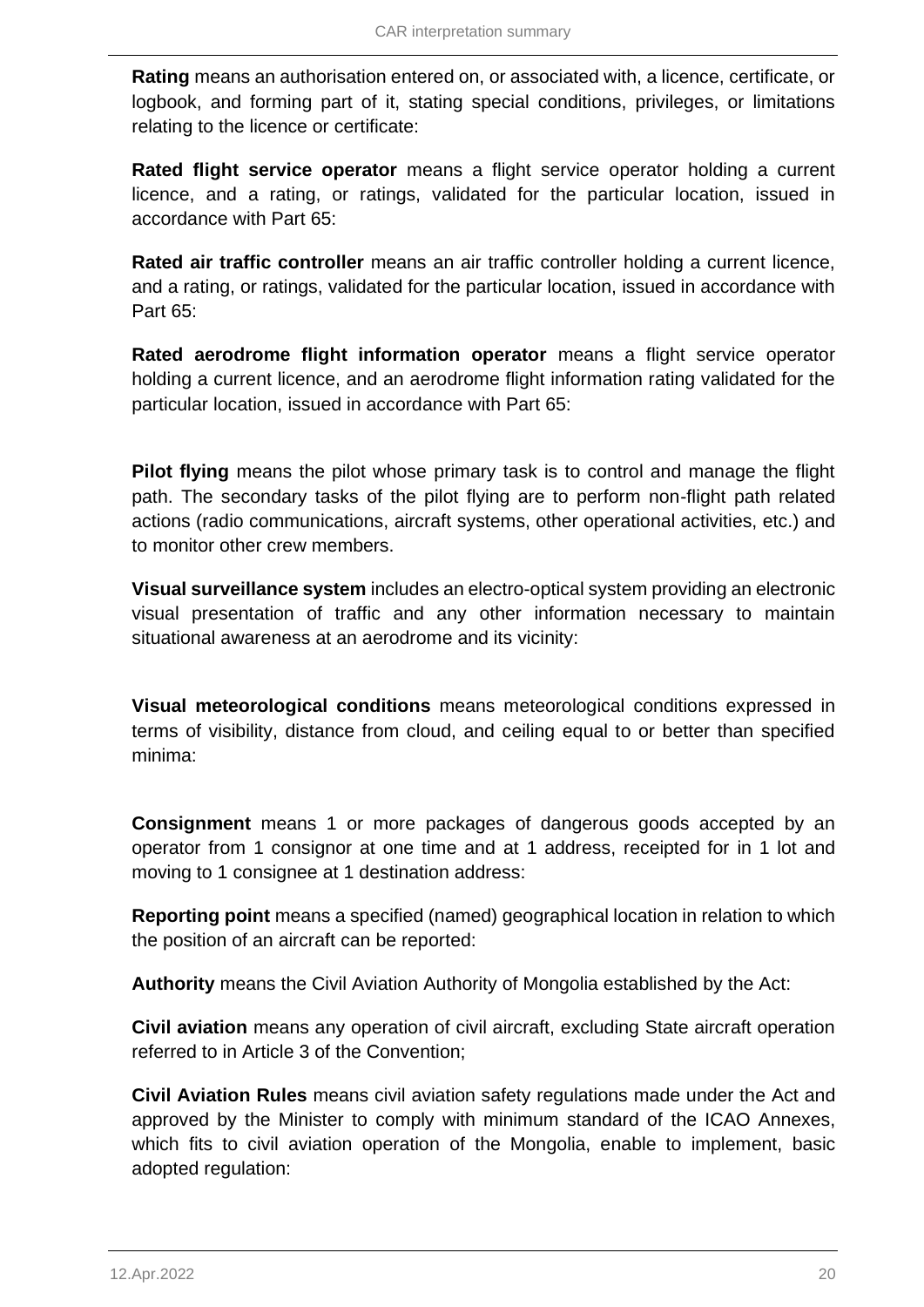**Accredited medical conclusion** means the conclusion reached, regarding the medical fitness of an applicant for a medical certificate, by 1 or more medical experts acceptable to the Director for the purposes of the case concerned:

**Overhaul** in relation to an aircraft or its component, means to perform a major work operation which involves dismantling and complete testing to specification and renewal of operational life:

**ICAO Doc** means ICAO document;

**ICAO Contracting State** means a State that is a signatory to the Convention; and includes an organisation established by a group of States that are signatories to the Convention to issue an aviation related document or authorisation on behalf of those States:

**IFR flight** means a flight conducted in accordance with the instrument flight rules.

### **Convention**- ,

- (1) means the Convention on International Civil Aviation signed in Chicago on the 7th day of December 1944; and
- (2) includes-
	- (i) any amendment to the Convention which has entered into force under Article 94(a) of the Convention and has been ratified by Mongolia; and
	- (ii) any Annex or amendment thereto accepted under Article 90 of the Convention; and
	- (iii) the international standards and recommended practices from time to time accepted and amended by the International Civil Aviation Organisation pursuant to Article 37 of the Convention:

**Configuration** in relation to an aircraft, means a particular combination of the positions of the movable elements, such as wing flaps or landing gear, which affect the aerodynamic characteristics of the aeroplane:

**Configuration, maintenance and procedures standards document** means a document approved by the certification authority for the aeroplane specifying the minimum requirements for the aeroplane configuration, including any special inspections, hardware life limits, flight crew procedures, master minimum equipment list constraints, and maintenance practices necessary to establish the suitability of the aeroplane's airframe/engine combination for EDTO:

### **Manoeuvring area**-

- (1) means that part of an aerodrome to be used for the take-off and landing of aircraft and for the surface movement of aircraft associated with take-off and landing; but
- (2) does not include areas set aside for loading, unloading, or maintenance of aircraft: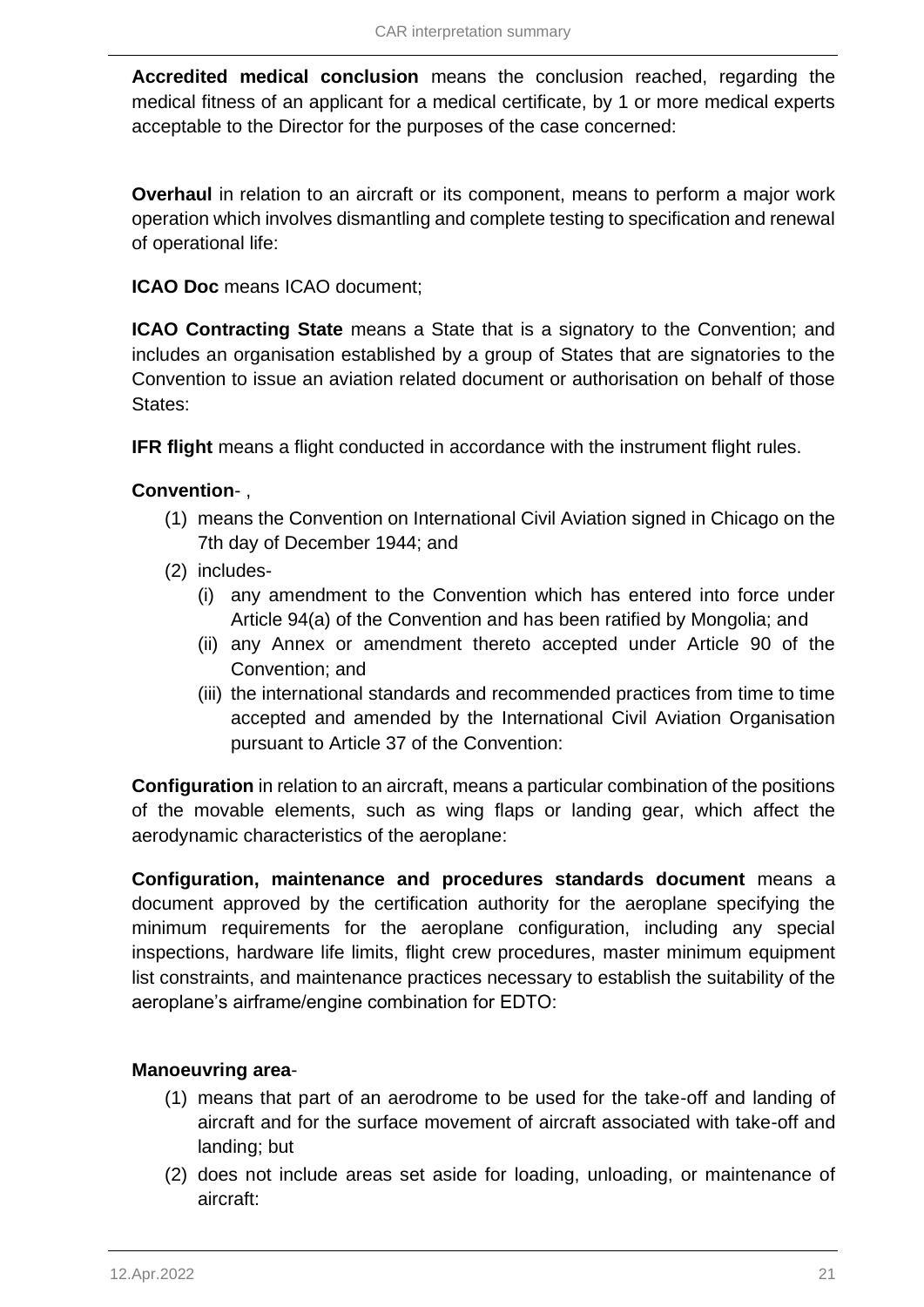### **Type**-

- (1) in relation to the licensing of aviation personnel means all aircraft of the same basic design, including all modifications thereto except those modifications which result in a significant change in handling or flight characteristics; or
- (2) in relation to the certification of aircraft, aircraft engines, or propellers, means those aircraft, aircraft engines or propellers which are similar in design:

### **Type certificate** includes-

- (1) the type design; and
- (2) the operating limitations; and
- (3) the type certificate data sheet; and
- (4) the applicable airworthiness design standards specified in Part 21 Appendix C; and
- (5) for an aircraft type, the flight manual; and
- (6) any other conditions or limitations prescribed for the product type under Part 21.

**Mach number** means the ratio of true airspeed to the speed of sound:

**Modification** means a design change that generally results in a change to the configuration of a product, component, or appliance:

**Aeronautical Information Publication Mongolia** means the AIP for Mongolia published for the Authority by the holder of the AIS certificate for the AIP service:

**Mongolian Air Navigation Register (ANR)** means the Mongolian Air Navigation Register established under Part 71:

**Mongolian Register of Aircraft** means the register established under the Act and Part 47:

**Mongolian certificate of registration** means an aircraft certificate of registration issued by the Director:

**Mongolian registered aircraft** means any aircraft that is for the time being registered by the Director under Part 47:

### **Mongolian Flight Information Region** means-

- (1) all that airspace bounded by the Mongolia;
- (2) an upper limit of FL 999; and
- (3) the surface of the earth as the lower limit.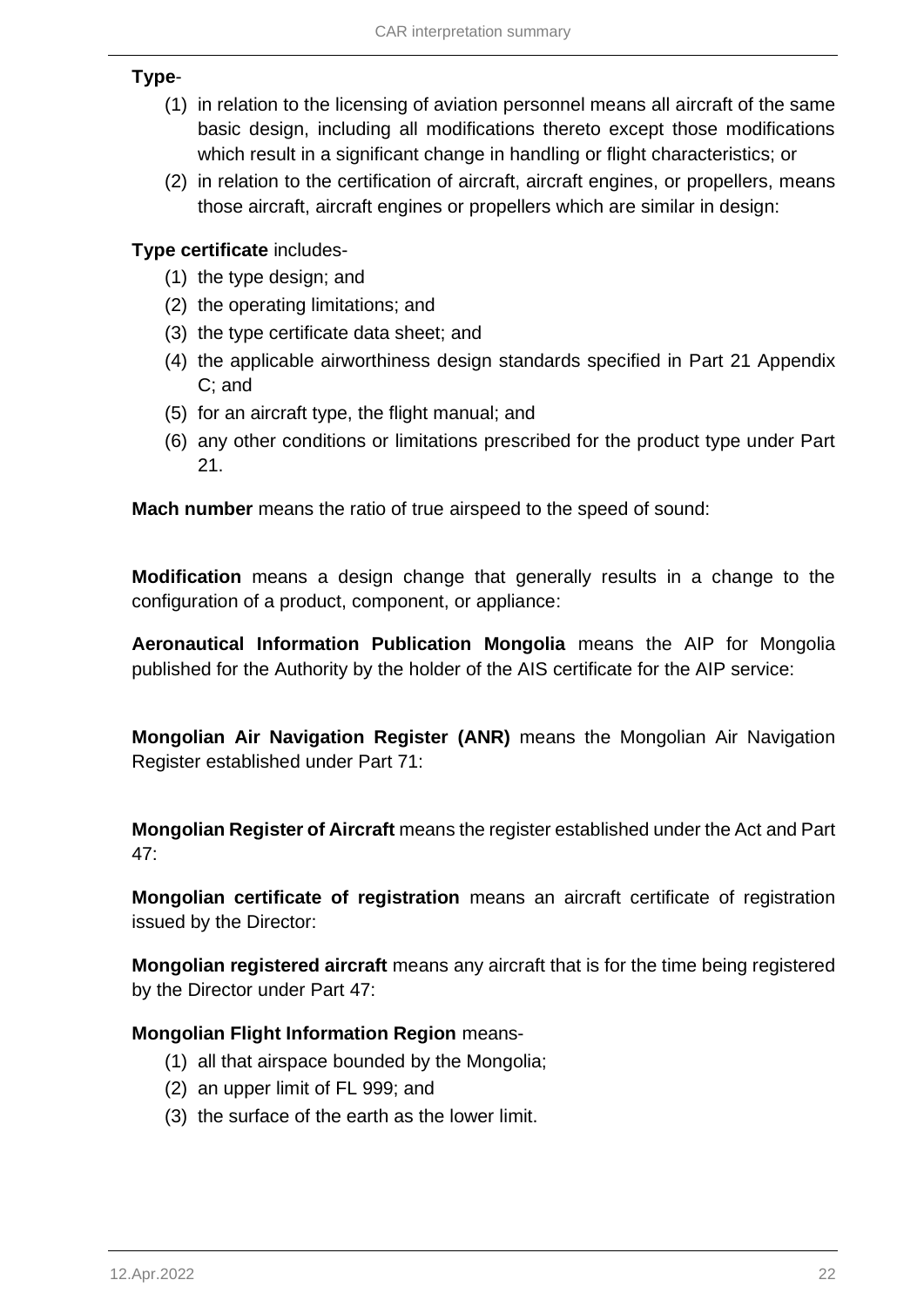**Powered glider** means an aircraft equipped with 1 or more engines which has, with the engine or engines not operating, the performance characteristics of a glider:

**Prosecution investigation** means an investigation carried out to establish whether an offence against the Act has been committed:

### **Navigation installation**-

- (1) means any building, facility, work, apparatus, equipment, or place, (whether or not part of an aerodrome) that is intended to assist in the control of air traffic or as an aid to air navigation; and
- (2) includes any land adjacent to any such building, facility, work, apparatus, equipment, or place, and used in connection therewith:

**Navigation specification** means a set of aircraft and flight crew requirements needed to support PBN operations within a defined airspace. There are two kinds of navigation specifications:

- (1) Required navigation performance (RNP) specification. A navigation specification based on area navigation (RNAV) that includes the requirement for performance monitoring and alerting, designated by the prefix RNP, e.g. RNP 4, RNP APCH.
- (2) Area navigation (RNAV) specification. A navigation specification based on area navigation that does not include the requirement for performance monitoring and alerting, designated by the prefix RNAV, e.g. RNAV 5, RNAV 1.

**Detailed inspection,** in respect of a progressive inspection, means a thorough examination of an aircraft and its components, systems and equipment with such disassembly as is necessary and includes the overhaul of a component or system:

**Non-precision approach procedure** means an instrument approach procedure designed for 2D instrument approach operations type A:

*[Note - Non-precision approach procedures may be flown using a continuous descent final approach (CDFA) technique. CDFAs with advisory VNAV guidance calculated by on-board equipment are considered 3D instrument approach operations. CDFAs with manual calculation of the required rate of descent are considered 2D instrument approach operations.]*

**Precision approach procedure** means an instrument approach procedure utilising azimuth and glide path information:

### **Helicopter external load operation** means-

- (1) a helicopter external load towing operation; or
- (2) a helicopter external sling load operation; or
- (3) a helicopter winching operation; or
- (4) a helicopter rappelling operation: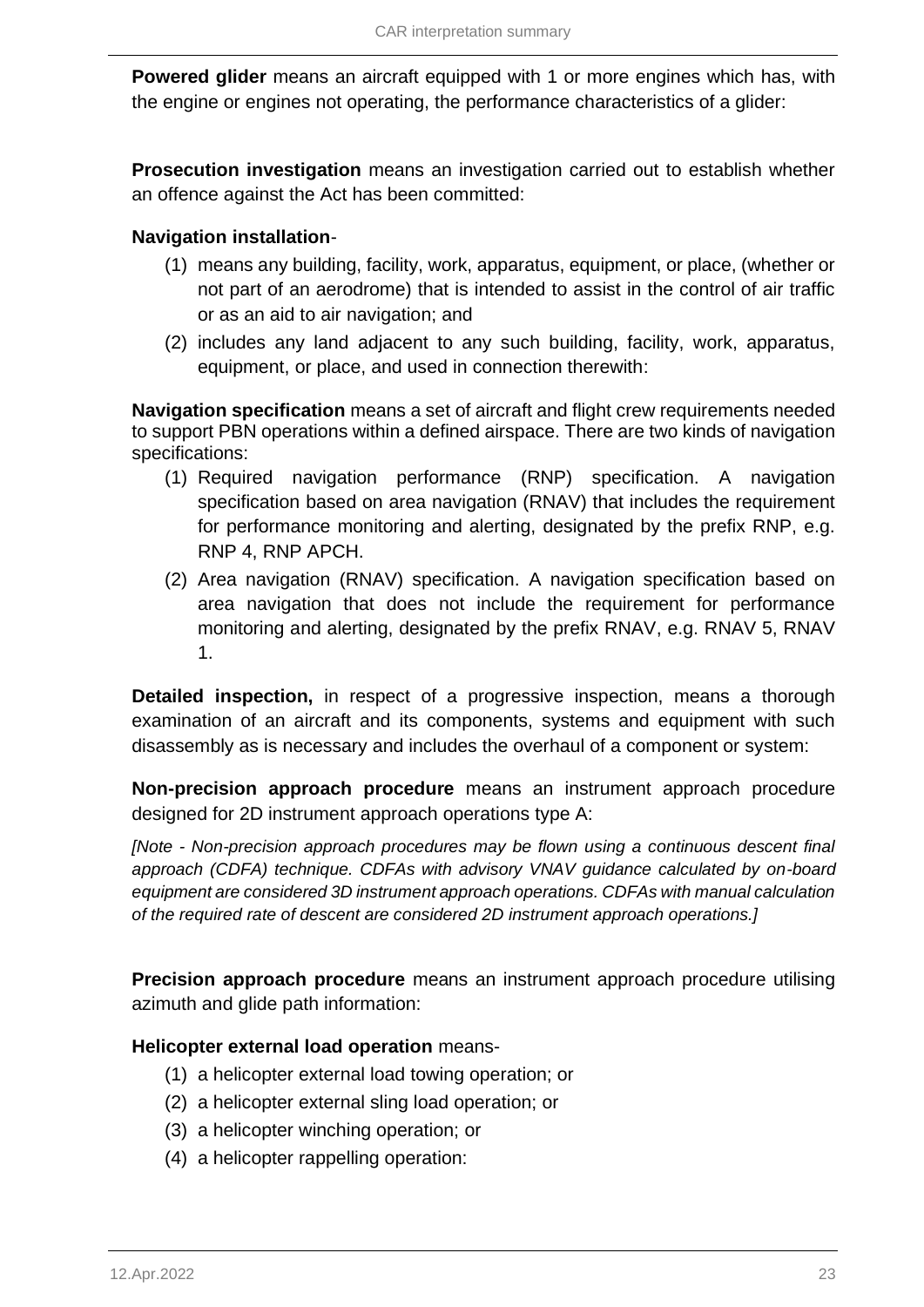**Helicopter external load towing operation** means the towing, lowering, and lying down of external cargo that remains in contact with the ground during the operation, by a helicopter:

**Helicopter external sling load operation** means the external carriage, lowering, or picking up, of a load, cargo, or passengers by a helicopter by means of a bucket, net, harness, sling, or stretcher, suspended beneath the helicopter:

**Helicopter** means a heavier-than-air aircraft supported in flight chiefly by the reactions of the air on one or more power-driven rotors on substantially vertical axes:

**Flight following service** means a service providing a flight watch over an aircraft, which initiates emergency action in the event of a missed report or non-arrival of the aircraft within a specific time-frame:

**Navigable airspace** means airspace at or above the minimum flight heights prescribed by or under the CAR, including all legitimate low level operations but not including restricted, danger, and military operations areas activated for use by the Mongolian Defence Force:

**Traffic load** means the total weight of passengers, baggage, and cargo:

**Flight safety** means the state of condition to perform flight operation of an aircraft at acceptable minimum level of risk to persons or property;

**Flight recorder** means any type of recorder installed in an aircraft for the purpose of complementing an investigation relating to an accident or incident:

**Flight manual** means a manual, associated with the certificate of airworthiness, containing limitations within which the aircraft may be considered airworthy, and instructions and information necessary to the flight crew members for the safe operation of the aircraft:

**Flight instruction** means instruction in the control of aircraft in basic and advanced flight manoeuvres; and includes instruction in respect of conversion from fixed-wing to rotary-wing aircraft or from rotary-wing to fixed-wing aircraft:

**Flight information region** means airspace of defined dimensions within which flight information services and alerting services are provided: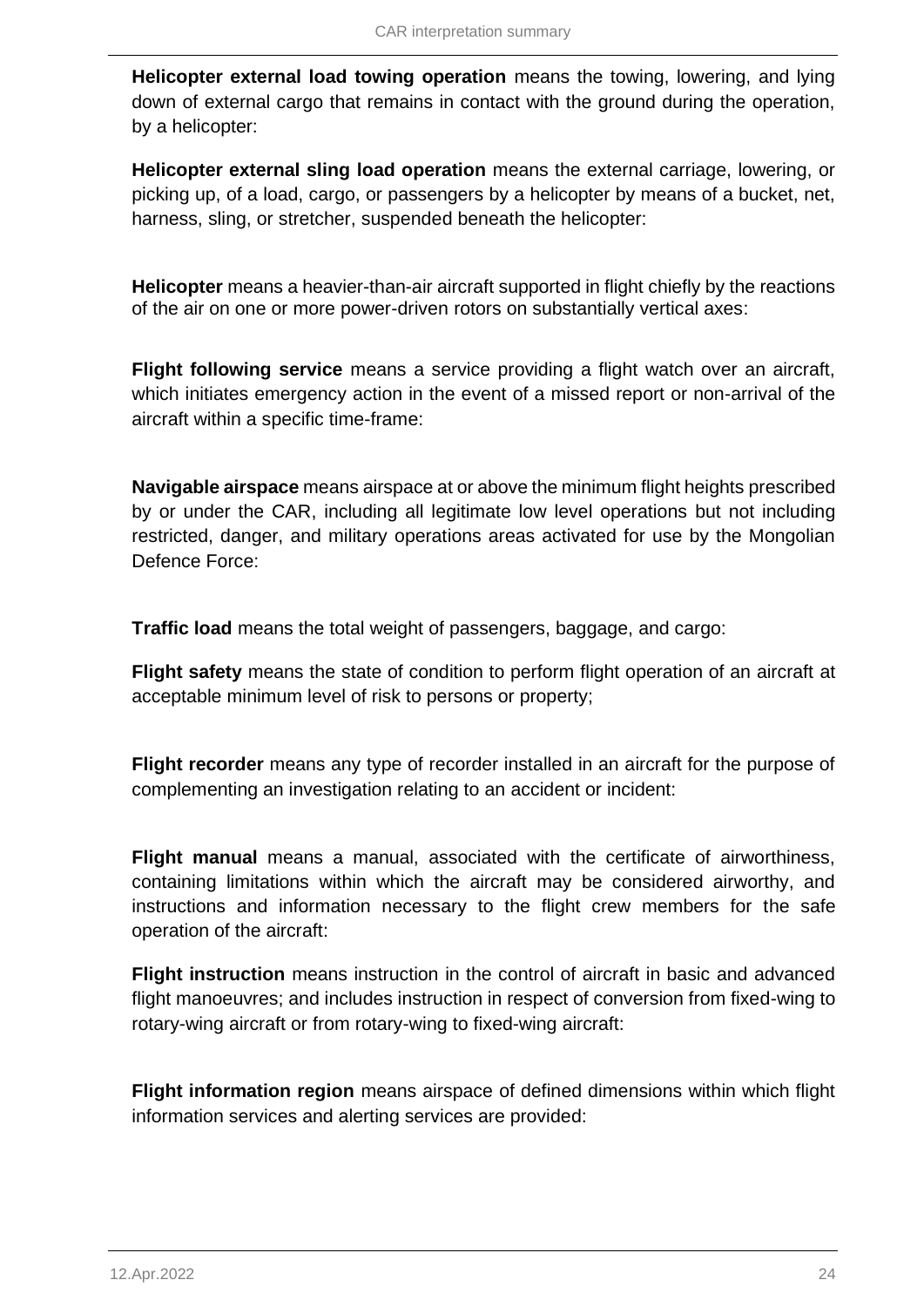**Flight information centre** means a unit established to provide an area flight information service and an alerting service:

**Flight information service** means an air traffic service provided for the purpose of giving advice and information intended for the safe and efficient conduct of flights:

**Pre-flight information bulletin** means a presentation of current NOTAM information of operational significance, prepared prior to flight:

**Pre-flight information service** means a service for the provision of aeronautical information to a third party for pre-flight planning purposes:

**ZFT flight simulator** means a synthetic flight trainer which-

- (1) meets the standard of level D/phase III as described in Appendix H (dated 30 July 1980) to Part 121 of the United States FARs; or
- (2) meets an equivalent standard acceptable to the Director.

**Flight plan** means specified information that is required under the CAR to be provided to an ATS unit or to a flight following service regarding an intended flight, or portion of a flight, of an aircraft:

**Flight level** means a surface of constant atmospheric pressure expressed in terms of hundreds of feet that-

- (1) is related to a specific pressure datum 1013.2 hPa; and
- (2) is separated from other such surfaces by specific pressure intervals:

**Operational flight plan** means the certificate holders plan for the safe conduct of the flight based on considerations of aeroplane performance, other operating limitations, and relevant expected conditions, on the route to be followed and at the aerodromes concerned:

**Flight visibility** means the visibility forward from the cockpit of an aircraft in flight:

**Air traffic** means all aircraft in flight or operating on any manoeuvring area of an aerodrome:

**Air traffic advisory service** means a service provided within class F airspace to ensure separation, as far as practical, between aircraft that are operating on IFR flight plans: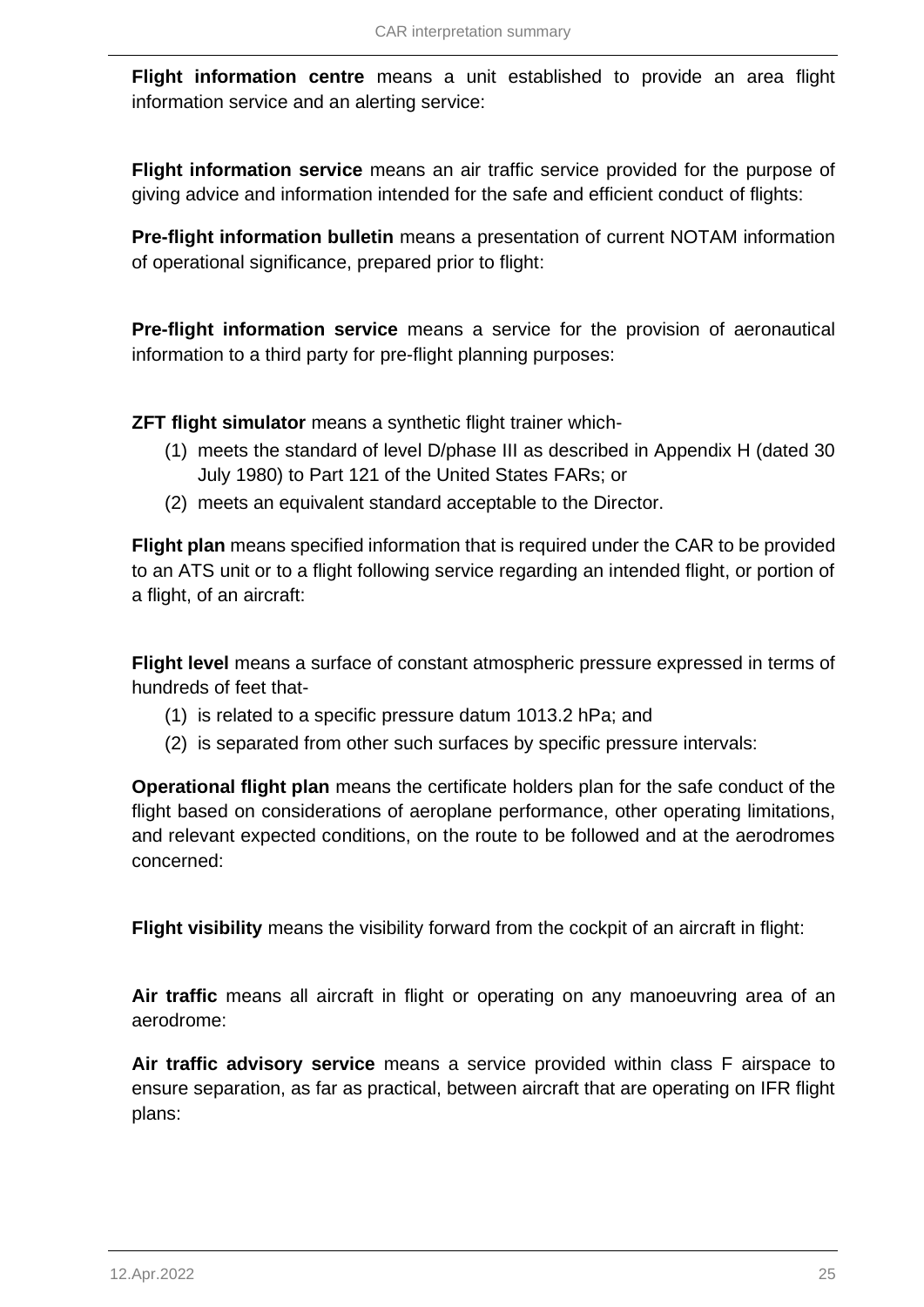**Traffic information** means information issued by an ATS unit, to alert a pilot to other known or observed air traffic which may be in proximity to the position, or intended route of flight, and to help the pilot avoid a collision.

**Traffic avoidance advice** means advice provided by an ATS unit specifying manoeuvres to assist a pilot to avoid a collision:

**Flight time** means-

- (1) for an aircraft, the total time from the moment an aircraft first moves for the purpose of flight until the moment it comes to rest at the end of the flight including any associated push back, taxiing and subsequent holding time; and
- (2) for a balloon, the total time from burner on for the purpose of inflation for flight until the envelope is completely deflated at the end of a flight:

**Operating cycle** means a complete flight segment consisting of a take-off, climb, enroute portion, descent, and landing:

**Airworthy condition** means the condition of an aircraft, including its components, fuel, and other materials and substances essential to the manufacture and operation of the aircraft that complies with all the requirements prescribed by the CAR relating to design, manufacture, maintenance, modification, repair, and safety:

### **In-flight shutdown** means-

- (1) when an engine ceases to function in flight and is shutdown, whether selfinduced, crew initiated or caused by some other external influence including but not limited to flameout, internal failure, foreign object ingestion, icing; or
- (2) the inability to obtain or control thrust necessary for normal operations, but excludes the airborne cessation of the functioning of an engine when immediately followed by an automatic engine relight:

**Flight crew member** means an appropriately qualified person assigned by the operator for duty in an aircraft during flight time as a pilot or flight engineer:

**Airport identity card** means an airport identity card issued or approved under Part 140:

**Aeroplane** means a power-driven heavier-than-air aircraft deriving its lift in flight chiefly from aerodynamic reactions on surfaces which remain fixed under given conditions of flight: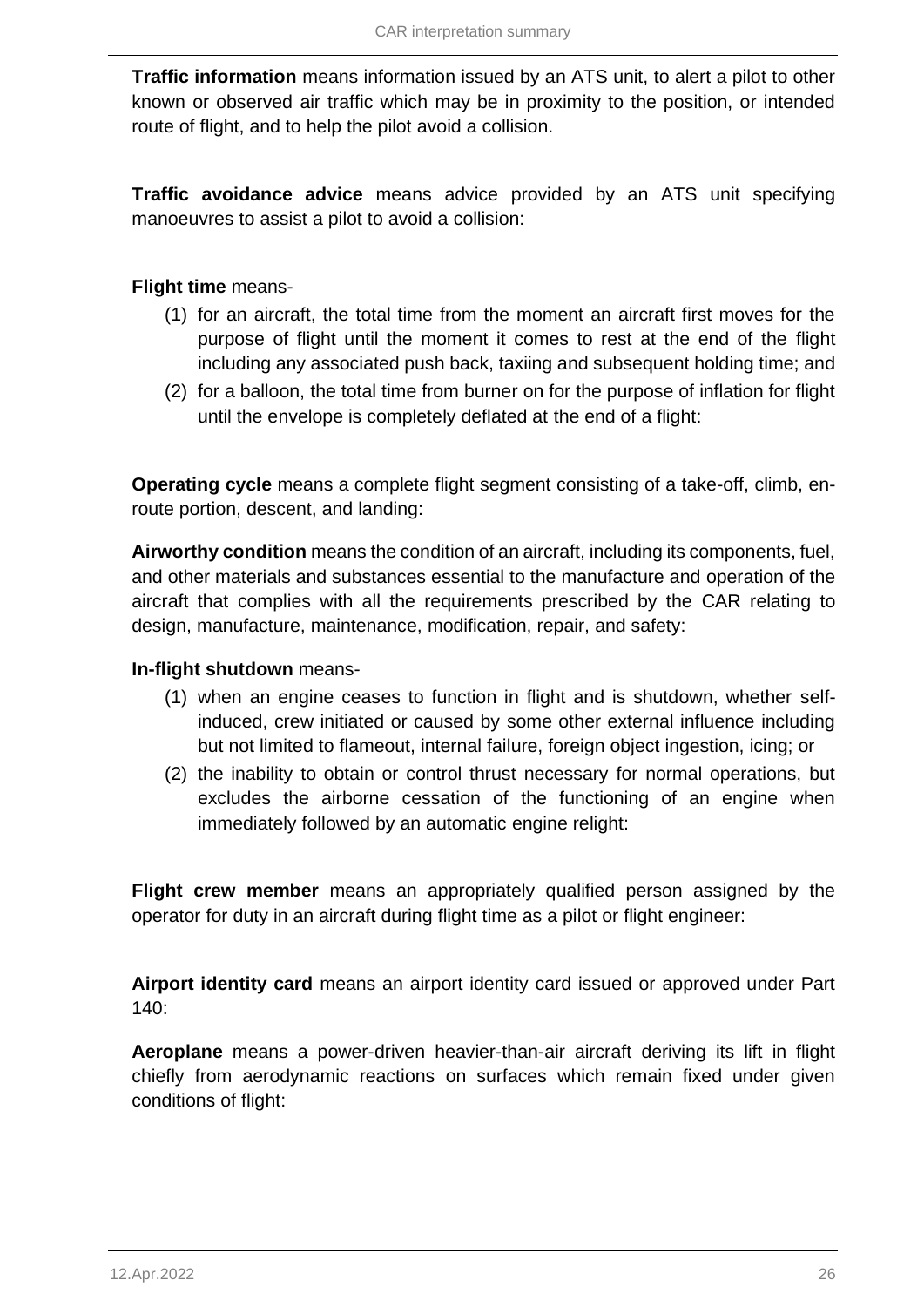### **Aeroplane performance operating limitations** means-

- (1) for a turbo-jet or turbo-fan aeroplane performing an air operation, the performance operating limitations prescribed in Part 121, Subpart D; and
- (2) for a foreign registered turbo-jet or turbo-fan aeroplane performing an air operation, the performance operating limitations prescribed by the State of registry; and
- (3) for a turbo-jet or turbo-fan aeroplane performing an operation other than an air operation, the performance operating limitations prescribed in the aircraft flight manual:

**Aeroplane movement** means an aeroplane take-off or landing:

**Aviation event** means an event to be conducted below the minimum safe heights prescribed under Part 91 that is-

- (1) an air show or practice for an air show; or
- (2) an air race or practice for an air race; or
- (3) an aerobatic competition; or
- (4) aerobatic training or practice:

**Aviation safety** means the state of an aviation system or organisation in which risks associated with aviation activities, related to, or in direct support of the operation of aircraft, are reduced and controlled to an acceptable level.

**Aviation security** means a combination of measures and human and material resources intended to safeguard civil aviation against acts of unlawful interference:

**Aviation security officer** means an employee of a holder of an aviation security service certificate or a person for the time being employed as such in the Aviation Security Service:

**Aviation Security Service** means the Aviation Security Service established under the Act:

#### **Aeronautical facility** means-

- (1) the various types of communication systems used for an aeronautical broadcasting service, or an aeronautical fixed service, that supports IFR flight or an air traffic service; or
- (2) the ground elements of the various types of communication systems used for an aeronautical mobile service; or
- (3) the various types of radio navigation aids used for the aeronautical radio navigation service; or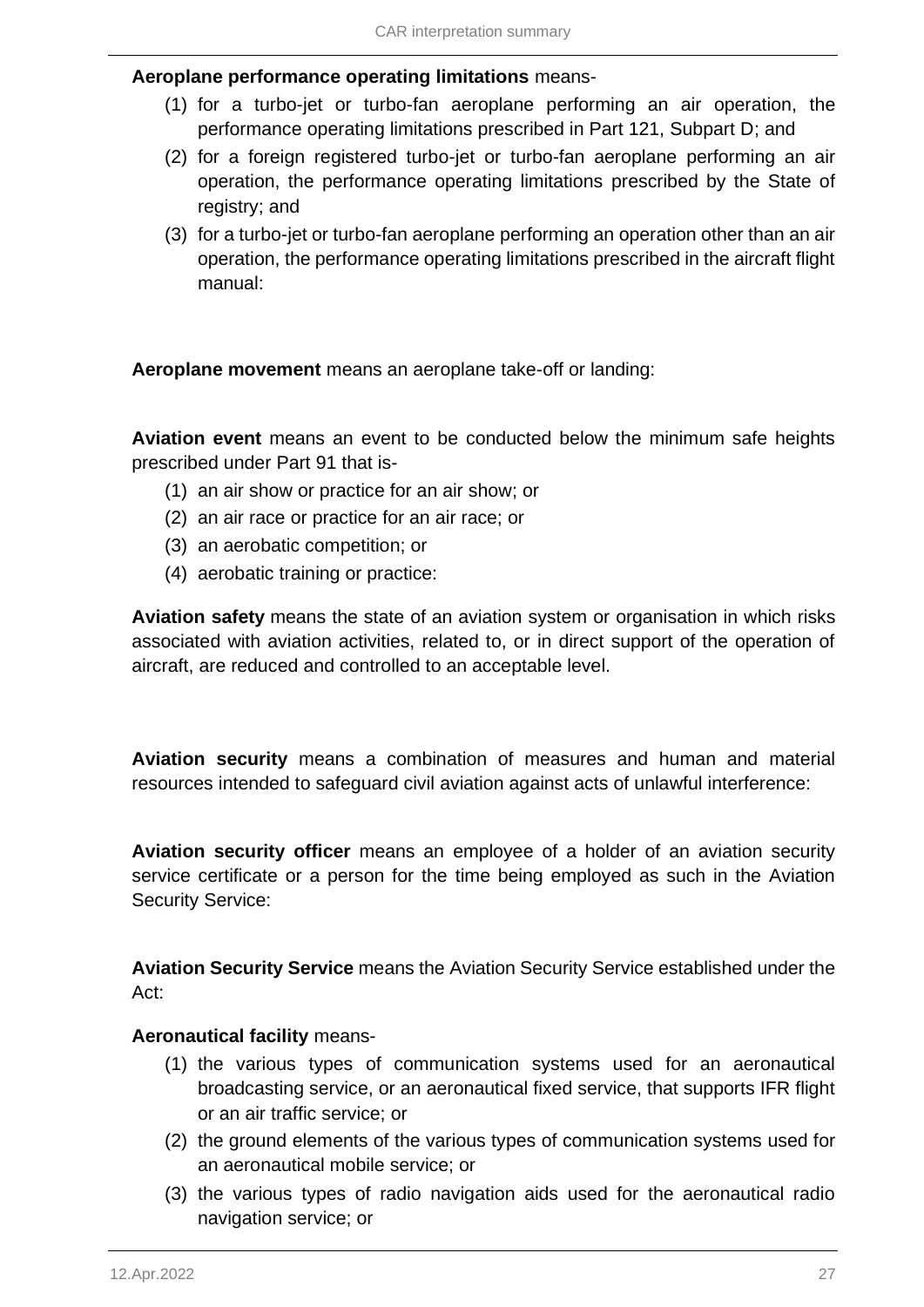- (4) any other type of ground-based telecommunication system that supports IFR flight or an air traffic service; or
- (5) the various types of ground based telecommunication systems that operate in the aeronautical mobile radio frequency bands and are used to provide basic weather report, local aerodrome information, or flight following services:

**Aviation document** means any licence, permit, certificate, or other document issued under the Act to or in respect of any person, aircraft, aerodrome, aeronautical procedure, aeronautical product, or aviation related service:

**Aeronautical product** means anything that comprises or is intended to comprise any part of an aircraft, or that is or is intended to be installed in or fitted or supplied to an aircraft; and includes fuel and other similar consumable items necessary for the operation of the aircraft:

**Aeronautical information product** means aeronautical data and aeronautical information provided either as digital data sets or as a standardized presentation in paper or electronic media. Aeronautical information products include:

- (1) Aeronautical Information Publication (AIP), including Amendments and Supplements;
- (2) Aeronautical Information Circulars (AIC);
- (3) aeronautical charts;
- (4) NOTAM; and
- (5) digital data sets.

**Aeronautical information service (AIS)** means any of the following services that distribute aeronautical information essential for the safety, regularity and efficiency of air navigation-

- (1) AIP service; or
- (2) NOTAM service; or
- (3) Pre-flight information service:

**Aeronautical Information Circular** means a notice containing information that-

- (1) does not qualify for the origination of a NOTAM or for inclusion in the AIP Mongolia; and
- (2) relates to flight safety, air navigation, technical, administrative or legislative matters:

**Aeronautical information publication (AIP)** means a publication issued by, or with the authority of, a State and containing aeronautical information of a lasting character essential to air navigation: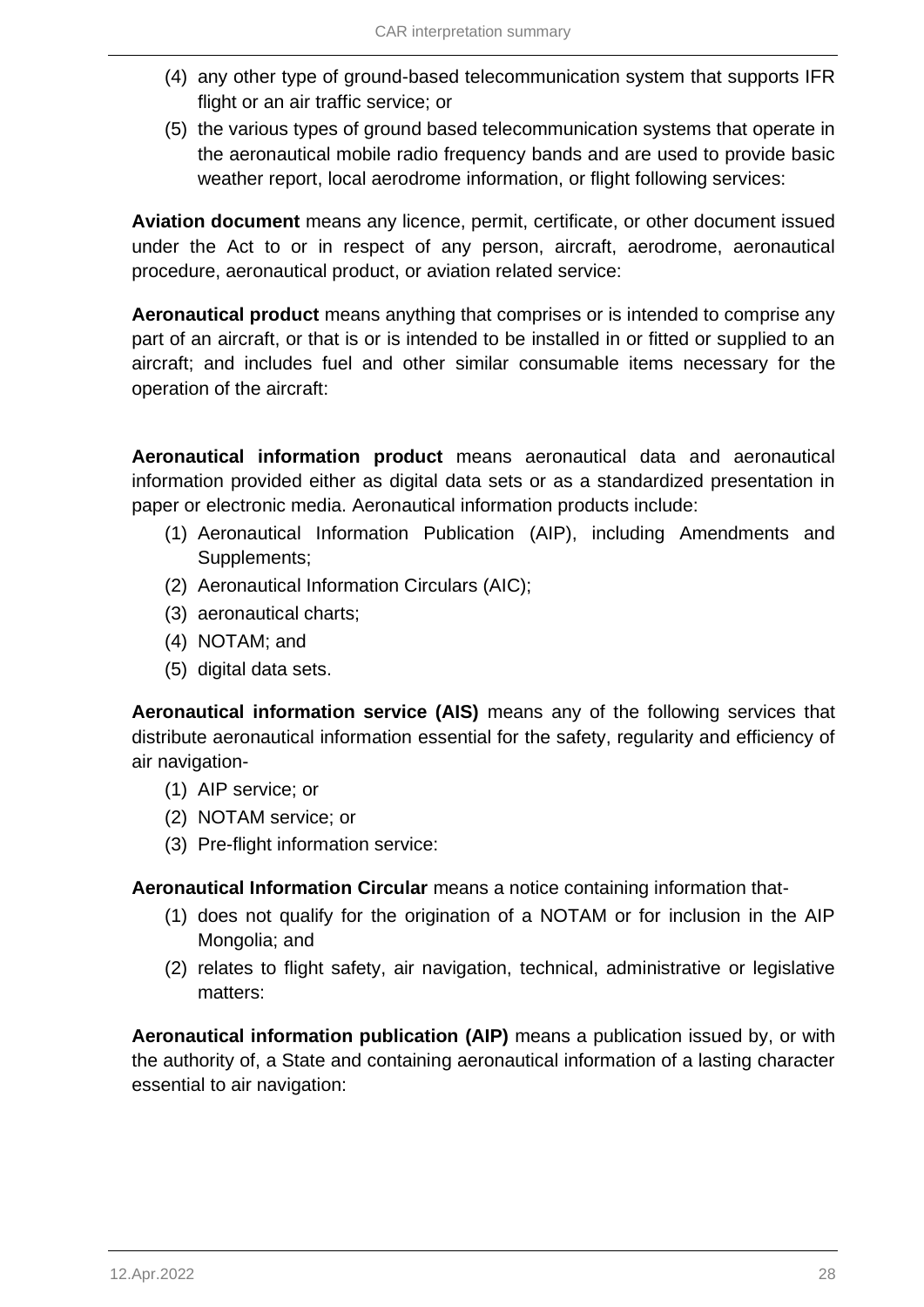**Aeronautical information** means information resulting from the assembly, analysis and formatting of aeronautical data:

**Aeronautical data** means data used for an aeronautical application including navigation, flight planning, flight simulators, and terrain awareness, which comprises navigation data and terrain and obstacle data:

### **Aeronautical telecommunication service** means-

- (1) a telecommunication service provided to support the following services as they are defined in ICAO Annex 10, Volume II, Chapter 1-
	- (i) an aeronautical broadcasting service:
	- (ii) an aeronautical fixed service:
	- (iii) an aeronautical mobile service:
	- (iv) an aeronautical radio navigation service;
- (1A) any telecommunication service which processes or displays air traffic control data, including aviation meteorological data, for use by an ATS provider under Part 172; or
- (2) any other telecommunication service provided specifically to support the Mongolian air navigation system:

**Aeronautical station** means a land station in the aeronautical mobile service:

**Aeronautical mobile service** means a mobile service for communication between aeronautical stations and aircraft stations, or between aircraft stations, in which survival craft stations may participate, and emergency position-indicating radio beacon stations may also participate on designated distress and emergency frequencies:

**Aviation related service** means any equipment, facility, or service (including any air traffic service but excluding any service of the Aircraft Accident Investigation Commission) operated in support of or in conjunction with the civil aviation system; and includes the provision of aeronautical products:

**Wet runway**, the runway surface is covered by any visible dampness or water up to and including 3 mm deep within the intended area of use:

**Serious incident** means an incident involving circumstances indicating that an accident nearly occurred (Definition of accident and list of examples of serious incidents are provided in AC 12-1):

**Alternative means of navigation** means a navigational system that, for a given operation or phase of flight, will enable the continued safe navigation and landing of the aircraft if the primary means of navigation fails: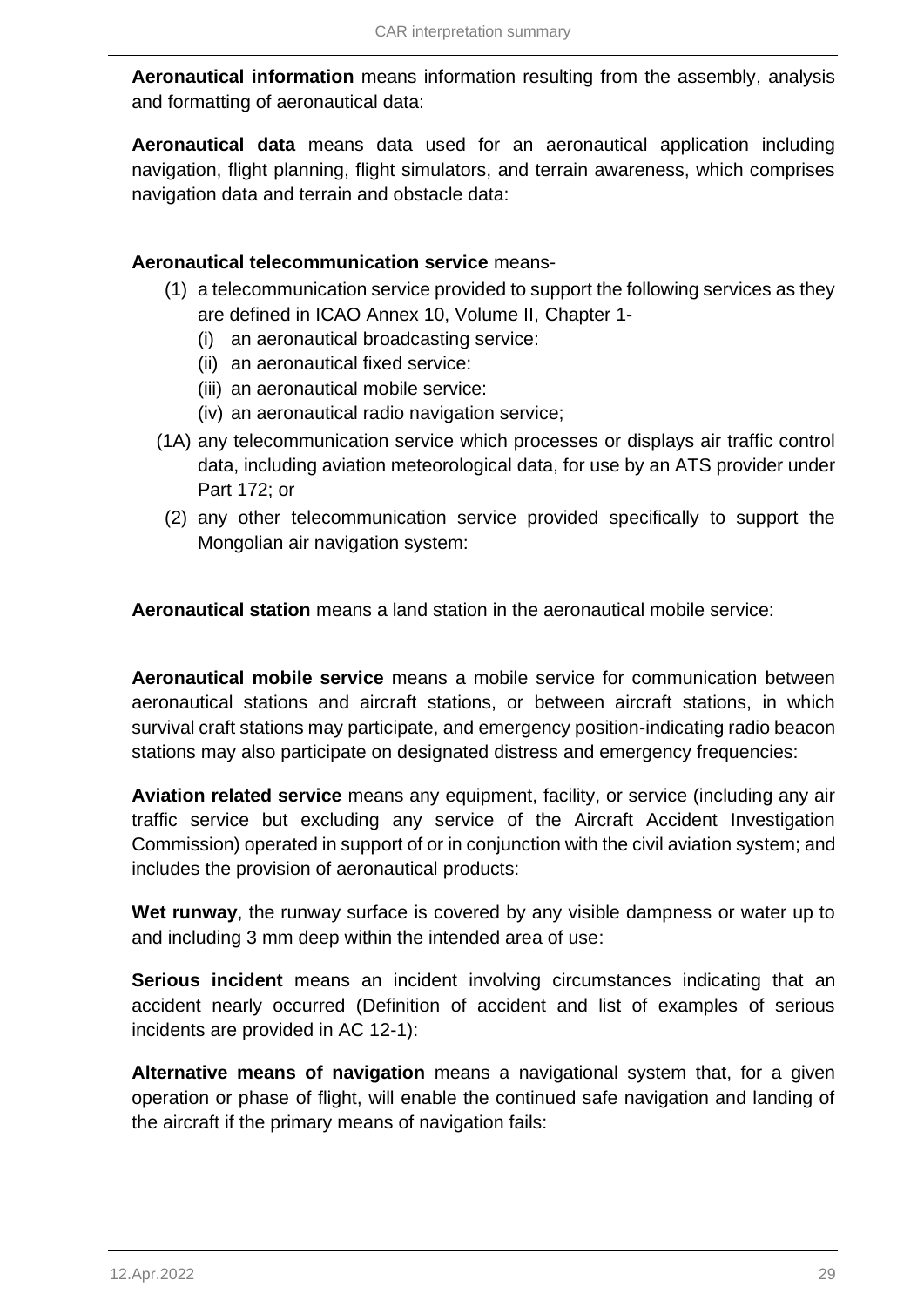**Reserve parachute** means a parachute assembly designed and intended to be used as a secondary parachute in the event of the failure of the main parachute:

**Condition monitored maintenance** means a maintenance process that monitors maintenance trends, and relies upon analysis of the operating experience of the whole population of specified items to indicate nascent failures requiring corrective action:

### **Airworthiness certificate** means-

- (1) for a Mongolian registered aircraft, an airworthiness certificate issued by the Director under Part 21, Subpart H; and
- (2) for a foreign registered aircraft, an airworthiness certificate issued by the competent authority of the State of registry:

**Airworthiness data** means any information necessary to ensure an aeronautical product or a product or component can be maintained in an airworthy condition:

**Airworthiness directive** means a mandatory airworthiness requirement that specifies modifications, inspections, conditions, or limitations to be applied to an aircraft or aeronautical product to ensure continued safe operating conditions:

**Instructions for continued airworthiness** means current airworthiness data provided by the manufacturer of an aeronautical product, a product, or a component, and include any related airworthiness limitations mandated by the airworthiness authority of the State of Design:

**Cross-country flight** means a flight which extends more than 25 nautical miles (46 km) in a straight line distance from the centre of the aerodrome of departure:

**ATC instruction** means a directive issued by ATC for the purpose of requiring a pilot to take a specific action:

**ATC clearance** means authorisation for an aircraft to proceed under conditions specified by an ATC unit:

**Air traffic control unit** means a unit for providing any ATC service, and includes either an area control centre, an approach control office, or an aerodrome control tower:

**Air traffic control service** means a service provided for the purposes of-

- (1) preventing collisions-
	- (i) between aircraft; and
	- (ii) between aircraft and obstructions on any manoeuvring area; and
- (2) expediting and maintaining a safe and efficient flow of air traffic: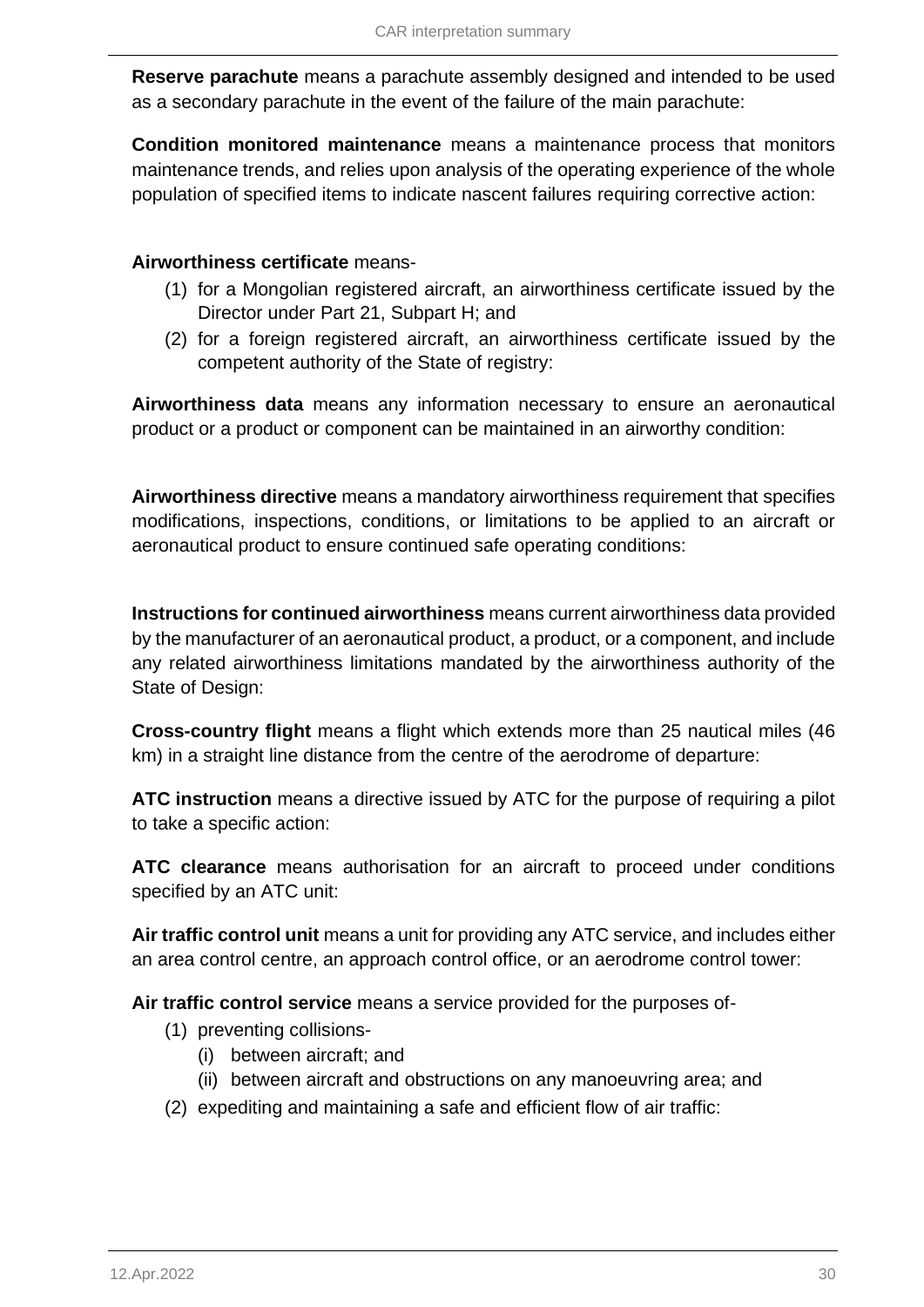#### **Air traffic service** includes-

- (1) any aerodrome control service:
- (2) any area control service:
- (3) any approach control service:
- (4) any flight information service:
- (5) any aerodrome flight information service:
- (6) any alerting service:
- (7) any other air traffic service considered by the Director to be necessary or desirable for the safe and efficient operation of the civil aviation system:

**ATS surveillance system** means variously ADS-B, PSR, SSR or any comparable ground-based system that enables the identification of aircraft:

*[Note - A comparable ground-based system is one that has been demonstrated, by comparative assessment or other methodology, to have a level of safety and performance equal to or better than monopulse SSR.]*

**ATS licence** means any licence issued under Part 65:

**ATS Letter of Agreement** means a document formalising matters of operational significance between ATS units:

**ATS messages** means emergency messages, movement and control messages, and flight information messages as described in Part IX of Doc 4444:

**ATS unit** means a unit providing an air traffic service, which may include an ATC unit and a flight information centre:

**One engine inoperative cruise speed** means a speed within the certified limits of the aeroplane, selected by the certificate holder and approved by the Director, that is used for calculating fuel reserve requirements and the still air distance associated with a one engine inoperative maximum diversion time for the flight:

**Supplemental means navigation system** means a navigation system that must be used in conjunction with a sole means navigation system.

**NOTAM** means a notice distributed by means of telecommunication containing information concerning the establishment, condition or change in any aeronautical facility, service, procedure or hazard, the timely knowledge of which is essential to personnel concerned with flight operations:

**NOTAM service** means a service for the issue and distribution of NOTAM relevant to air navigation in the Mongolian FIR in which Mongolia is responsible for air traffic services: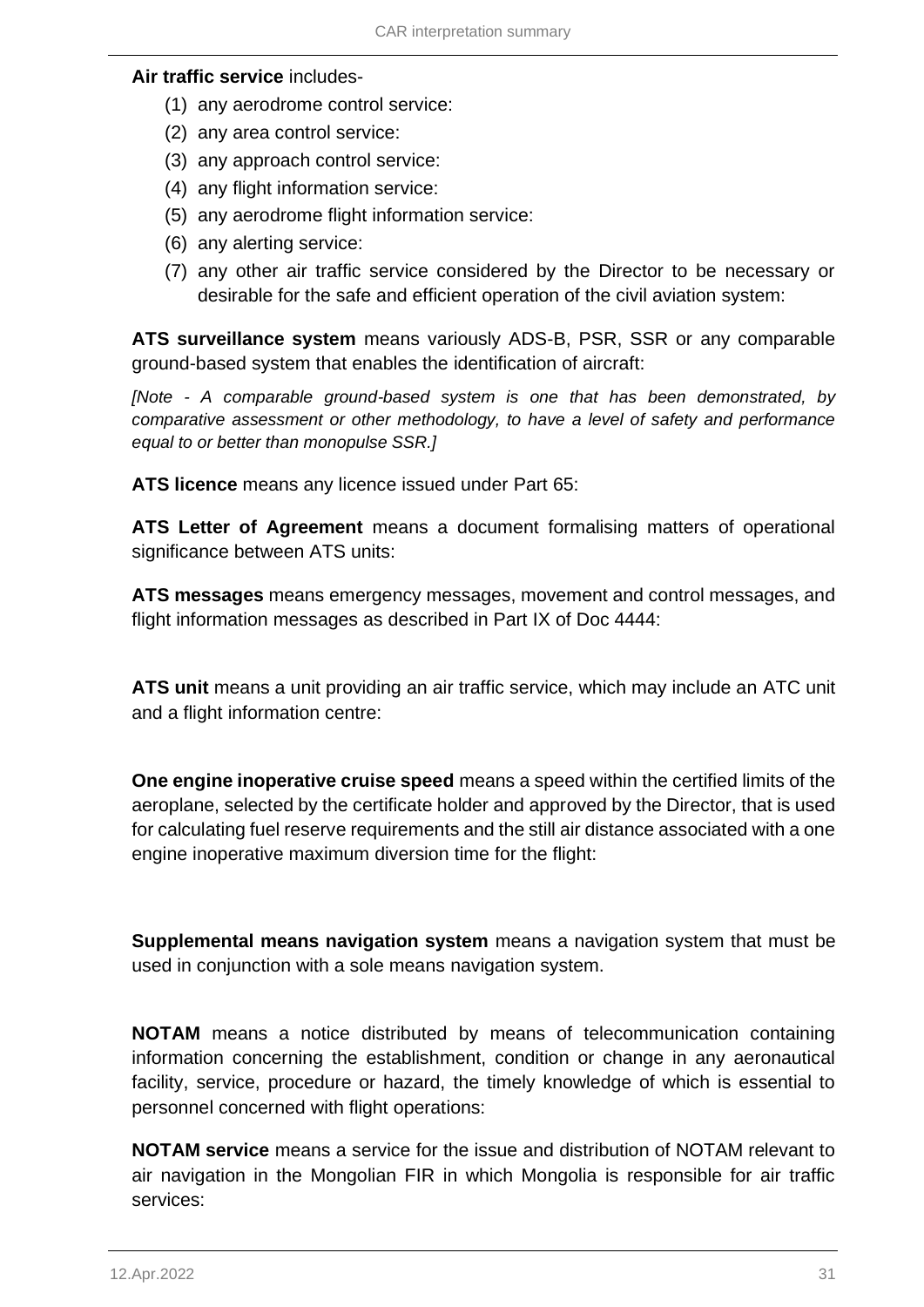**Approach control office** means a unit established to provide ATC service to controlled flights arriving at, or departing from, 1 or more aerodromes:

**Approach control service** means an ATC service for arriving or departing controlled flights:

**International NOTAM office (NOF)** means an office that is designated for the international exchange of NOTAM:

**International aerodrome** means an international airport:

**International airport** means any airport designated as an airport of entry and departure for international air traffic where the formalities incident to customs, immigration, public health, animal and plant quarantine, and similar procedures are carried out:

**International standard atmosphere** means the atmospheric standard as described in ICAO Document 7488 - Manual of the ICAO Standard Atmosphere:

**Multi-pilot aircraft** means an aircraft other than a single-pilot aircraft:

**Proper shipping name** means the name used to describe a particular article or substance in every shipping document and notification and, where appropriate, on packaging:

**Emergency landing** means following landing of an aircraft in a state of emergency:

- (1) **Forced landing** an immediate landing, on or off an aerodrome, necessitated by the inability to continue further flight;
- (2) **Precautionary landing**  a landing, on or off an aerodrome, when further flight is possible but inadvisable where it is expected that a safe landing can be made prior to the consumption of the planned final-reserve fuel;
- (3) **Ditching** a forced or precautionary landing on water:

**Domestic aerodrome** means any aerodrome other than an international aerodrome:

**Emergency locator transmitter (survival)** means an emergency locator transmitter that is stowed in an aircraft in a manner which facilitates its ready use in an emergency, is removable from an aircraft, and is manually activated:

**Emergency locator transmitter (automatic fixed)** means an emergency locator transmitter that is automatically activated and permanently attached to an aircraft: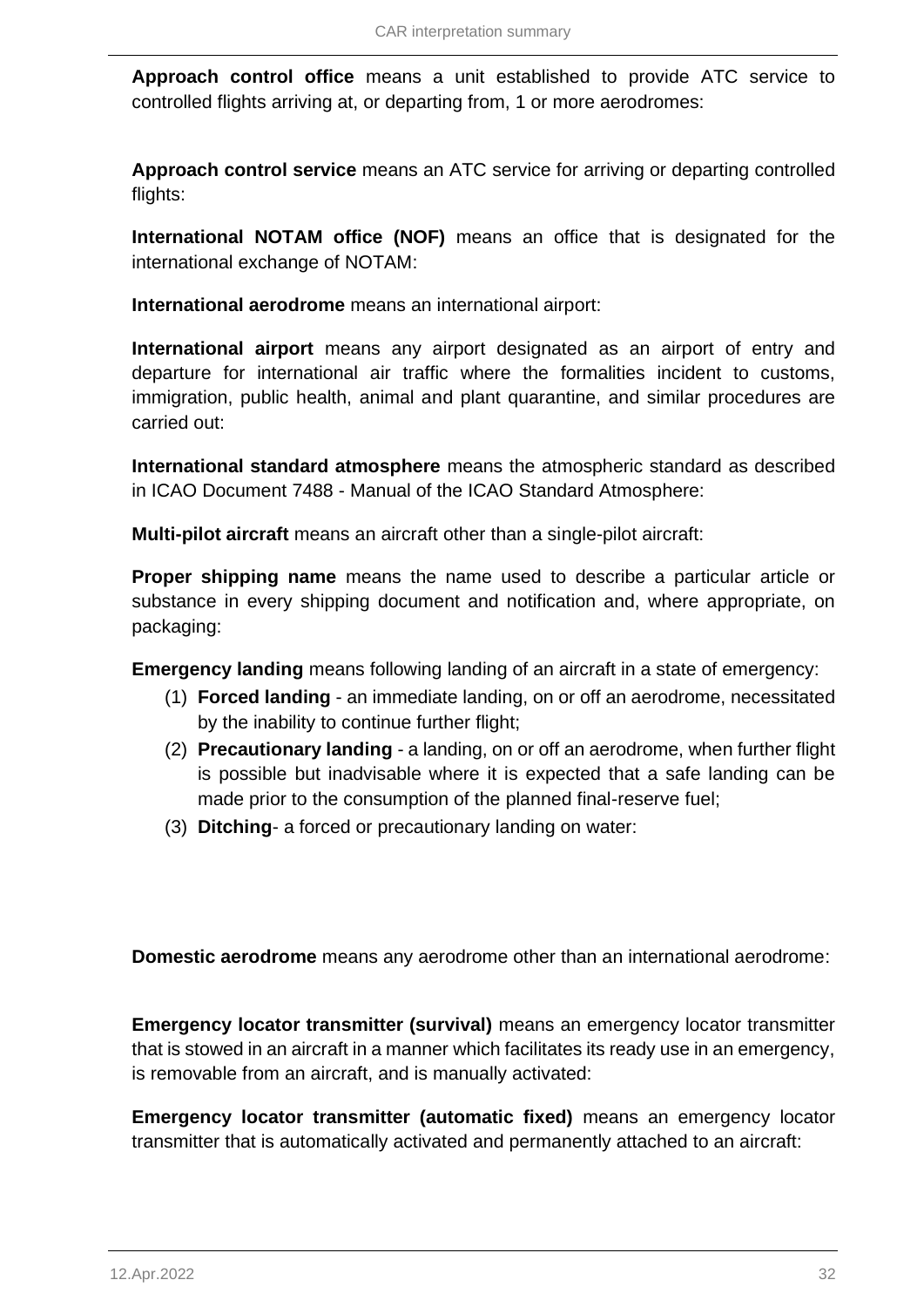**Emergency locator transmitter (ELT)** means an equipment that broadcasts a distinctive signal on a designated radio frequency to facilitate a SAR operation:

**Emergency position-indicating radio beacon** means an equipment that broadcasts a distinctive signal on a designated radio frequency to facilitate a SAR operation, is designed to float upright, and is manually activated:

**Crash landing** means a landing where the aircraft receives significant structural damage:

**Emergency parachute** means a parachute assembly designed and intended to be used by persons in an emergency:

**Accident** means an occurrence associated with the operation of an aircraft which, in the case of a manned aircraft, takes place between the time any person boards the aircraft with the intention of flight until such time as all such persons have disembarked, or in the case of an unmanned aircraft, takes place between the time the aircraft is ready to move with the purpose of flight until such time as it comes to rest at the end of the flight and the primary propulsion system is shut down, in which:

- (1) a person is fatally or seriously injured as a result of:
	- (i) being in the aircraft; or
	- (ii) direct contact with any part of the aircraft, including parts which have become detached from the aircraft; or
	- (iii) direct exposure to jet blast,

except when the injuries are from natural causes, self-inflicted or inflicted by other persons, or when the injuries are to stowaways hiding outside the areas normally available to the passengers and crew; or

- (2) the aircraft sustains damage or structural failure which:
	- (i) adversely affects the structural strength, performance or flight characteristics of the aircraft, and
	- (ii) would normally require major repair or replacement of the affected component,

except for engine failure or damage, when the damage is limited to a single engine (including its cowlings or accessories), to propellers, wing tips, antennas, probes, vanes, tires, brakes, wheels, fairings, panels, landing gear doors, windscreens, the aircraft skin (such as small dents or puncture holes), or for minor damages to main rotor blades, tail rotor blades, landing gear, and those resulting from hail or bird strike (including holes in the radome); or

(3) the aircraft is missing or is completely inaccessible.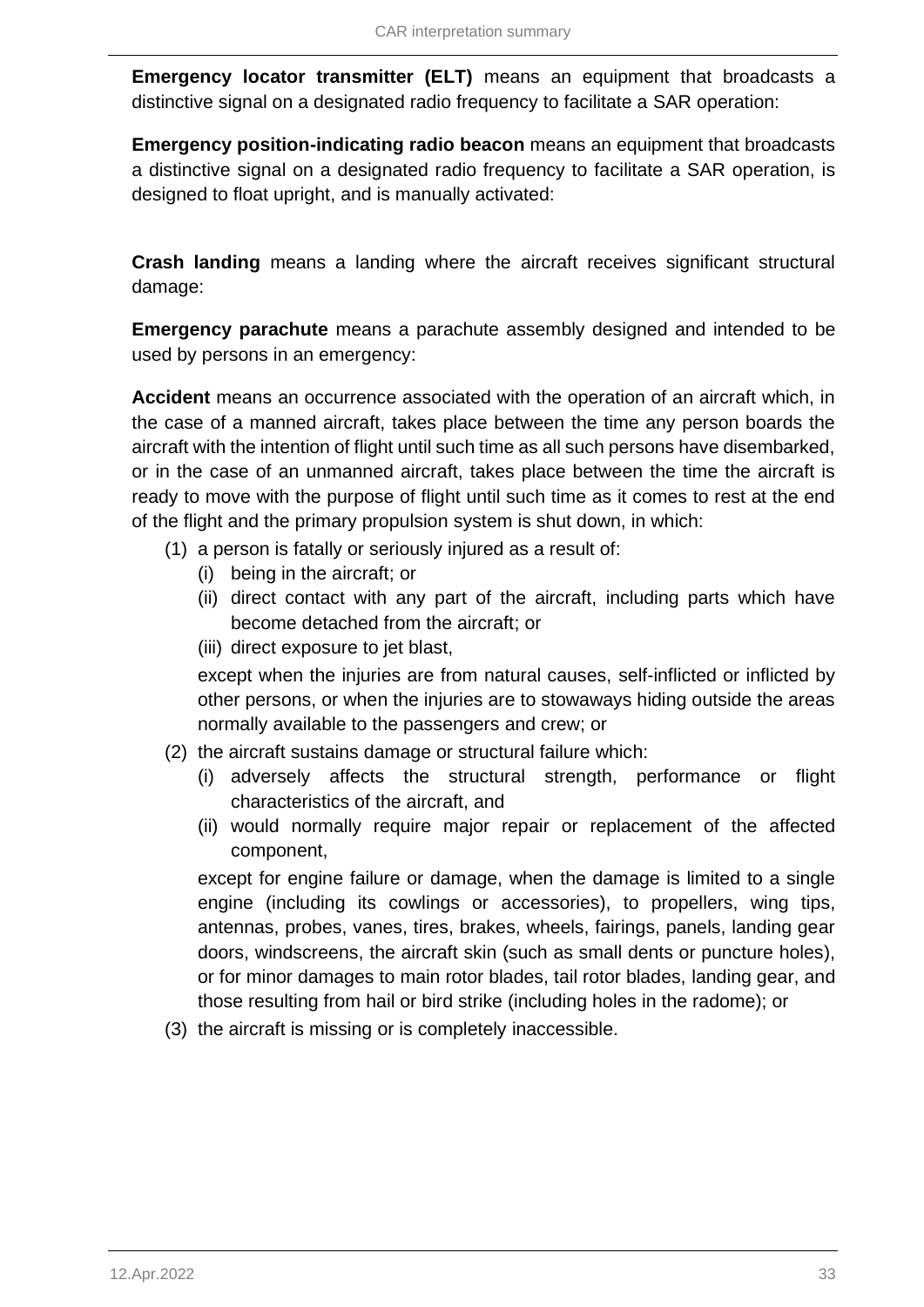**Day** means the hours between-

- (1) the beginning of morning civil twilight, which is when the centre of the rising sun's disc is 6 degrees below the horizon which starts approximately 30 minutes before sunrise; and
- (2) the end of evening sunset civil twilight, which is when the centre of the setting sun's disc is 6 degrees below the horizon which ends approximately 30 minutes after sunset:

**Belly landing** means a crash-landing of an aircraft on the underside of the fuselage, without lowering the undercarriage:

**Owner** in relation to any aircraft, includes any person lawfully entitled to the possession of the aircraft for 180 days or longer:

**Height** means the vertical distance of a level, a point, or an object considered as a point, measured from a specified datum and includes the vertical dimension of an object:

**Minimum descent height** means a specified height, referenced to the runway threshold, in a non-precision approach or circling approach below which descent may not be made without visual reference:

**Minimum descent altitude** means a specified altitude, referenced to mean sea level, in a non-precision approach or circling approach below which descent may not be made without visual reference:

**High risk flight** means a flight that is assessed to be affected by a higher than normal threat factor by the-

- (1) Director; or
- (2) aircraft operator; or
- (3) State of registration of the aircraft:

**Security enhanced area** means an area that the Director has declared to be a security enhanced area under the Act and Part 140:

**Security enhanced area screening point** means an area provided by an aerodrome operator under 139.203(d)(4A) for carrying out screening and searching in relation to a security enhanced area or a point in a security enhanced area where screening and searching is undertaken:

**Elevation** means the vertical distance of a point or a level, on or affixed to the surface of the earth, measured from mean sea level:

**Altitude** means the vertical distance of a level, a point, or an object considered as a point, measured from mean sea level;

**Pressure altitude** means an atmospheric pressure, expressed in terms of altitude, which corresponds to that pressure in the standard atmosphere;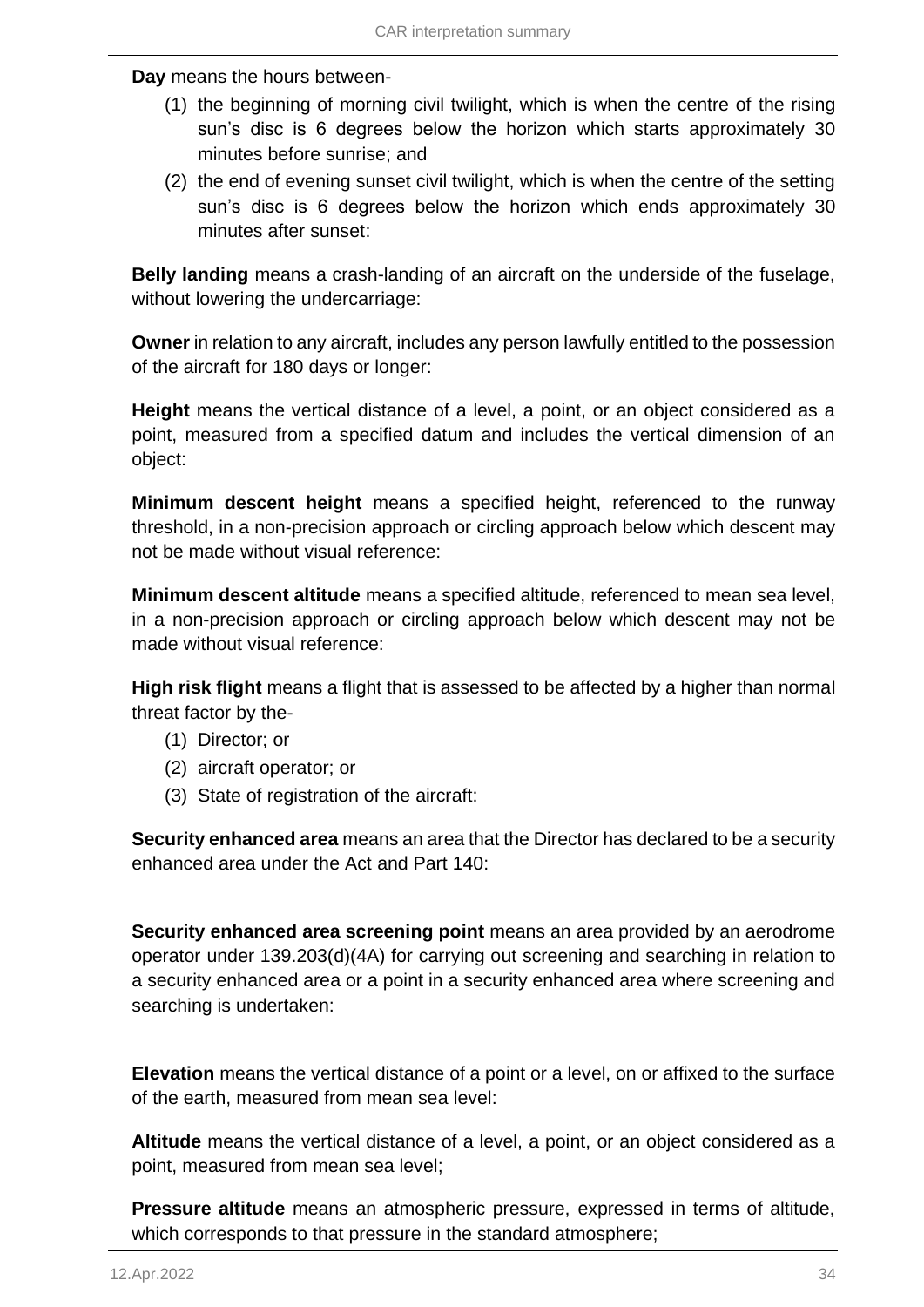**Paraglider** means a hang glider with no rigid primary structure:

**Parasail** means an aerodyne, having the general form of an open, circular parachute carrying a person or persons towed behind a vehicle or motorboat to sustain flight:

**Rocket** means a pilotless vehicle propelled by a system that contains every ingredient needed to form its own jet other than-

- (1) an aerial firework; or
- (2) a rocket propelled by a model rocket motor of size A-D which achieves no more than 20 Newton-seconds of total impulse:

**Performance-Based Navigation (PBN)** means an area navigation based on performance requirements for aircraft operating along an ATS route, on an instrument approach procedure or in a designated airspace, and PBN route or PBN operations has a similar meaning:

**Broadcast** means a transmission intended to be received by all stations:

**Rotorcraft** means a power-driven heavier-than-air aircraft supported in flight by the reactions of the air on one or more rotors:

**RAIM (receiver autonomous integrity monitoring)** means a function whereby the airborne GPS receiver/processor detects a position error that exceeds the GPS position integrity performance requirements of the TSO for that phase of flight. It gives a visual and/or aural warning when appropriate:

**RAIM Warning (RAIM not available message)** means a warning that the integrity of the navigation position solution from GPS satellites may be unreliable:

**RNP (Required navigation performance)** means a statement of the navigation performance accuracy necessary for operation within a defined area of airspace:

**RNP performance** means a containment value, expressed as a distance in nautical miles from the intended position, within which flights would be for at least 95% of the total flying time: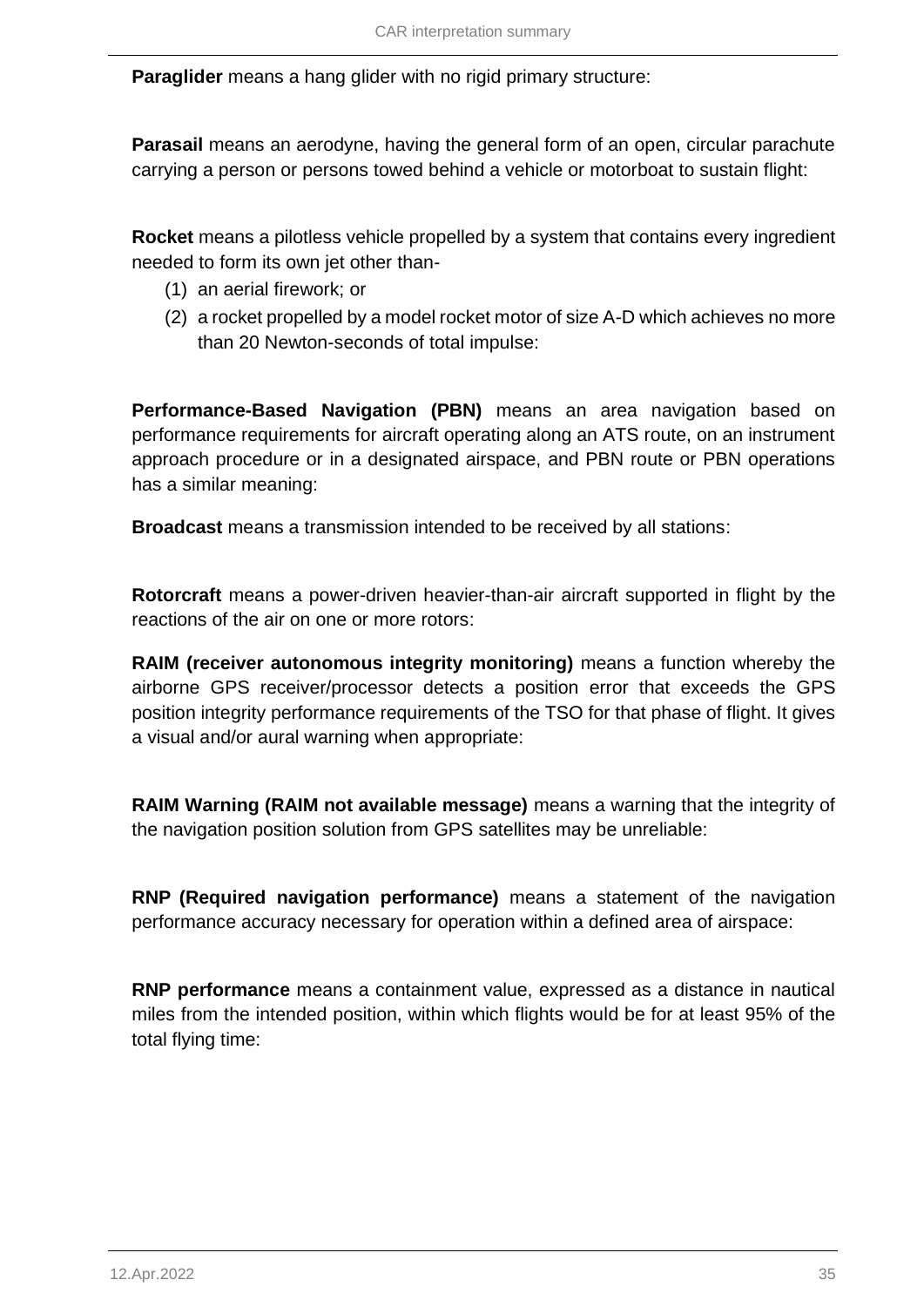**Clearway** means a defined rectangular area on the ground or water, at the departure end of the runway-

- (1) under the control of the aerodrome operator; or
- (2) with the agreement of the authority controlling the clearway-

selected or prepared as a suitable area over which an aeroplane may make a portion of its initial climb to a specified height:

**Obstacle limitation surface** means airspace defined around an aerodrome that enables operations at the aerodrome to be conducted safely and that prevents the aerodrome from becoming unusable by the growth of obstacles around the aerodrome.

**Packing** means the art and operation by which articles or substances are enveloped in wrappings, enclosed in packaging or otherwise secured:

**Minister** means the Minister of Transport:

**Synthetic flight trainer / Flight simulation training device** means any one of the following three types of apparatus in which flight conditions are simulated on the ground-

- (1) A flight simulator, which provides an accurate representation of the flight deck of a particular aircraft type to the extent that the mechanical, electrical, electronic, etc. aircraft systems control functions, the normal environment of flight crew members, and the performance and flight characteristics of that type of aircraft are realistically simulated;
- (2) A flight procedures trainer, which provides a realistic flight deck environment, and which simulates instrument responses, simple control functions of mechanical, electrical, electronic, etc. aircraft systems, and the performance and flight characteristics of aircraft of a particular class;
- (3) A basic instrument flight trainer, which is equipped with appropriate instruments, and which simulates the flight deck environment of an aircraft in flight in instrument flight conditions;

**Amateur constructor** means a person who constructs an aircraft solely for their own education or recreation:

**Amateur built aircraft** means an aircraft that is eligible for the issue of a special category-amateur-built airworthiness certificate under Subpart H of Part 21; and-

- (1) the aircraft's amateur constructor has built the major portion of the aircraft for the constructor's own education or recreation; or
- (2) the aircraft is a light sport aircraft designated by the manufacturer as an experimental - light sport aircraft: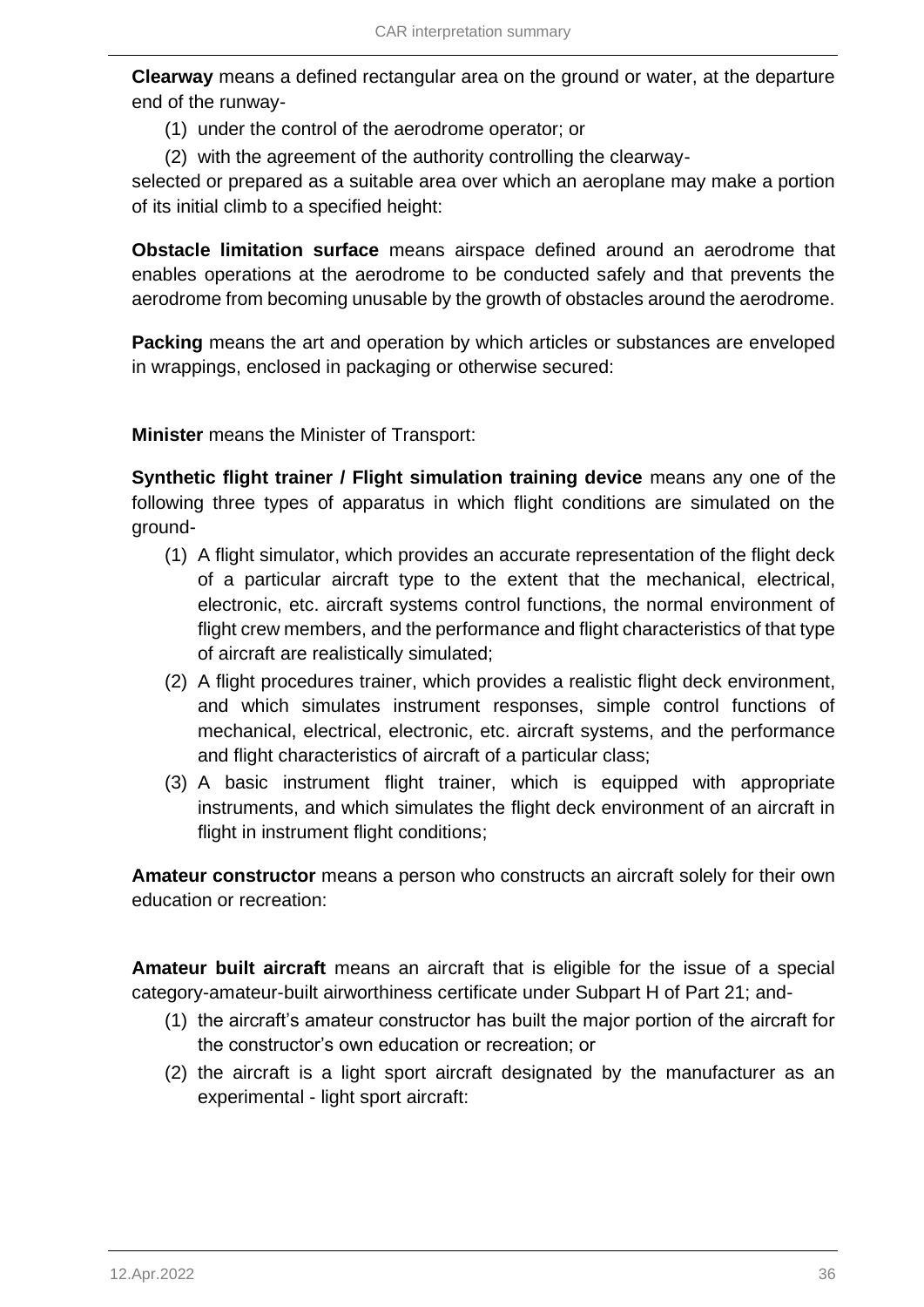## **Light Sport Aircraft** means an aircraft, other than a helicopter, having:

- (1) a maximum take-off weight of-
	- (i) 600 kg or less:
	- (ii) 650 kg for an operation on water:
- (2) a maximum gross weight of 600 kg or less for a lighter-than-air aircraft:
- (3) if powered, a single, non-turbine engine driving a propeller:
- (4) a maximum stall speed of 45 knots:
- (5) if a glider, a maximum never exceed speed of 135 knots:
- (6) if applicable, an unpressurised cabin:
- (7) a maximum seating capacity of 2 seats including the pilot seat.

**Standard part** means an aeronautical product that conforms to an aeronautical specification that is published in one of the following series and includes design, material, manufacture, and identification requirements:

- (1) Air Force-Navy Aeronautical Standard (AN):
- (2) American National Standards Institute (ANSI):
- (3) Australian Standards (AS):
- (4) British Standards, Aircraft Series (BS):
- (5) European Standards (EN);
- (6) Military Standards (MS):
- (7) Military Specifications (MIL-SPEC):
- (8) National Aerospace Standards (NAS):
- (9) Mongolian Standards (MNS):
- (10) Russian Standards (GOST);
- (11) SAE Aerospace standard (AS):
- (12) Society of Automotive Engineers (SAE):

**Student pilot** means a person who acts as a pilot of an aircraft (other than a microlight aircraft, hang glider, glider, powered glider or balloon) while undertaking training for a pilot licence under Part 61 but who does not hold a current pilot licence under that part:

**Student parachutist** means a person who is defined as a student in the operating rules of their parachute organisation: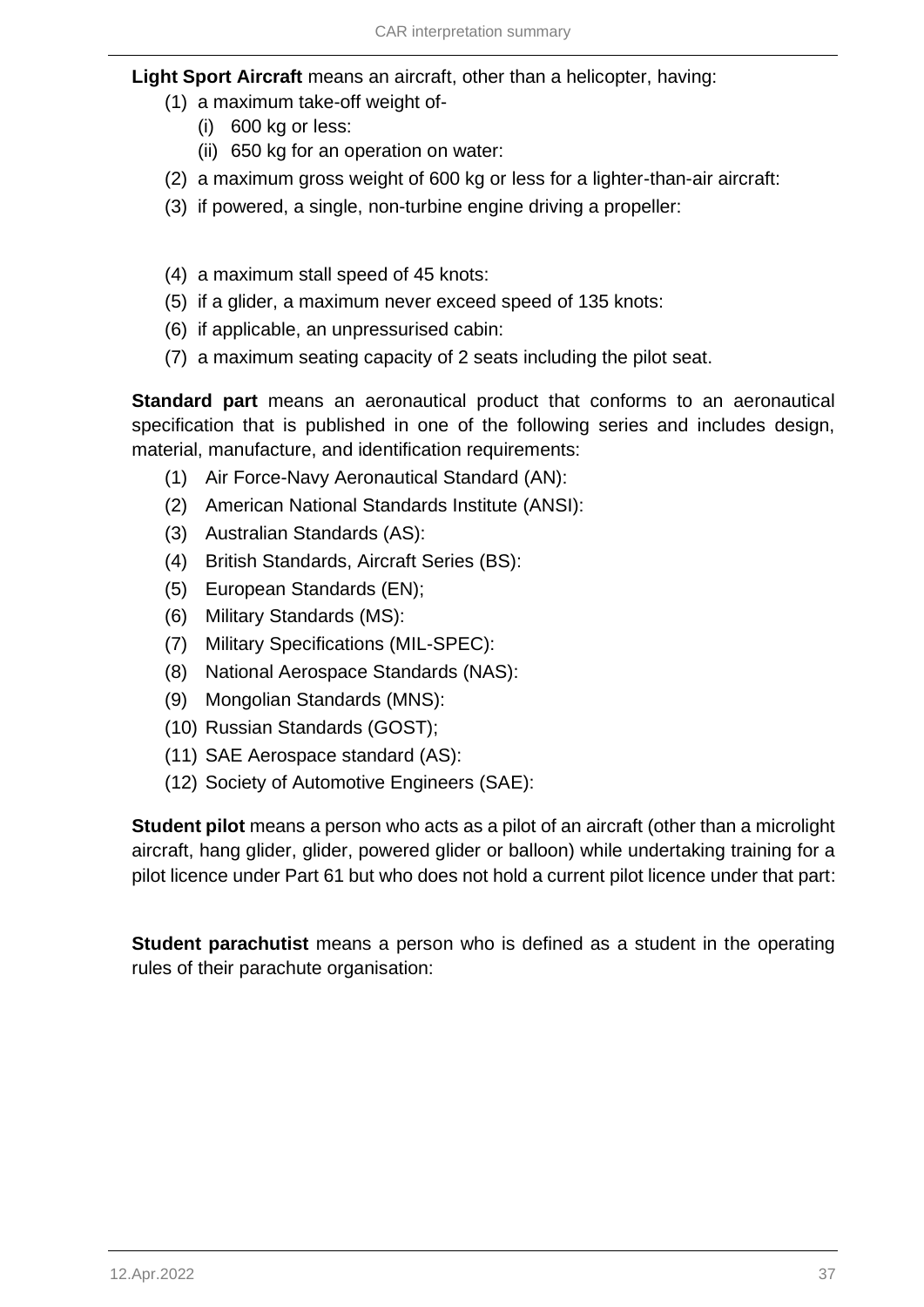**Curriculum** means a portion of an Advanced Qualification Program that covers at least one of the following program areas-

- (1) indoctrination; or
- (2) qualification that addresses the required training and qualification activities for a specific make, model, and series or variant of aeroplane and for a specific duty position; or
- (3) continuing qualification that addresses the required training and qualification activities for a specific make, model, and series of aeroplane or variant and for a specific duty position:

**Propeller** means a device, for propelling an aircraft, that has blades on an enginedriven shaft and that when rotated produces by its action on the air, a thrust approximately perpendicular to its plane of rotation. It includes control components normally supplied by its manufacturer, but does not include main and auxiliary rotors or rotating airfoils of engines:

**Psychoactive substances** means alcohol, opioids, cannabinoids, sedatives and hypnotics, cocaine, other psycho stimulants, hallucinogens, and volatile solvents, but excludes coffee and tobacco.

**Category I precision approach procedure** means a precision instrument approach and landing with a decision height (DH) not lower than 60 m (200 ft) and with either a visibility not less than 800 m or a runway visual range not less than 550 m.

**Category II precision approach procedure** means a precision instrument approach and landing with a decision height lower than 60 m (200 feet), but not lower than 30 m (100 feet), and a runway visual range not less than 300 m.

**Category III precision approach procedure** means one of the following precision instrument approaches and landings:

- (1) Category IIIA: A precision instrument approach and landing with-
	- (ii) a decision height lower than 30 m (100 feet) or no decision height; and
	- (iii) a runway visual range not less than 175 m:
- (2) Category IIIB: A precision instrument approach and landing with-
	- (ii) a decision height lower than 15 m (50 feet) or no decision height; and
	- (iii) a runway visual range less than 175 m but not less than 50 m:
- (3) Category IIIC: A precision instrument approach and landing with no decision height and no runway visual range limitations: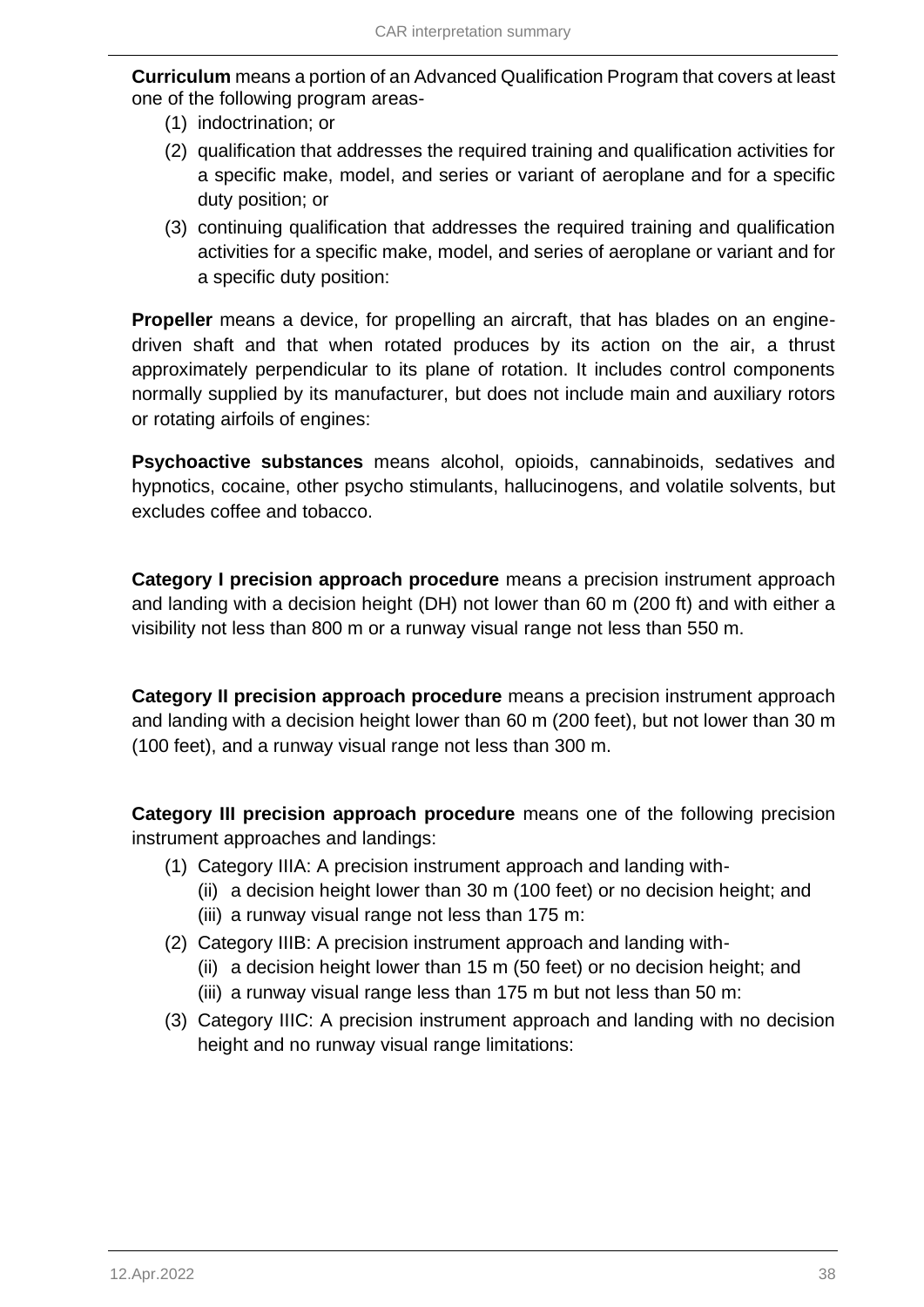**SARTIME** means the time nominated by a pilot for the initiation of alerting action:

**SEIFR passenger operation** means an air transport operation carrying passengers in a single-engine aeroplane under IFR:

**SIGMET information** means information issued by a meteorological office concerning the occurrence or expected occurrence of specified en-route weather phenomena that may affect the safety of aircraft operations:

**Tandem rider** means a person participating in a tandem parachute descent using the secondary harness of a tandem harness system:

**Tandem master** means the person responsible for the direct control of a tandem parachute descent:

**Tandem pair** means a tandem master and tandem rider:

**Tandem parachute descent** means a parachute descent of a tandem pair in a common tandem parachute assembly:

**Propulsion system** means an engine and includes any associated item of equipment utilised for sustaining, monitoring and controlling the power or thrust output of an engine installed on the airframe:

**TACAN** means UHF tactical air navigation aid:

## **TALPA procedures**-

- (1) means a standardised approach, developed by the Federal Aviation Administration, for assessing the condition of runways and determining the length of runways required for landing; and
- (2) includes the use of performance data provided by an aircraft manufacturer; and
- (3) includes a standardised approach referred to in paragraph (1) as adopted or amended by an aircraft manufacturer:

**Maintenance** means the performance of tasks on an aircraft, engine, propeller or associated part required to ensure the continuing airworthiness of an aircraft, engine, propeller or associated part including any one or combination of overhaul, inspection, replacement, defect rectification, and the embodiment of a modification or repair: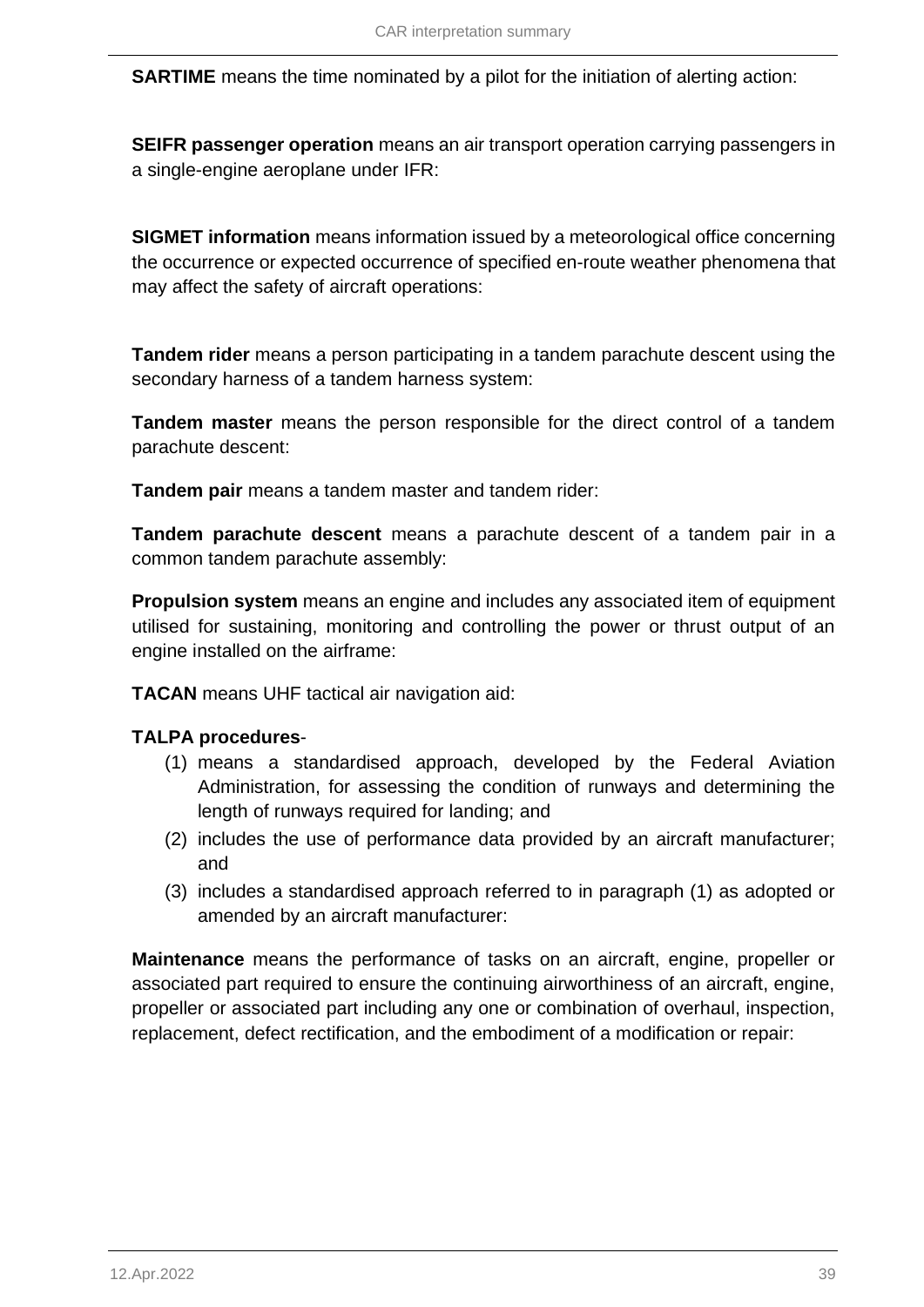#### **Maintenance logbook** means-

- (1) one of the following logbooks as may be appropriate:
	- (i) CAA 2101 Aircraft Logbook:
	- (ii) CAA 2110 Propeller Logbook:
	- (iii) CAA 2158 Engine Logbook:
	- (iv) CAA 1464 Aircraft Airworthiness Directives, Aircraft Modifications, Engine and Propeller Installations Logbook; or
- (2) any other document or storage medium that-
	- (i) is acceptable to the Director; and
	- (ii) provides a record of the maintenance status of the aircraft, product, or component:

**Maintenance manual** means an approved manual containing limitations within which the aircraft may be considered airworthy, and instructions and information necessary to ensure the aircraft is in an airworthy condition:

**Technical log** means the technical log that is required for every applicable aircraft under rule 91.619:

**Technical Instructions** means ICAO Document 9284 Technical Instructions for the Safe Transport of Dangerous Goods by Air approved and published by decision of the Council of the International Civil Aviation Organisation under ICAO Annex 18:

**Technical arrangement** means an arrangement between Mongolia and another State mutually recognise each State's aircraft maintenance organisation certification, maintenance standards and documentation, and personnel licences and certificates to allow maintenance performed on aircraft and components in one State to be by the other State in accordance with the terms of the arrangement:

**Technical data** are drawings, instructions or other data required to be used for product certification, approvals, and authorisations under Part 21 or for the maintenance, modification, and repair of products, their components, and appliances under Part 43:

**Performance deterioration allowance** means the difference between the aeroplane manufacturer's published fuel consumption figures and the actual fuel consumption applicable to a specific aeroplane:

**Critical performance parameter** means a performance parameter that has a direct effect on the operational integrity of an aeronautical facility: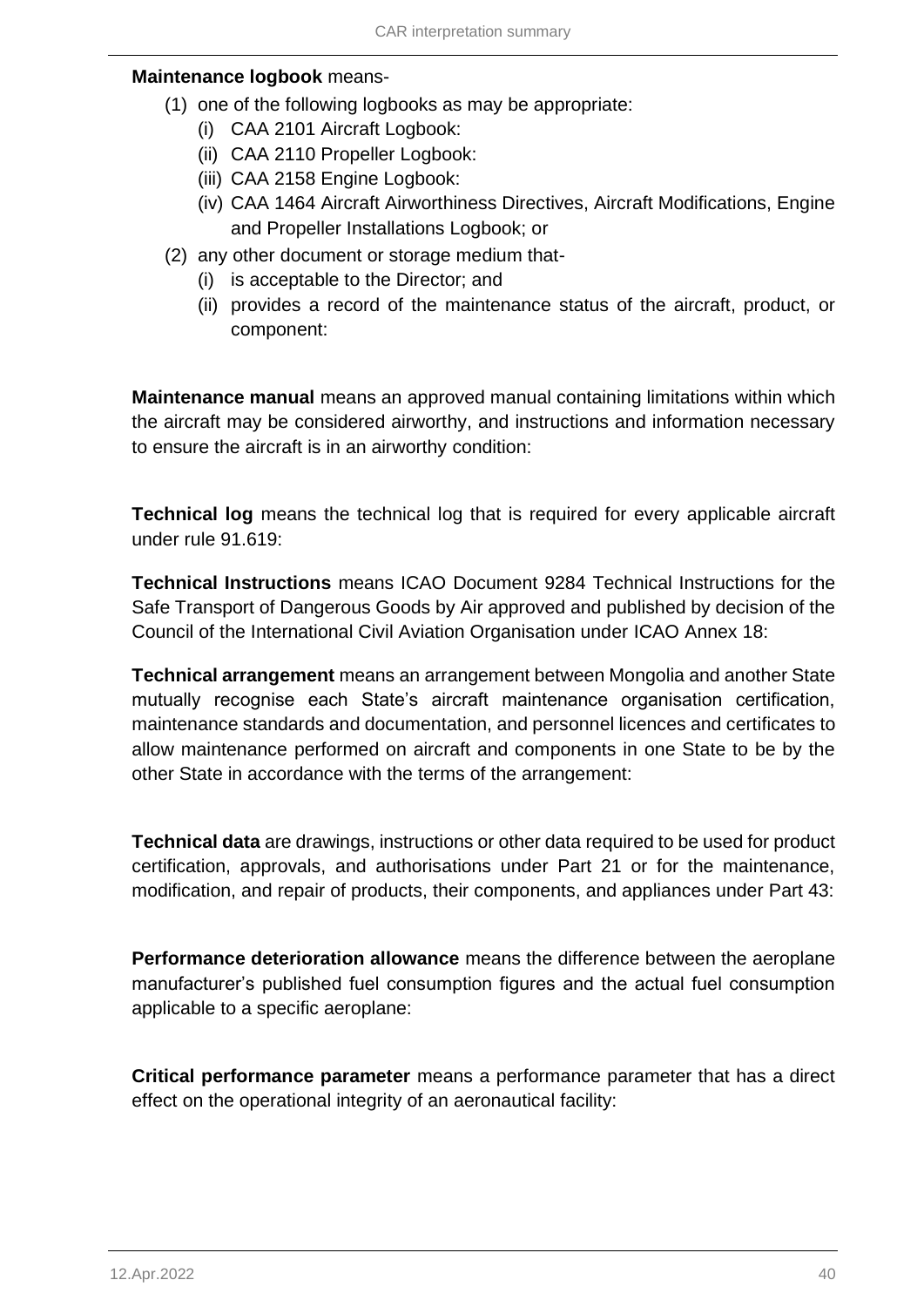## **TEMPO**,-

- (a) when used in a TAF, means a description of forecast temporary fluctuations in the meteorological conditions which reach or pass specified values and last for a period of less than one hour in each instance and, in the aggregate, cover less than one-half of the period during which the fluctuations are forecast to occur; or
- (b) when used in a TREND, means a description of forecast temporary fluctuations in the meteorological conditions, which reach or pass specified threshold values and last for a period of less than one hour in each instance. Such fluctuations are expected to occur during the 2 hours following the issue time of the METAR, SPECI or METAR AUTO, and to take place sufficiently infrequently for the prevailing conditions to remain those originally reported in the METAR, SPECI or METAR AUTO:

**Regular air transport passenger service** means a service offered by an operator consisting of four or more air transport operations for the carriage of passengers between two or more aerodromes within any consecutive 28 day period:

**Regular air transport service** means a service offered by an operator consisting of four or more air transport operations between two or more aerodromes in any consecutive 28 day period:

### **Regular shipper** means any person who-

- (1) manufactures or supplies dangerous goods and offers those dangerous goods for carriage by air; or
- (2) provides a service to the public to arrange the offer of dangerous goods for carriage by air:

**Large model rocket** means a rocket that-

- (1) uses more than 25g but not more than 125g of propellant; and
- (2) produces more than 20 but not more than 320 Newton-seconds of total impulse; and
- (3) uses a slow-burning propellant; and
- (4) is made of lightweight materials such as paper, wood, rubber and plastic; and
- (5) does not have the nose cone, fins, or body fabricated from metal; and
- (6) has a gross weight, including the propellant of more than 453g but not more than 1.5kg: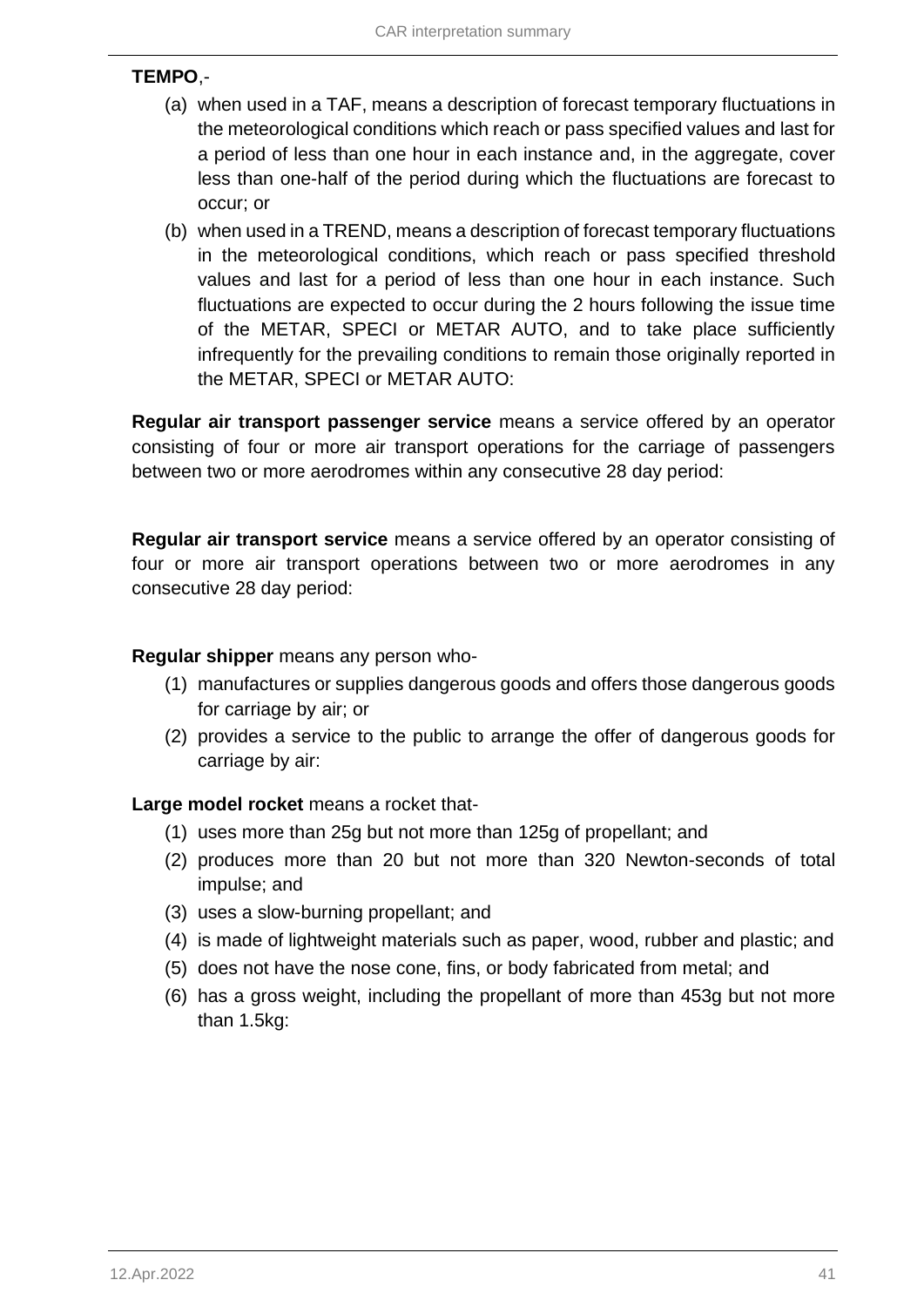**Major repair** means a repair that could potentially affect the safety of an aircraft or its occupants where, as a result of its embodiment, 1 or more of the following incidents may occur:

- (1) structural collapse:
- (2) loss of control:
- (3) failure of motive power:
- (4) unintentional operation of, or inability to operate, any systems or equipment essential to the safety or operational function of the aircraft:
- (5) incapacitating injury to any occupant:
- (6) unacceptable unserviceability or maintainability:

**Major modification** means a modification that could potentially affect the safety of an aircraft or its occupants where, as a result of its embodiment, 1 or more of the following incidents may occur:

- (1) structural collapse:
- (2) loss of control:
- (3) failure of motive power:
- (4) unintentional operation of, or inability to operate, any systems or equipment essential to the safety or operational function of the aircraft:
- (5) incapacitating injury to any occupant:
- (6) unacceptable unserviceability or maintainability:

**Adequate aerodrome** means an aerodrome where the applicable requirements for the aerodrome and runway prescribed in rule 121.71 are met for the particular aeroplane being operated except that, if the aerodrome is designated as an en-route alternate aerodrome the rescue and fire-fighting equipment must be at least category 4 and must be available, with at least 30 minutes prior notification, at the expected time of arrival of the aeroplane:

**Appropriate** in relation to a pilot licence or rating, means applicable to the same category of aircraft:

**Fit and proper person** means a person who satisfies the fit and proper person test: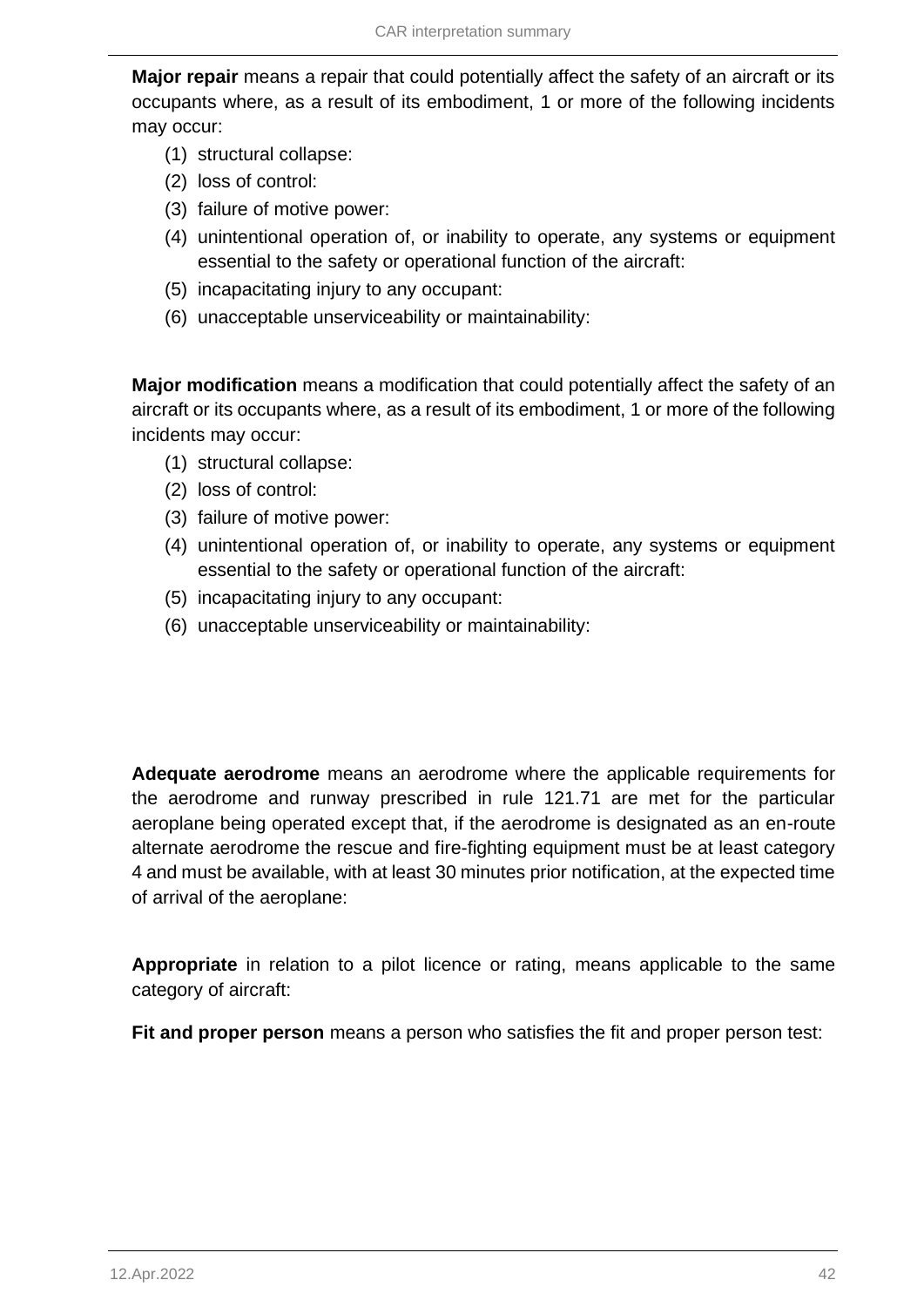### **Payload capacity** means-

- (1) when a MZFW is not prescribed, the MCTOW of an aircraft, less the empty weight, less all justifiable aircraft equipment, and less the operating load consisting of-
	- (i) the minimum weight of fuel required under the CAR for a flight between domestic points 174 nm apart, assuming VFR weather conditions; and
	- (ii) the lesser of the maximum oil capacity as specified on the TCDS or 160 kg of oil; and
	- (iii) required flight crew members at 91 kg per crew member; and
	- (iv) required catering supplies; or
- (2) when a MZFW is prescribed, the MZFW less the empty weight that, except for disposable fuel and oil, consists of-
	- (i) all justifiable aircraft equipment, and the operating load; and
	- (ii) minimum flight crew at 91 kg per crew member; and
	- (iii) required catering supplies:

**Strayed aircraft** means an aircraft that has deviated significantly from its intended track or reports that it is lost:

**Multiple identical system** means the same element of an identical but separate EDTO significant system:

**Multiple identical system maintenance** means for an aeroplane with 2 turbine powered engines, a maintenance action performed on multiple identical systems during the same period of scheduled or non-scheduled maintenance:

**Polar area** means an area north of 78 degrees north latitude or an area south of 60 degrees south latitude:

**Contaminated** in relation to a runway, means more than 25% of the runway surface area within the required length and width is covered by surface water, slush, or loose snow more than 3 millimetres in depth, or ice on any part of the runway surface area:

**Turbine powered** means powered by turbojet, or turbofan, or turboprop, or turboshaft:

**Turboshaft** means a gas turbine engine that uses the residual gas flow energy to drive a shaft:

**Turbojet** means a gas turbine engine that uses the residual gas flow energy directly as propulsion:

**Turboprop** means a gas turbine engine that uses the residual gas flow energy to drive a propeller: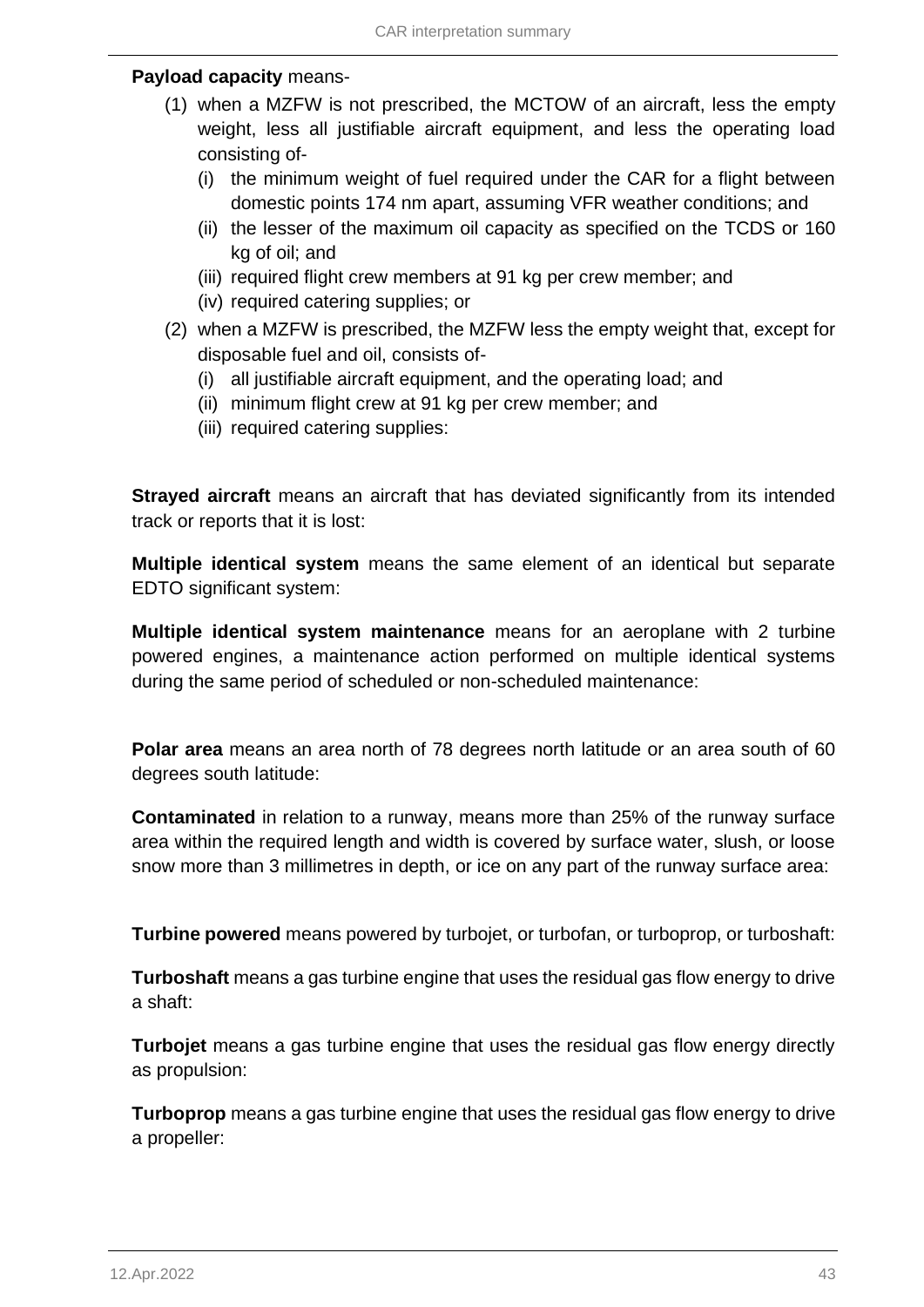**Turbofan** means a turbojet core engine that uses a proportion of the residual gas flow energy to drive a compressor ducting gas flow around the core engine as additional propulsion:

**Special VFR flight** means a VFR flight cleared by an ATC unit to operate within a control zone in meteorological conditions below visual meteorological conditions:

**Special operation** means an operation for the carriage of passengers or goods by air for hire or reward-

- (1) where-
	- (ii) each passenger is performing, or undergoing training to perform, a task or duty on the operation; or
	- (iii) the passengers or goods are carried to or from a remote aerodrome-
- (2) except those operations in paragraph (1) that are-
	- (i) a helicopter external load operation conducted under Part 133; or
	- (ii) an agricultural aircraft operation conducted under Part 137:

**Ground level at its site** means the highest ground within a 600 m radius of the site:

**Level** is a generic term relating to the vertical position of an aircraft in flight and meaning variously height, altitude, or flight level:

**Promulgated information incident** means an incident that involves significantly incorrect, inadequate, or misleading information or aeronautical data promulgated in an aeronautical information publication, map, chart, or otherwise provided for the operation of an aircraft:

**Maximum zero fuel weight (MZFW)** means the maximum permissible weight of an aircraft with no disposable fuel or oil. The zero fuel weight figure may be found in either the aircraft type certificate data sheet, the approved Aircraft Flight Manual, or both:

**Baggage** means personal property of passengers or crew carried on an aircraft by agreement with the operator, or personal property of passengers or crew that is intended by passengers or crew to be carried on an aircraft:

**Manipulation of controls** means manipulate the flight controls to alter the heading, altitude, speed, or other flight parameter of an aircraft:

**Control area** means a controlled airspace extending upwards to FL 660 from a specified limit above the earth: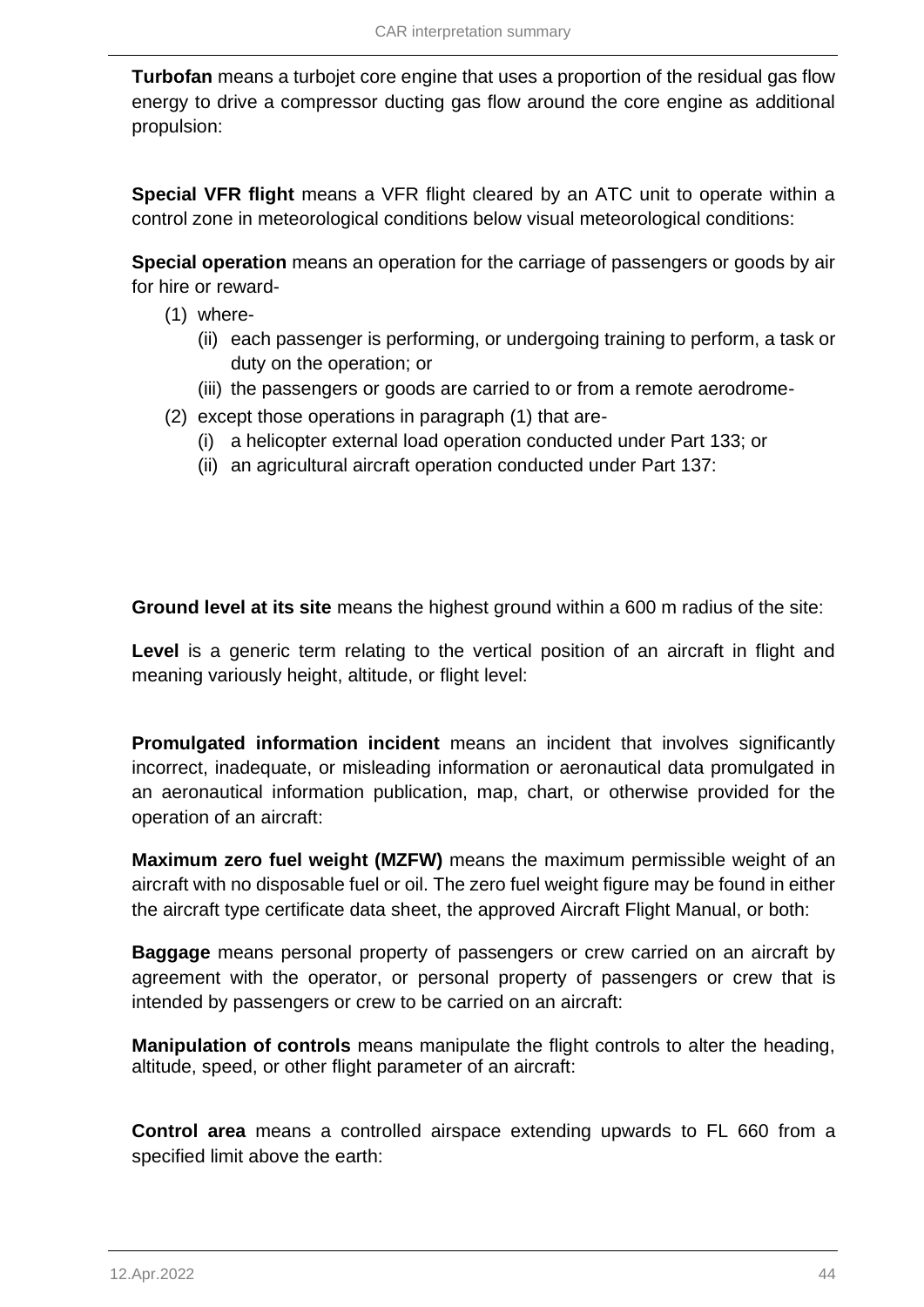**Control zone** means a controlled airspace extending upwards from the surface of the earth to a specified limit:

**Control system** means a system that has the ability to directly change the flight path, attitude, or propulsive force of an aircraft, and includes the flight controls, the engine and propeller controls, the related system controls, and the associated operating mechanisms:

**Successfully demonstrate competency** means for Part 61 for the purposes of Subparts O, OA, OB and OC, that the applicant for the rating or holder of the rating undertakes an oral examination by, and a flight test with, the applicable flight examiner or flight instructor qualified to check competency under rules 61.701, 61.707, 61.711, 61.717, 61.721, 61.727, 61.731 and 61.737 in order to demonstrate sufficient knowledge and skills in conducting the relevant operations permitted under the rating:

**Extended over-water operation** means any aeroplane operation over a planned route that contains a point in excess of 50 nautical miles from shore

**Control line model aircraft** means a model aircraft primarily controlled in flight by a single or multiple wire system operated by the person flying the aircraft and restricted to circular flight about a central point:

**Sterile area (Security restricted area)** means those areas of the airside of an airport which are identified as priority risk areas where in addition to access control, other security controls are applied. Such areas will normally include, inter alia, all commercial aviation passenger departure areas between the screening checkpoint and the aircraft, the ramp, baggage make-up areas, including those where aircraft are being brought into service and screened baggage and cargo are present, cargo sheds, mail centres, airside catering and aircraft cleaning premises.

**Specification** is the minimum performance standard specific to an article used on an aircraft:

**Operator** for purpose of the Part 92, means a person engaged in or offering to engage in an aircraft operation:

**Operate** in relation to an aircraft, means to fly or use the aircraft, or to cause or permit the aircraft to fly, be used, or be in any place, whether or not the person is present with the aircraft; and "operator" has a corresponding meaning:

**Operational area** means any area at an aerodrome where aircraft move or are manoeuvred; and includes any area where operational facilities are located or that is designated by signs as an operational area: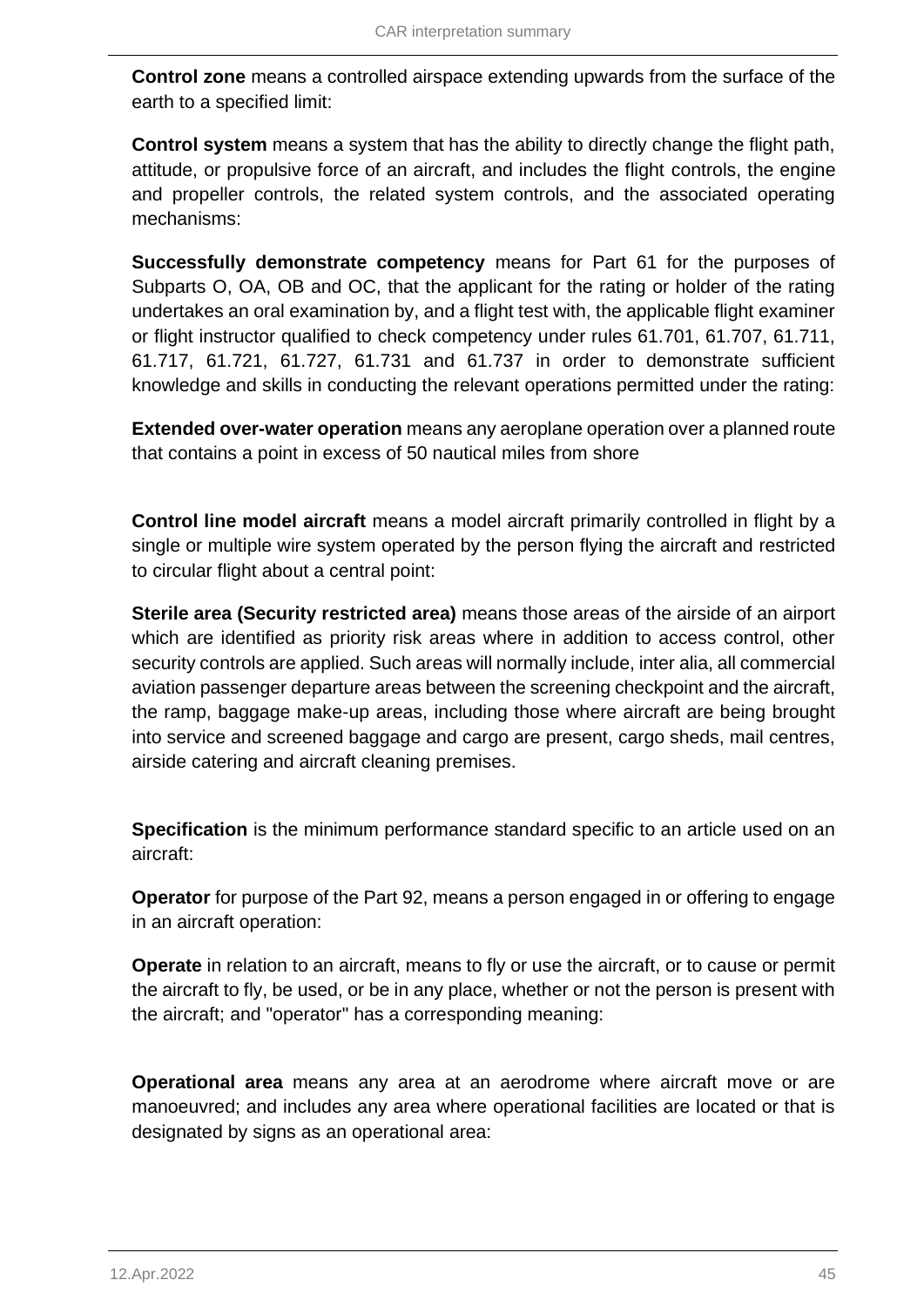**Operating position** means the work station from which one or more air traffic controllers or flight service operators provide air traffic services within an allocated area or areas of responsibility:

**Operations specifications** means the conditions imposed by the Director on the air operator certificate and includes any authorisations, limitations, and procedures that form part of the certificate:

**Manufacturer's maintenance schedule** means a program that is contained in a maintenance manual or the instructions for continued airworthiness published by the manufacturer as required by the certificating authority for the aircraft, aircraft engines, propellers, rotors, appliances, emergency equipment, and parts:

**Date of manufacture** in relation to a product, means the date that the product inspection records indicate that the product meets its type design:

**Handling agent** means an agency which performs on behalf of the operator some or all of the operator's functions including receiving, loading, unloading, transferring, or other processing of passengers or cargo:

**Final-reserve fuel** means the minimum quantity of fuel required to provide a margin to secure the safe completion of a flight in the event of any unplanned manoeuvring in the vicinity of the destination or alternate or a suitable aerodrome, as the case may be, and in ordinary circumstances remains on board until completion of the landing:

**Essential traffic** means any controlled traffic that is not separated by the prescribed minima in relation to other controlled flights where separation is required:

**Originating aircraft** means any aircraft about to be used on a regular air transport passenger service from any Mongolian aerodrome, that has been emptied of passengers and goods at the conclusion of a previous flight or flights, but does not include any aircraft transiting Mongolia, or any Mongolian airport, in circumstances where passengers and goods are added to an existing load:

**Main parachute** means a parachute, other than an emergency parachute, that is designed and intended to be used as a primary parachute:

## **Licence** means:

- (1) in relation to Part 61, Part 63, Part 65 Part 66 and Part 67, licence issued by Director; or
- (2) in relation to Part 103 and Part 105, a licence issued by the holder of a delegation from the Director for that purpose.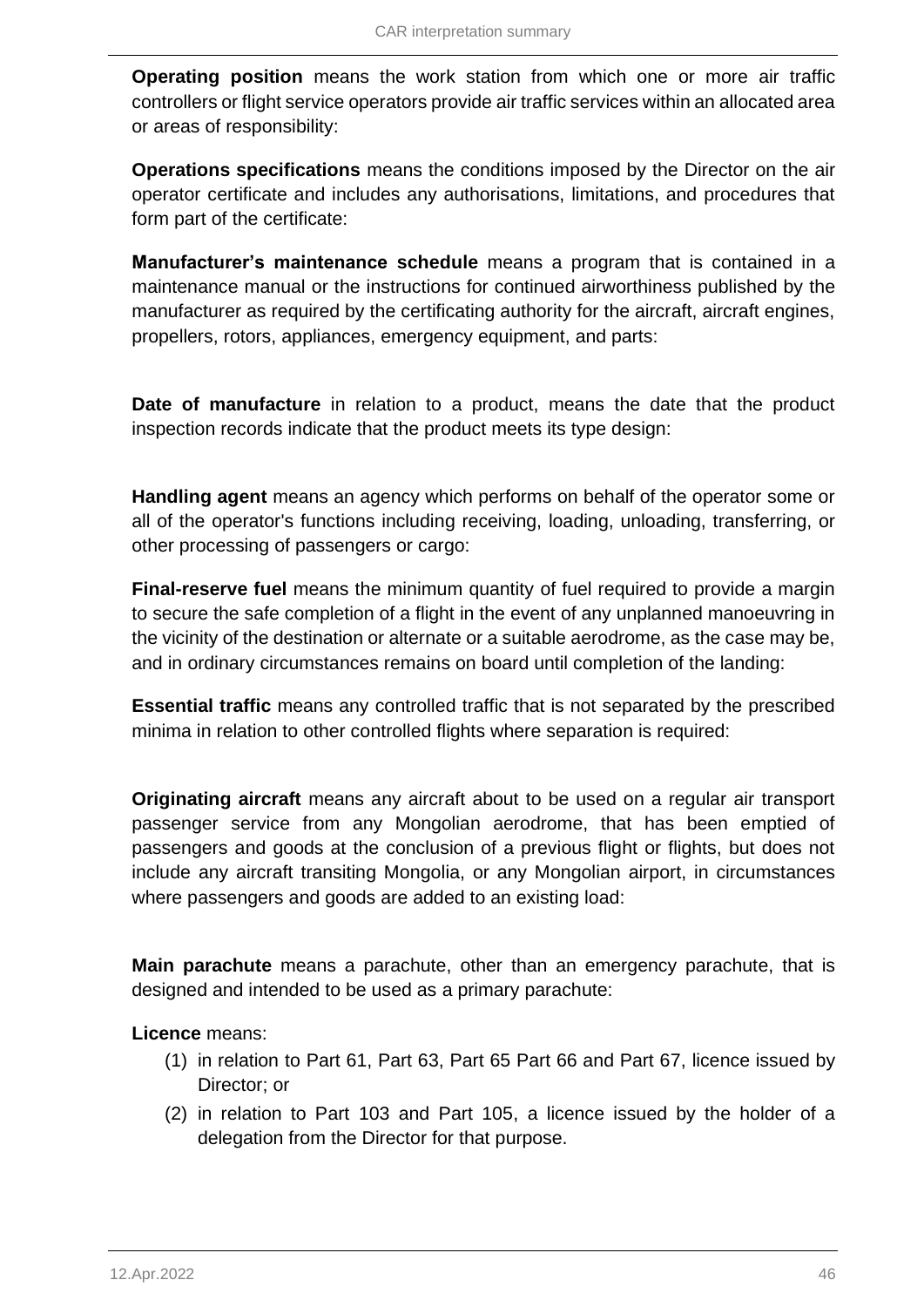#### **Licence holder** means a person who-

- (1) holds an aviation document or is a pilot; and
- (2) holds, or is required under the CAR to hold, a medical certificate.

**Ceiling** means the height above ground or water of the base of the lowest layer of cloud below 20 000 feet (6000m) covering more than half the sky:

**Fatal injury** means any injury which results in death within 30 days of the accident:

**Commercial agricultural aircraft operation** means an agricultural aircraft operation for hire or reward:

**Agricultural aircraft operation** means the operation of an aircraft on a single flight, or on a series of flights, including transit flights from a loading area to and from a treatment area, for the following purposes-

- (1) aerial spraying:
- (2) aerial topdressing:
- (3) aerial VTA:
- (4) engaging in dispensing activities affecting agriculture, horticulture, or forest preservation:
- (5) dropping farm supplies on farms in rural areas or delivering farm materials to farms in rural areas:
- (6) surveying agricultural, forest, or water areas at a height of less than 500 feet above terrain:
- (7) feeding or transferring livestock on farms in rural areas:
- (8) the reconnaissance of the proposed treatment area for the types of operation referred to in paragraphs (1) to (7):

**Agricultural aerodrome** means non-certificated aerodrome used or intended to be used for agricultural aircraft operation only and that is not located inside a control zone and-

- (1) for aeroplane:
	- (i) that is located more than 9 km (5 nm) from the nearest other aerodrome; and
	- (ii) that is located more than 5.6 km (3 nm) from the nearest heliport; or
- (2) for helicopter:
	- (i) that is located more than 5.6 km (3 nm) from the nearest aerodrome; and
	- (ii) that is located more than 1.8 km (1 nm) from the nearest other heliport: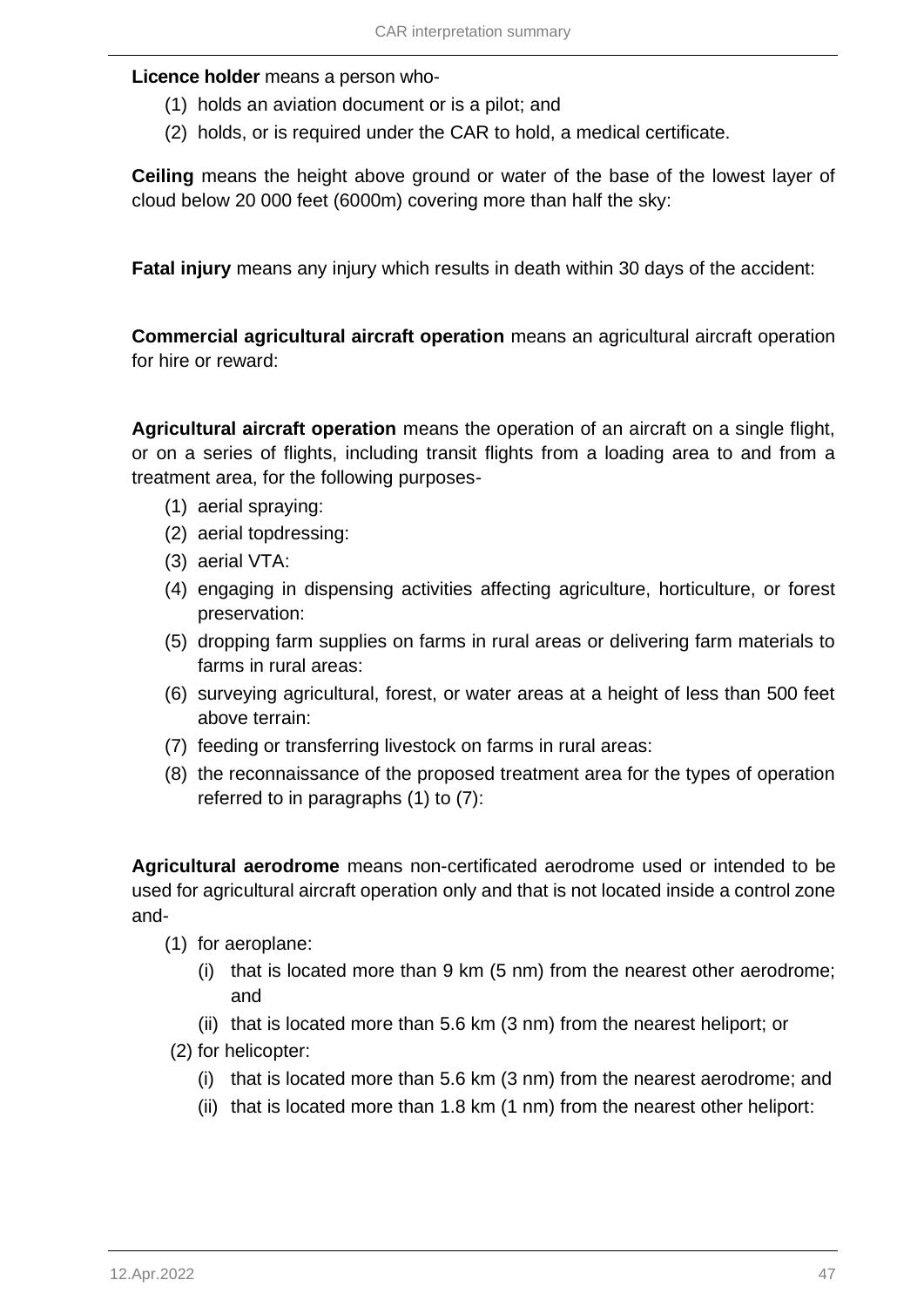**Agricultural chemical** means any substance or mixture of substances intended for-

- (1) preventing, destroying, repelling, or mitigating any insects, rodents, nematodes, fungi, weeds or other forms of plant, animal life or viruses (except viruses on or in living man or other animals) which have been declared by the appropriate authority to be a national or regional pest or noxious plant; or
- (2) use as a plant regulator, defoliant or desiccant:

**Contingency fuel** means a fuel provision for any of the following:

- (1) en-route winds or temperatures being different from forecast:
- (2) any deviation from the flight planned routes, altitudes or flight levels:
- (3) variations from optimum operating techniques:

**Shielded operation** means an operation of an aircraft within 100 m of, and below the top of, a natural or man-made object:

**Dual flight instruction** means flight instruction provided to a person by an appropriately licensed and rated flight instructor occupying a pilot seat:

**Dual flight time** means flight time during which a person is receiving flight instruction from an appropriately licensed and rated pilot on board a dual control aircraft:

**Co-pilot** means a pilot, other than the pilot-in-command, who is required by the flight manual for the operation of an aircraft; but does not include a pilot receiving flight instruction from a pilot on board the aircraft:

**Hang glider** means a glider, including a powered glider, that is capable of being launched and landed solely by the use of the pilot's legs, and includes paragliders:

**Hang gliding organisation** means the holder of an aviation recreation organisation certificate issued in accordance with Part 149 that authorises specified privileges associated with the operation of hang gliders:

**Visibility** means visibility for aeronautical purposes is the greater of:

- (1) the greatest distance at which a black object of suitable dimensions, situated near the ground, can be seen and recognized when observed against a bright background;
- (2) the greatest distance at which lights in the vicinity of 1 000 candelas can be seen and identified against an unlit background.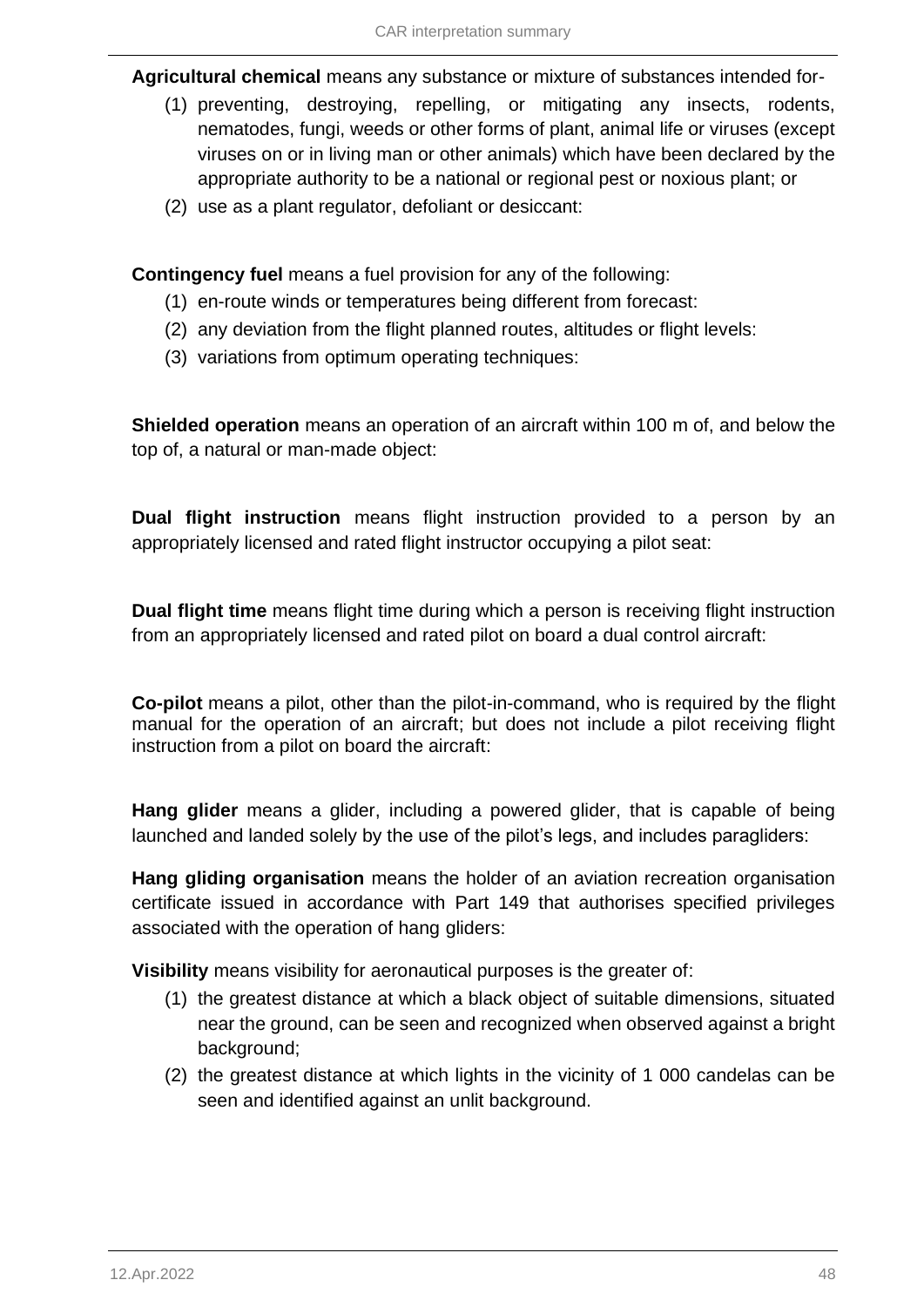**Escorted passenger** means any passenger requiring the personal attendance of an appointed escort, during an air transport operation:

**Area of responsibility** means the airspace, and in the case of an aerodrome, the manoeuvring area, within which a particular operating position is responsible for the provision of an air traffic service:

**Hard Landing** means a landing in which the manufacturer's touchdown limitation, expressed either as a rate of descent or as a 'g' loading value, has been exceeded:

**Runway visual range** means the range over which the pilot of an aircraft on the centre-line of a runway can see the runway surface markings or the lights delineating the runway or identifying its centre-line:

**Runway strip** means a defined area including the runway, and stopway (if a stopway is provided), that is intended-

- (1) to reduce the risk of damage to an aircraft running off the runway; and
- (2) to provide obstacle protection for aircraft flying over the runway strip during take-off or landing operations:

**Runway end safety area (RESA)** means an area symmetrical about the extended centre-line of the runway and adjacent to the end of the runway strip primarily intended to reduce the risk of damage to an aeroplane undershooting or over-running the runway:

**Empty weight** means the empty weight of an aircraft, including-

- (1) the airframe, engines, propellers, and rotors of the aircraft; and
- (2) any fixed equipment on the aircraft; and
- (3) any fixed ballast on the aircraft; and
- (4) any unusable fuel on the aircraft; and
- (5) full operating fluids required for the normal operation of the aircraft's systems, except potable water, lavatory pre-charge water, and water intended for injection into the engines of the aircraft; and
- (6) items specified in the weight and balance section of the flight manual or its supplement:

**Disabled passenger** means any passenger whose physical, medical, or mental condition requires individual attention not normally extended to passengers during an air transport operation:

**Flow control** means measures designed to adjust the flow of traffic into a given airspace, along a given route, or bound for a given aerodrome, to ensure the most effective utilisation of the airspace:

**Movement area** means that part of an aerodrome intended to be used for the take-off and landing of aircraft and for the surface movement of aircraft, and includes the manoeuvring area, maintenance areas, and aprons: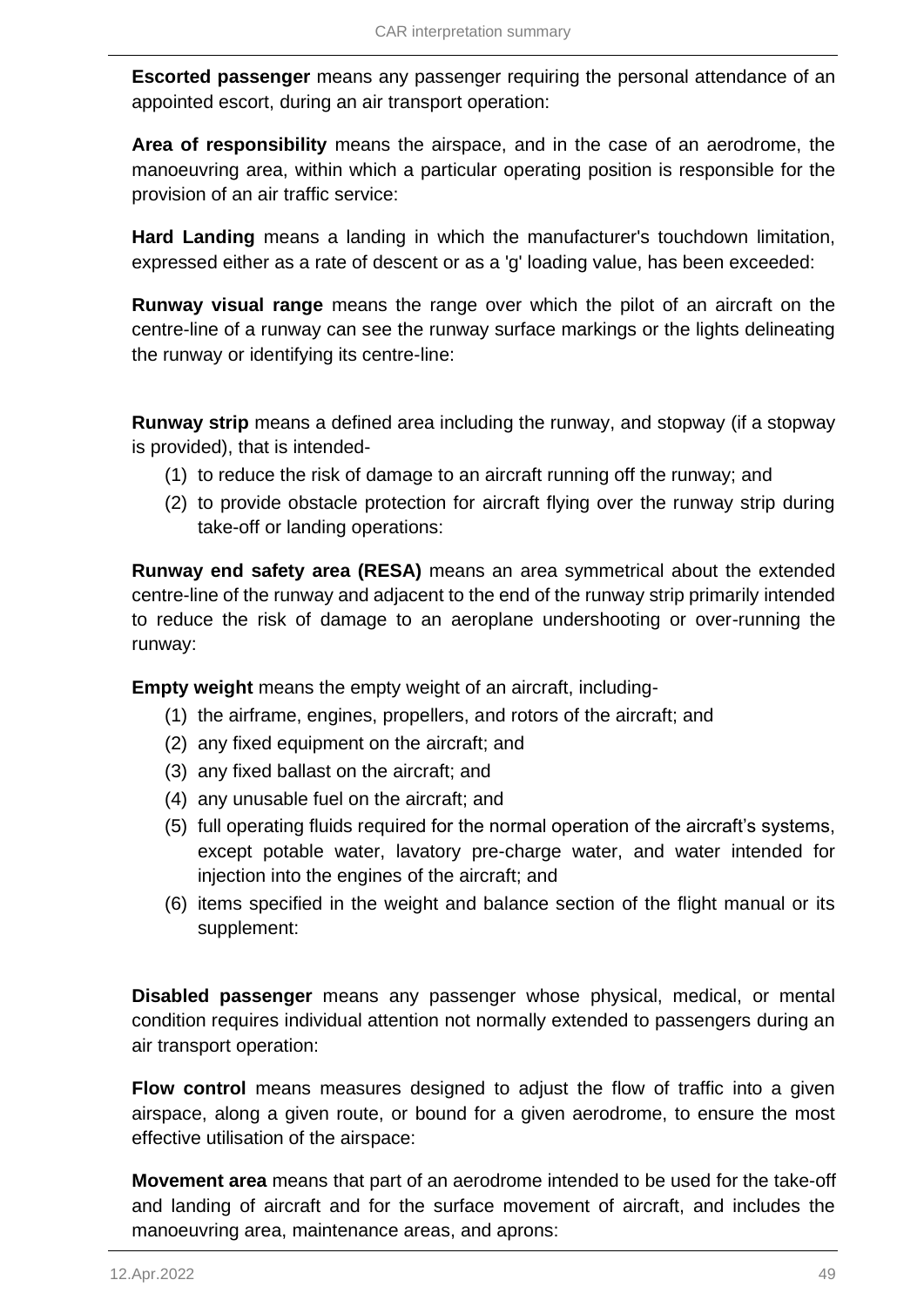**Automatic engine data recording system** means a system that acquires data from specialised sensors that measure various parameters related to the airworthy condition of an aircraft engine:

**Pilot-in-command** in relation to any aircraft, means the pilot designated by the aircraft operator who is responsible for the operation and safety of the aircraft:

**Command practice** means the performance by a co-pilot of the duties and functions of a pilot-in-command during a flight under the supervision of a pilot-in-command designated for the purpose by the operator.

**Hire or reward operation** means a paid operation for the carriage of passengers or goods by air:

**Take-off distance available** means the length of the take-off run available plus the length of any clearway

**Take-off run available** means the length of the runway declared by the aerodrome operator as available and suitable for the ground run of an aeroplane taking-off:

**Accelerate-stop distance available (ASDA)** means the length of the take-off run available plus the length of any stopway:

**Take-off weight** means the weight of the aeroplane at the commencement of the takeoff run and includes everything and everyone carried in or on the aeroplane at the commencement of the take-off run:

**Net take-off flight path, take-off flight path, take-off distance, and take-off run** have the same meaning as prescribed in the rules under which the aeroplane was certificated:

**Runway** means a defined rectangular area on a land aerodrome prepared for the landing and take-off of aircraft:

**Personal locator beacon** means an equipment that broadcasts a distinctive signal on a designated radio frequency to facilitate a SAR operation, is designed to be carried on a person, and is manually activated: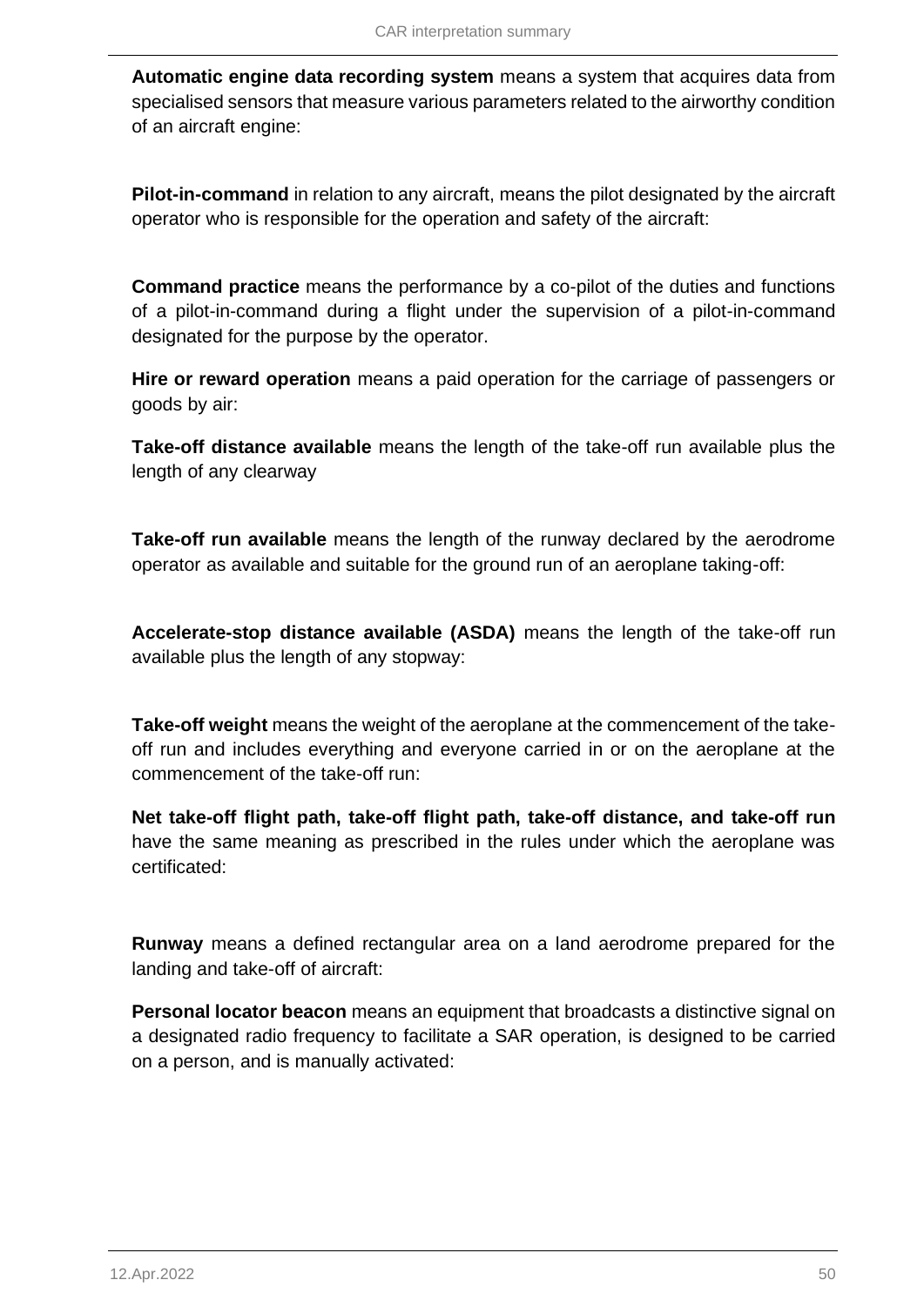**General private** means operation of aircraft under privilege and limitations of PPL and performed by aircraft with 6 seats or less, including pilot's, MCTOW of 6,000 pounds (2,730 kg) or less, at AMSL below 25,000 feet. (cost sharing allowed, but not hire or reward operation):

**Act** means the Civil Aviation Act:

**Acts of unlawful interference** means an act or attempted act endangering a passenger, crew member, ground personnel, aircraft, or facility:

**Dry** in relation to a runway, means a runway that is neither wet nor contaminated, and includes a paved runway that has been specially prepared with grooves or a porous pavement to retain effectively dry-braking action even when moisture is present:

**Unmanned aircraft system** means an aircraft and its associated elements which are operated with no pilot on board:

**Unmanned aircraft** means an aircraft designed to operate with no pilot on board and includes unmanned balloons, control line model aircraft, free flight model aircraft and remotely piloted aircraft:

**Serious injury** means any injury that is sustained by a person in an accident and that-

- (1) requires hospitalisation for more than 48 hours, commencing within 7 days from the date the injury was received; or
- (2) results in a fracture of any bone, except simple fractures of fingers, toes, or nose; or
- (3) involves lacerations which cause severe haemorrhage, nerve, muscle, or tendon damage; or
- (4) involves injury to an internal organ; or
- (5) involves second or third degree burns, or any burns affecting more than 5% of the body surface; or
- (6) involves verified exposure to infectious substances or injurious radiation:

**Heavy free balloon** means a free balloon, that-

- (1) carries a payload with-
	- (i) a combined weight of 6 kg or more; or
	- (ii) a payload package of 3 kg or more; or
	- (iii) a payload package of 2 kg or more with an area density of more than 13 g/cm<sup>2</sup>; and
- (2) uses a rope or other device for suspension of the payload that requires an impact force of 230 N or more to separate the suspended payload from the balloon: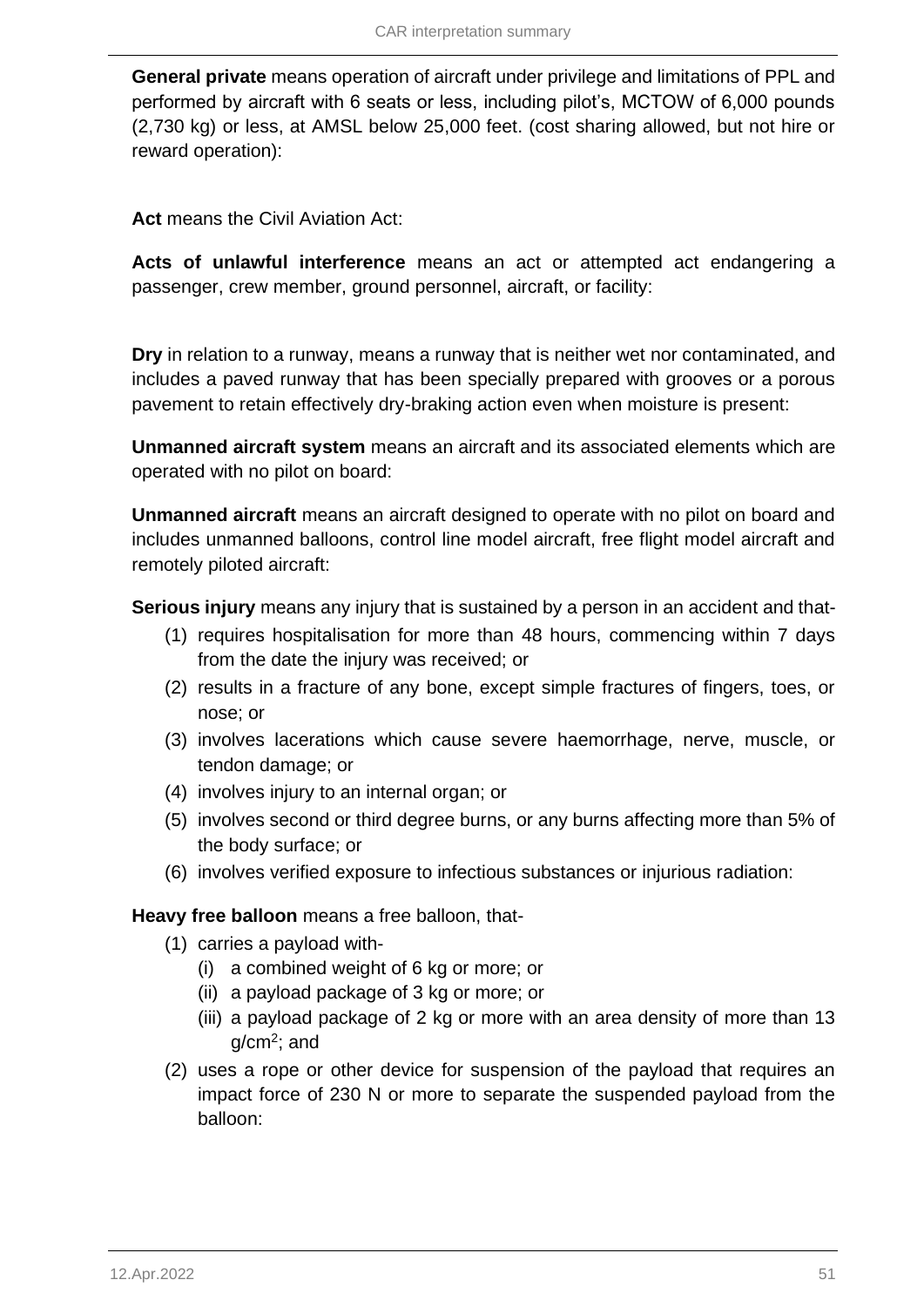**Filed flight plan** means the flight plan as filed with an ATS unit by the pilot or a designated representative, without any subsequent changes:

**Performance Class 1 helicopter** means a helicopter with performance characteristics such that, in case of critical power-unit failure, it is able to land on the rejected take-off area or safely continue the flight to an appropriate landing area:

**Performance Class 2 helicopter** means a helicopter with performance characteristics such that, in case of power-unit failure, it is able to safely continue the flight, except when the failure occurs prior to a defined point after take-off or after a defined point before landing, in which cases a forced landing may be required:

**Performance Class 3 helicopter** means a helicopter with performance characteristics such that, in case of power-unit failure at any point in the flight profile, a forced landing must be performed:

**Current** in respect of a licence, rating, or medical certificate, means the document is valid and the holder of the document has satisfied all recent experience and medical requirements for the exercise of the privileges:

## **Valid** means:

- (a) in respect of a licence or rating, the document has been issued in accordance with the CAR, and is not expired, suspended, or revoked; and
- (b) in respect of a medical certificate, the medical certificate has been issued in accordance with the Part 67, and is not expired, suspended, or revoked.

**Unruly passenger** means someone who, by action or stated intent, jeopardizes or might jeopardize the safety of the aircraft, persons or property therein or intentionally breaches public order on board the aircraft:

**Heliport** means any defined area of land or water, and any defined area on a structure, intended or designed to be used either wholly or partly for the landing, departure, and surface movement of helicopters:

**Occurrence** means an accident or incident:

**Instrument flight** means flight during which an aircraft is piloted solely by reference to instruments and without external reference points: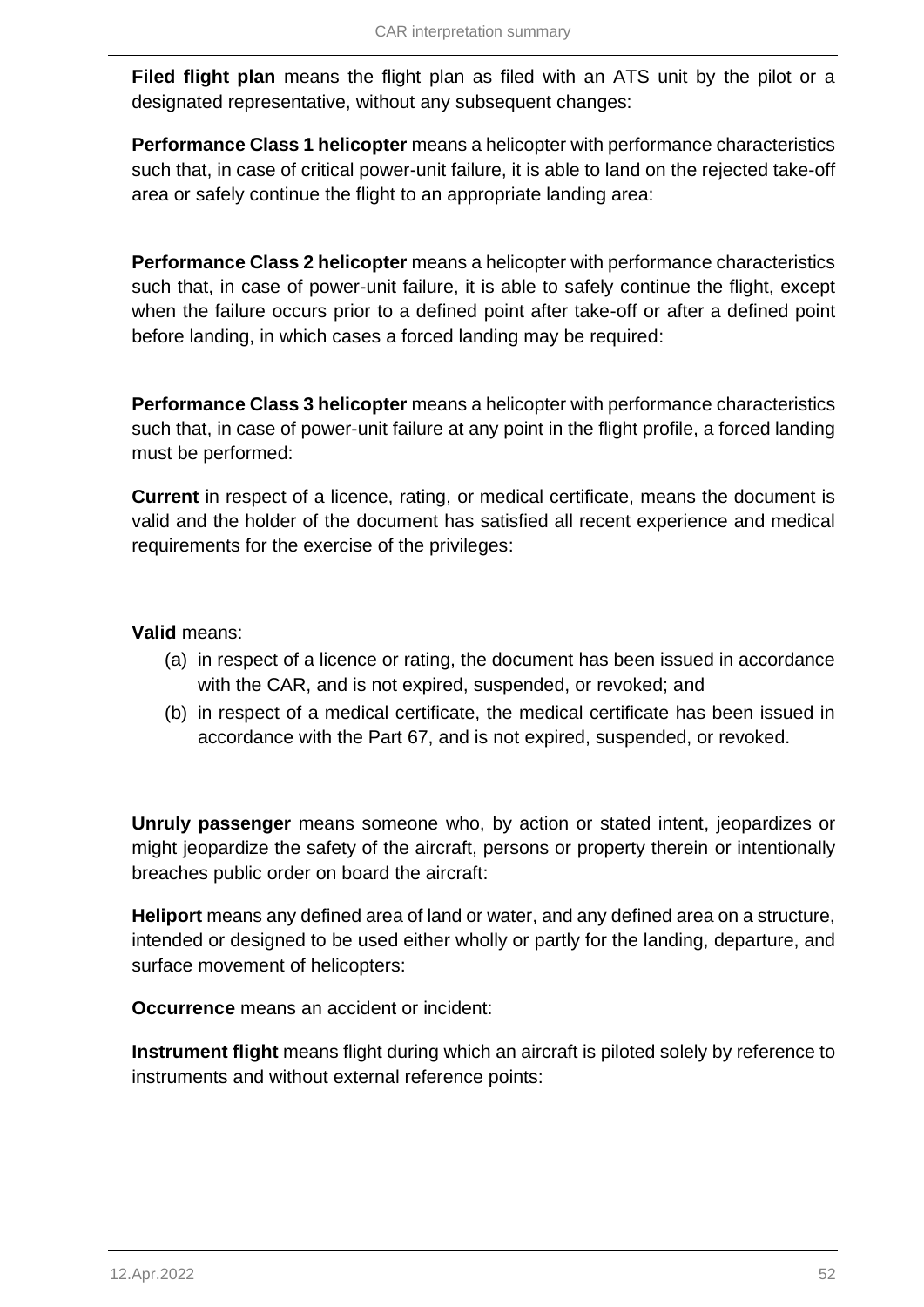**Instrument flight procedure** means a visual, or an instrument flight procedure that comprises, or is associated with, any of the following for the operation of aircraft under IFR:

- (1) IFR routes, including IFR arrival routes and IFR departure routes:
- (2) IFR altitude:
- (3) standard instrument arrival:
- (4) standard instrument departure:
- (5) significant points including but not limited to:
	- o navigation aid change over point:
	- o IFR reporting point:
	- o significant IFR point:
	- o fix:
- (6) IFR holding pattern:
- (7) instrument approach procedure including, the associated missed approach procedure and meteorological minima:
- (8) instrument departure procedure and the associated meteorological minima:

**Instrument flight procedure service** means a service that includes the design, validation, certification, or maintenance of an instrument flight procedure:

**Instrument flight time** means time during which an aircraft is piloted solely by reference to instruments and without external reference points:

**Instrument meteorological conditions (IMC)** means meteorological conditions expressed in terms of visibility, distance from cloud, and ceiling less than the minima specified for VMC:

**Instrument runway** means one of the following types of runways intended for the operation of aircraft using instrument approach procedures:

- (1) *Non-precision approach runway*: A runway served by visual aids and nonvisual aid(s) intended for landing operations following an instrument approach operation type A and a visibility not less than 1,000 m:
- (2) *Precision approach runway, category I*: A runway served by visual aids and non-visual aid(s) intended for landing operations following an instrument approach operation type B with a decision height (DH) not lower than 60 m (200 ft) and either a visibility not less than 800 m or a runway visual range not less than 550 m:
- (3) *Precision approach runway, category II*: A runway served by visual aids and non-visual aid(s) intended for landing operations following an instrument approach operation type B with a decision height (DH) lower than 60 m (200 ft) but not lower than 30 m (100 ft) and a runway visual range not less than 300 m: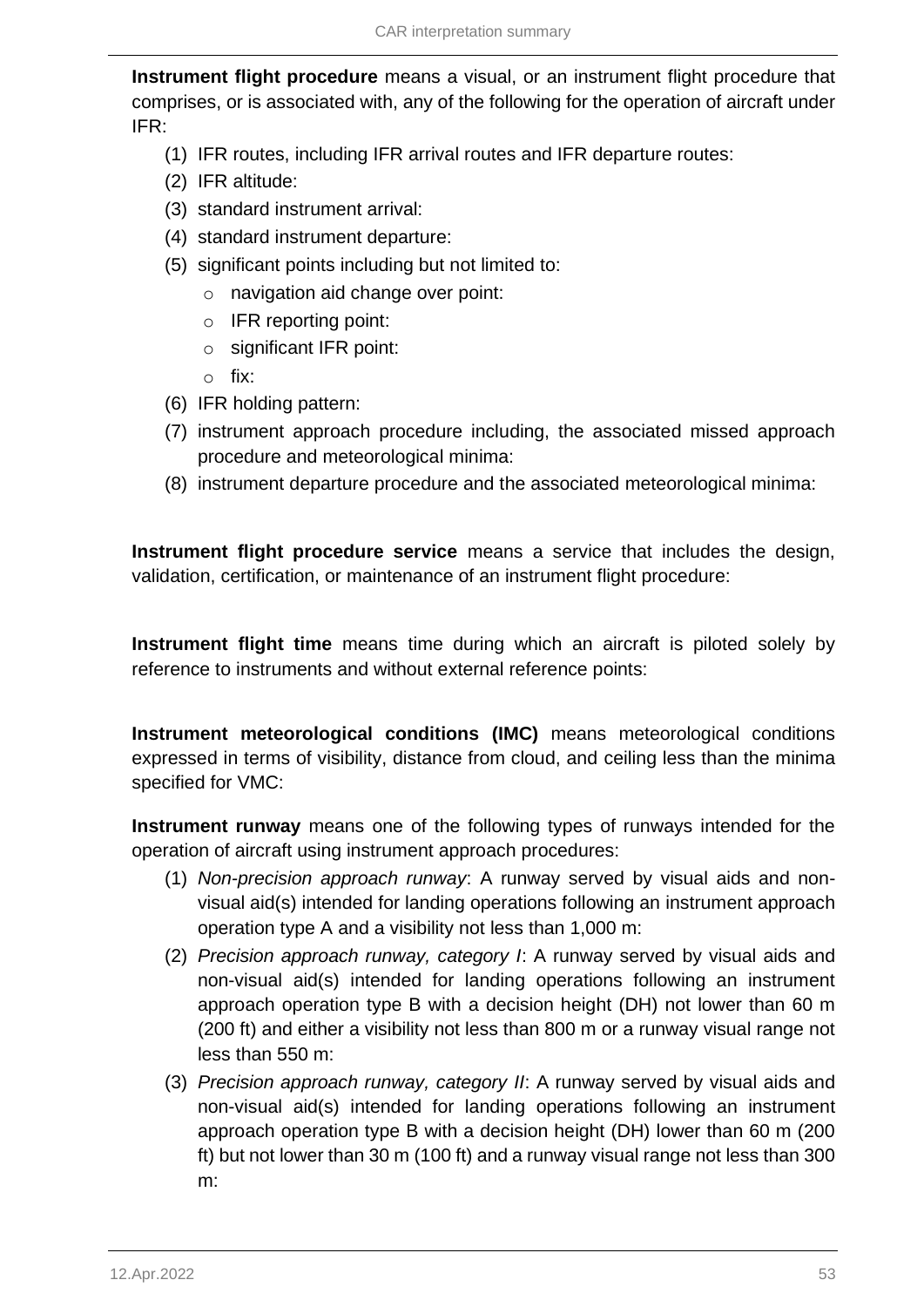- (4) *Precision approach runway, category III*: A runway served by visual aids and non-visual aid(s) intended for landing operations following an instrument approach operation type B to and along the surface of the runway and:
	- (i) Category IIIA: intended for operations with a decision height (DH) lower than 30 m (100 ft), or no decision height and a runway visual range not less than 175 m:
	- (ii) Category IIIB: intended for operations with a decision height (DH) lower than 15 m (50 ft), or no decision height and a runway visual range less than 175 m but not less than 50 m:
	- (iii) Category IIIC: intended for operations with no decision height (DH) and no runway visual range limitations:

**Instrument time** includes instrument flight time and time during which a pilot is practising simulated instrument flight on an approved mechanical device:

**Instrument approach procedure** means a series of predetermined manoeuvres by reference to flight instruments with specified protection from obstacles, from the initial approach fix, or where applicable, from the beginning of a defined arrival route, to a point from which a landing can be completed and thereafter, if a landing is not completed, to a position at which holding or en-route obstacle clearance criteria apply:

**2D instrument approach operation** means an approach and landing using lateral navigation guidance only:

**3D instrument approach operation** means an approach and landing using both lateral and vertical navigation guidance:

**Instrument approach operation type A** means an instrument approach procedure with a MDH or DH at or above 75 m (250 ft):

**Instrument approach operation type B** means an instrument approach procedure with a DH below 75 m (250 ft):

**Appliance** means any instrument, mechanism, equipment, part, or accessory that is used, or is intended to be used, in operating or controlling an aircraft in flight, or is installed in or attached to the aircraft, that is not part of the airframe, engine, or propeller: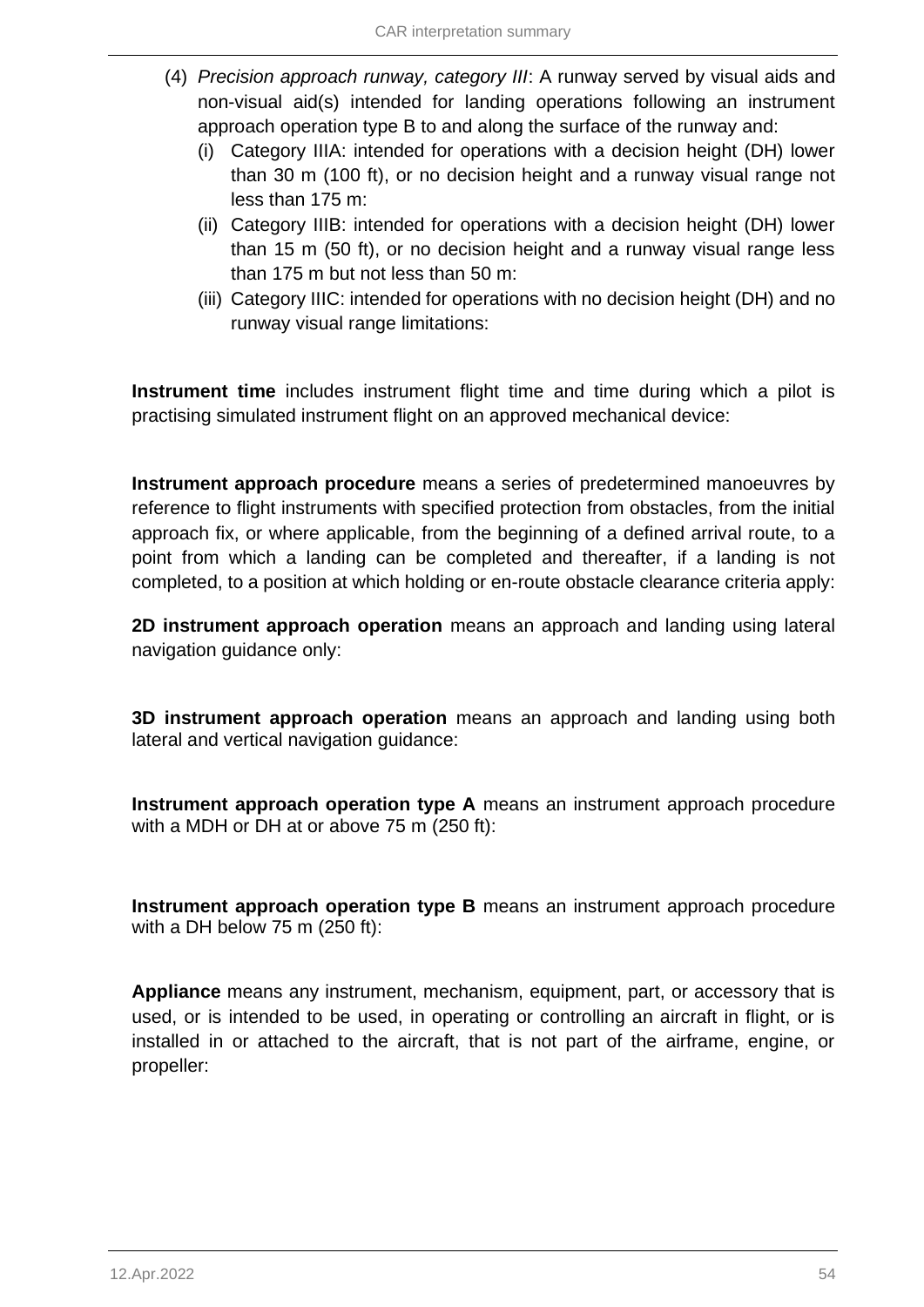**Progressive inspection** means an inspection of a complete aircraft that is split into a number of smaller inspections:

**Microlight organisation** means the holder of an aviation recreation organisation certificate issued in accordance with Part 149 that authorises specified privileges associated with the operation of microlight aircraft:

**Microlight aircraft** means a basic low performance aircraft designed to carry not more than 2 persons which meets low momentum parameters that are acceptable to the Director:

**Qualifying aerodrome certificate** means a certificate issued by the Director in accordance with Part 139 to an aerodrome serving following aeroplane that is engaged in regular air transport operations-

- (1) a certificated passenger seating capacity of more than 9 seats; or
- (2) a payload capacity of 3410kg or less and a MCTOW of greater than 5700kg; or
- (3) a single-engine and performs an SEIFR passenger operation;

**Controlled airspace** means an airspace of defined dimensions within which ATC service is provided to IFR flights, and to VFR flights, in accordance with the airspace classification

**Controlled aerodrome** means an aerodrome at which ATC service is provided to aerodrome traffic:

*Note - the term 'controlled aerodrome' indicates that ATC service is provided to aerodrome traffic but does not necessarily imply that a control zone exists.*

**Controlled flight** means any flight that is subject to an ATC clearance:

**Access controlled**, in relation to a particular area, means an area that is secured in a manner that prevents the entry of any unauthorised person.

**Kite** means a pilotless aerodyne without propulsion that is tethered to a fixed point, or is hand held, and is sustained by the wind:

**Basic weather report** means a verbal comment, in support of aviation, describing any of the following current weather conditions observed at a particular place or airspace:

- (1) wind direction and strength:
- (2) mean sea level air pressure:
- (3) air temperature:
- (4) weather conditions and cloud cover: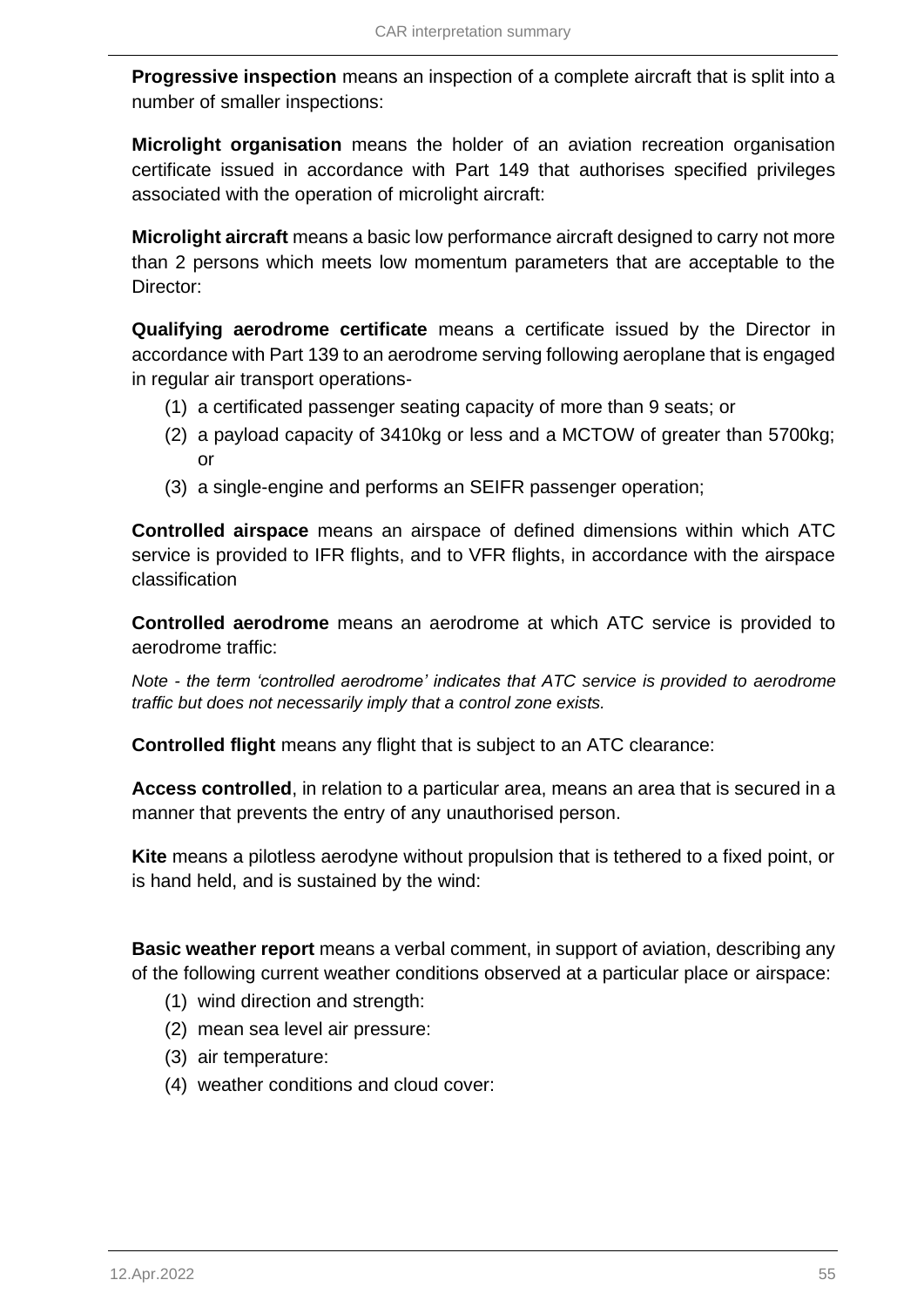**Meteorological office** means an office providing or supporting a meteorological service or an office where meteorological information is compiled, derived, or disseminated to users:

**Erroneous meteorological information** means any meteorological information that is or has the potential to be significantly outside the allowable accuracy or tolerance for that information:

**Meteorological report** means a statement, in support of aviation, of observed meteorological conditions related to a specific time and location:

**Meteorological information** means any meteorological report, analysis, or forecast in support of aviation, and any other statement in support of aviation relating to existing or expected meteorological conditions:

**Meteorological service** means any of the following services that provide meteorological information in support of aviation:

- (1) Climatology service: a service for the development and supply of climatological information for a specific place or airspace:
- (2) Forecast service: a service for the supply of forecast meteorological information for a specific area or portion of airspace:
- (3) Information dissemination service: a service for the collection and dissemination of meteorological information:
- (4) Meteorological briefing service: a service for the supply of written and oral meteorological information on existing and expected meteorological conditions:
- (5) Meteorological reporting service: a service for the supply of routine meteorological reports:
- (6) Meteorological watch service: a service for maintaining a watch over meteorological conditions affecting aircraft operations in a specific area:

**Time limited system** means any system on an aeroplane that has a defined time limited capability and on which the duration of the available flight time of the aeroplane is dependent on:

**Balked landing** means a landing manoeuvre that is unexpectedly discontinued at any point below the obstacle clearance altitude/height (OCA/H):

**Simulated military operation** means adventure aviation operation comprising 1 or more aircraft carrying out manoeuvres such as a mock dogfight or tail chase, or 1 or more aircraft carrying out a military flight profile: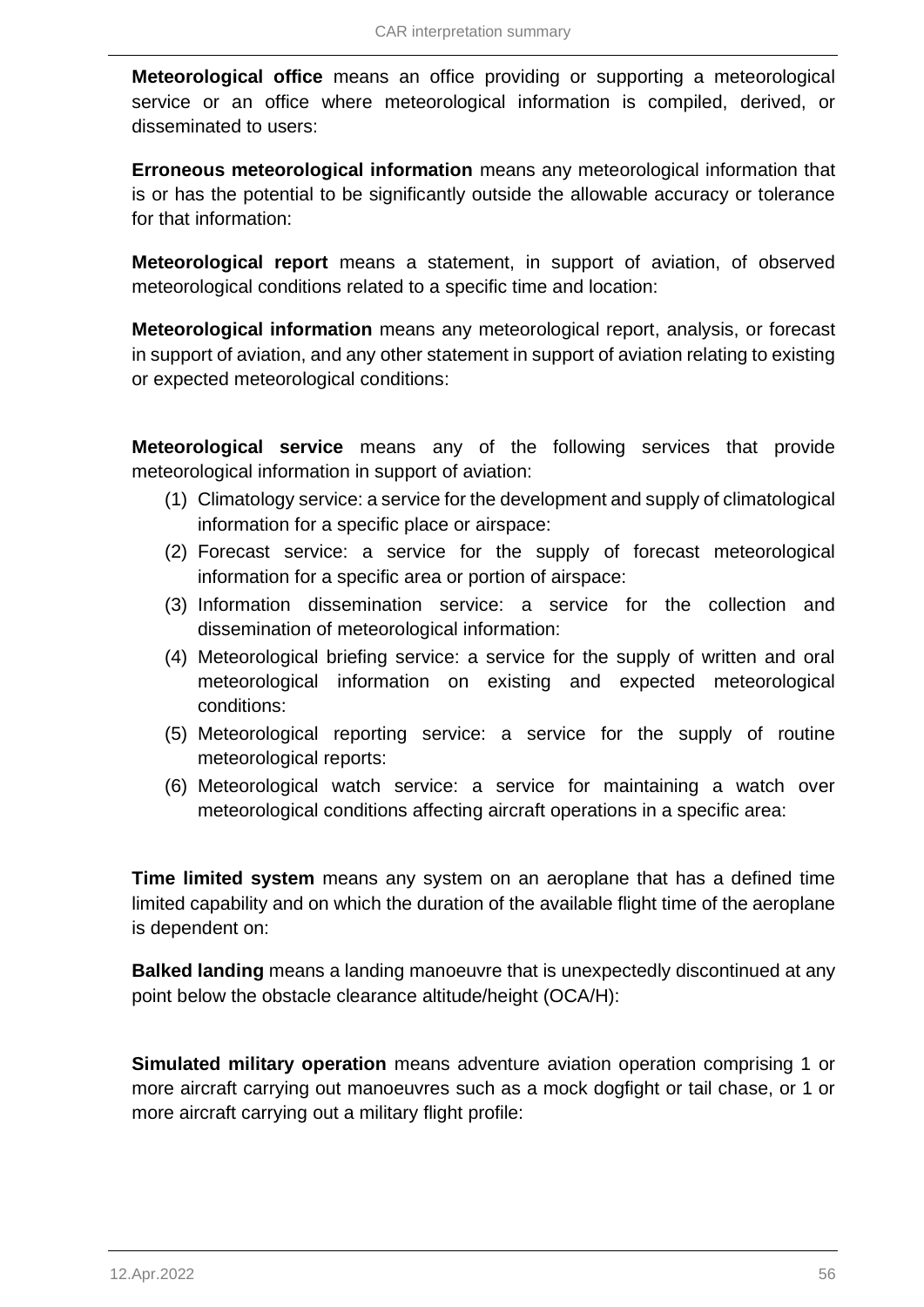**Impaired** means affected by fatigue, injury, medical condition, or by the consumption of alcohol or other drugs such that the person may be a risk to the safety of himself or herself or of any other person:

**Free Balloon** means a pilotless aerostat without propulsion in free flight, having a gas capacity greater than  $1.5m<sup>3</sup>$ :

**Free flight model aircraft** means a model aircraft with a maximum wing loading of  $62g/dm^2$  (20oz/ft<sup>2</sup>), with a flight path that, once launched, is uncontrollable.

**Adventure aviation aerobatic operation** means an adventure aviation operation that incorporates aerobatic flight:

**Adventure aviation formation flight operation** means an adventure aviation operation that incorporates formation flight:

**Adventure aviation operation** means the following operations for the carriage of passengers by air for hire or reward where the object of the operation is for the passenger's recreational experience of participating in the flight, or engaging in the aerial operation-

- (1) an A to A flight in an aeroplane or helicopter issued with a standard category airworthiness certificate conducting formation flight, aerobatic manoeuvres, and similar non-standard flight manoeuvres such as steep climbs, steep descents, and steep turns:
- (2) an A to A flight (including an interim water landing for amphibious aircraft) in an aircraft issued with an appropriate special category-primary, special category-LSA, or special category-limited airworthiness certificate including formation flight, aerobatic manoeuvres, and similar non-standard flight manoeuvres such as steep climbs, steep descents, and steep turns:
- (3) an A to A flight in a Class 2 microlight aircraft:
- (4) a flight in a hot air balloon:
- (5) a flight in a glider:
- (6) a parachute-drop aircraft operation that is not conducted under the authority of an air operator certificate issued by the Director under the Act and Part 119:
- (7) a tandem parachute descent operation:
- (8) a tandem hang glider or paraglider flight:

**Priority part** means a part or assembly in a type certificated product, the failure of which is likely to cause an unsafe condition in an aircraft, aircraft engine or propeller: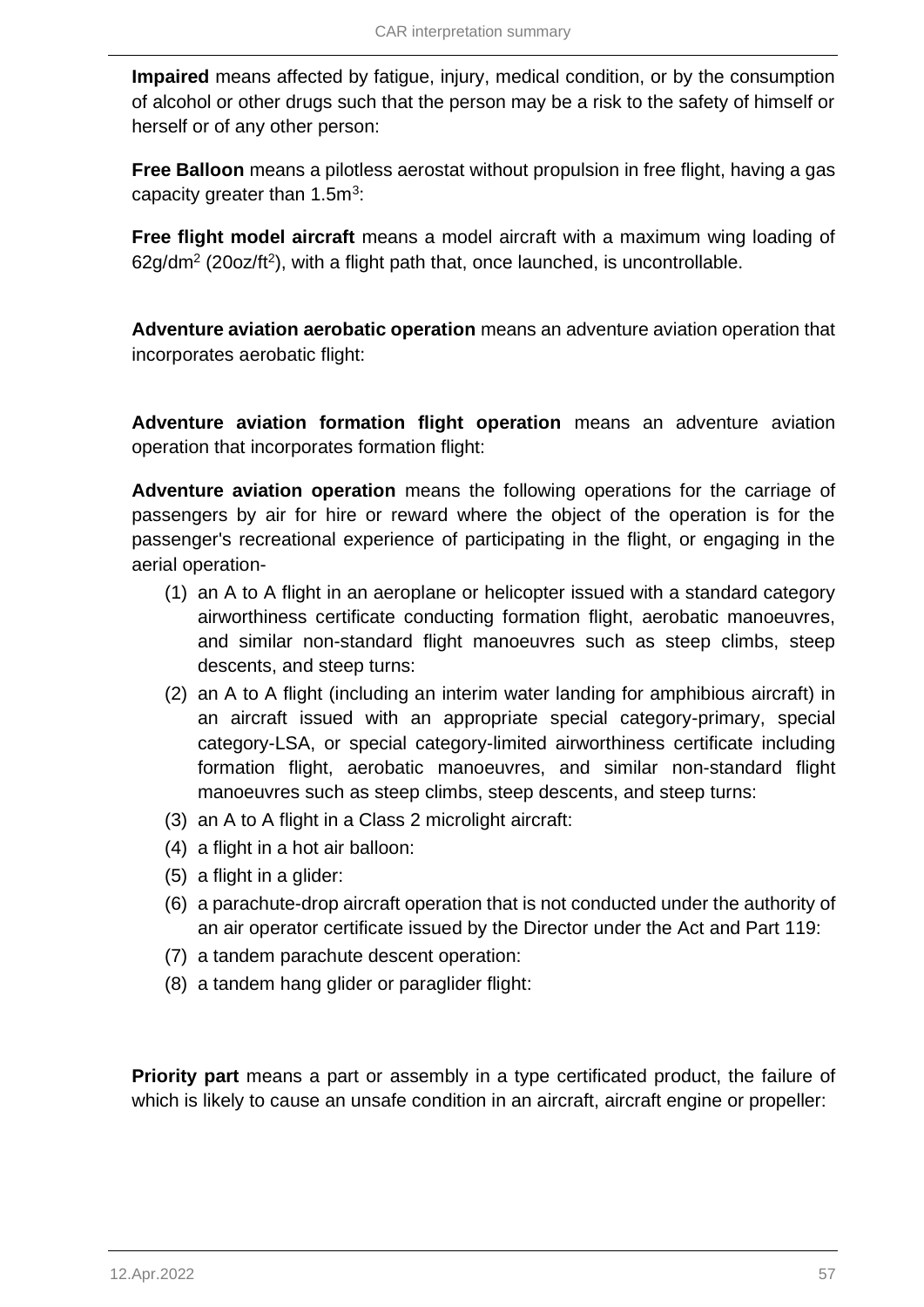**Required inspection** means any inspection required by the CAR, an airworthiness directive, or by an approved maintenance manual, program or schedule:

**Flight examiner** means a person who holds a flight examiner rating issued in accordance with Part 61 or is approved by the Director to conduct specific flight tests:

**Flight test** means a flight or series of flights to test the airworthiness and controllability of an aircraft throughout its range of speeds and throughout all manoeuvres intended for the normal operation of the aircraft: and "flight evaluation" has a same meaning:

**Congested area** in relation to a city, town, or settlement means any area which is substantially in use for residential, industrial, commercial, or recreational purposes:

**Decision height** means a specified height, referenced to the runway threshold, in the precision approach at which a missed approach must be initiated if the required visual reference to continue the approach has not been established:

**Decision altitude** means a specified altitude, referenced to mean sea level, in the precision approach at which a missed approach must be initiated if the required visual reference to continue the approach has not been established:

**Translation circuit** means a circuit in a helicopter that includes translation to forward flight:

**Transition layer** means the airspace between the transition altitude (TA) and the transition level (TL):

**Transition altitude (TA)** means the altitude at or below which the vertical position of an aircraft is controlled by reference to altitudes (altimeter setting QNH):

**Conversion instruction** means instruction for the purposes of familiarisation in the operation of aircraft for which a type rating is required; but does not include instruction or supervision of student pilots nor instruction for the purposes of familiarisation in respect of conversion from fixed-wing to rotary-wing aircraft or from rotary-wing to fixed-wing aircraft:

**Transition level (TL)** means the lowest flight level (FL) available for use above the transition altitude (TA) (altimeter setting 1013 hPa):

**Release note** means a document that provides evidence that aeronautical products supplied conform to airworthiness standards acceptable to the Director by enabling the products to be traced back through stages of manufacture, distribution, and maintenance.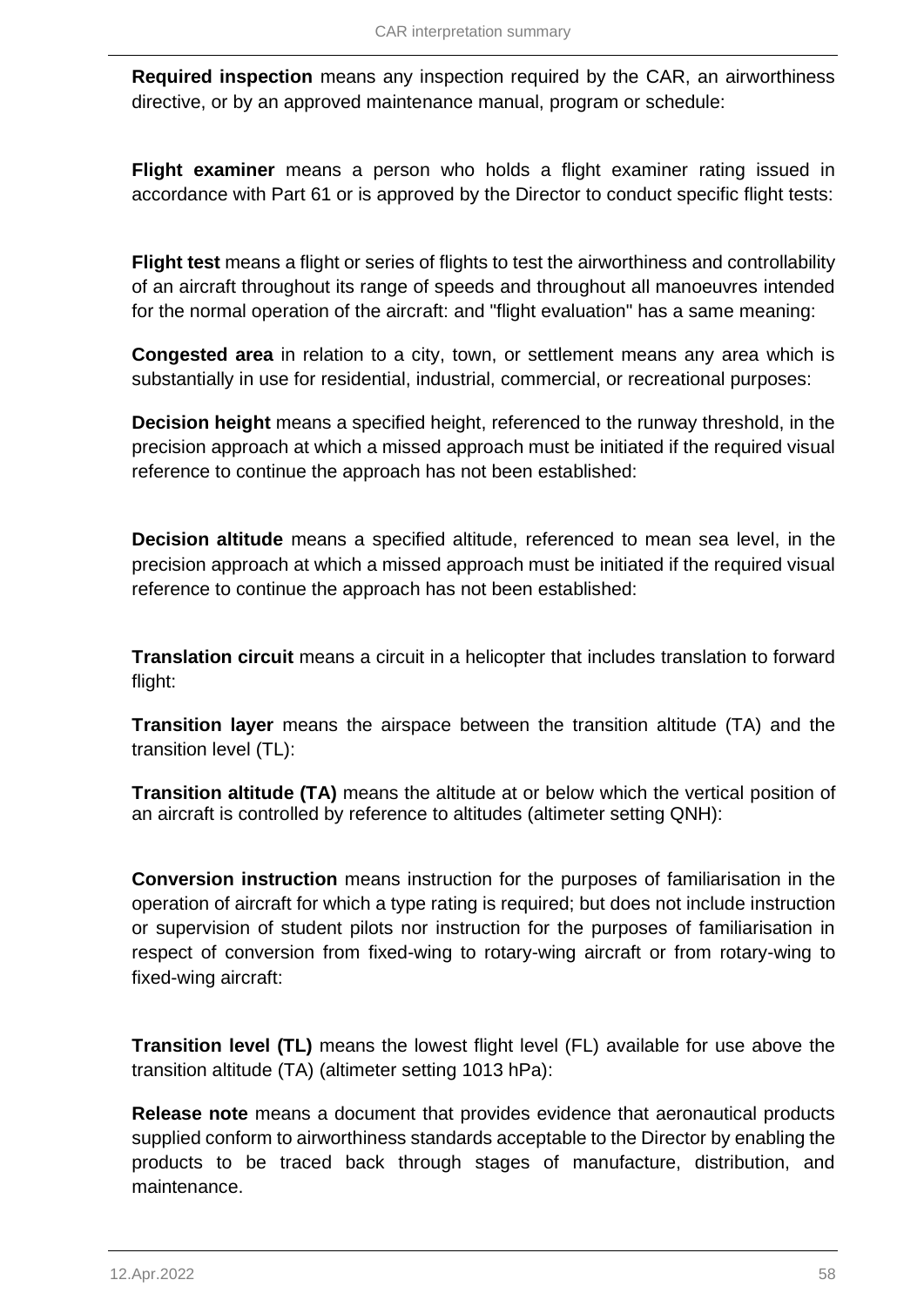**Transfer baggage** means baggage that is transferred directly from one aircraft to another aircraft:

**Newly overhauled** means a product that has not been operated or placed in service, except for functional testing, since having been overhauled:

**Night** means the hours between-

- (1) the end of evening civil twilight, which is when the centre of the setting sun's disc is 6 degrees below the horizon which ends approximately 30 minutes after sunset; and
- (2) the beginning of morning civil twilight, which is when the centre of the rising sun's disc is 6 degrees below the horizon which starts approximately 30 minutes before sunrise;

**Bird incident** means an incident where-

- (1) there is a collision between an aircraft and 1 or more birds; or
- (2) when 1 or more birds pass sufficiently close to an aircraft in flight to cause alarm to the pilot.

**Airline air operator certificate** means an air operator certificate that authorises the holder to conduct air operations-

- (1) using an aeroplane that has a passenger seating configuration of more than 30 seats, excluding any required crew member seat, or a payload capacity of more than 3410 kg, in accordance with Part 121; or
- (2) using an aeroplane that has a passenger seating configuration of 10 to 30 seats, excluding any required crew member seat, or a payload capacity of 3410 kg or less and a MCTOW of greater than 5700 kg, in accordance with Part 125; or
- (3) under SEIFR passenger operations, in accordance with Part 125; or
- (4) except SEIFR passenger operations, using an aeroplane that has a passenger seating configuration of 9 seats or less, excluding any required crew member seat, and a MCTOW of 5700 kg or less, or using a helicopter, in accordance with Part 135:

**Line-operating flight time** means flight time performed in air operations to which Part 121 and Part 125 applies:

**Direct supervision**, in respect of the privileges of an air traffic service personnel licence or rating, means the licence holder is supervising the situation as closely as if they were performing the task themselves, and is ready to correct or take over control at any time:

**Mail** means any letter, package, parcel, postcard, or other article that is to be delivered by courier, a postal operator, or other postal agency, or diplomatic agency: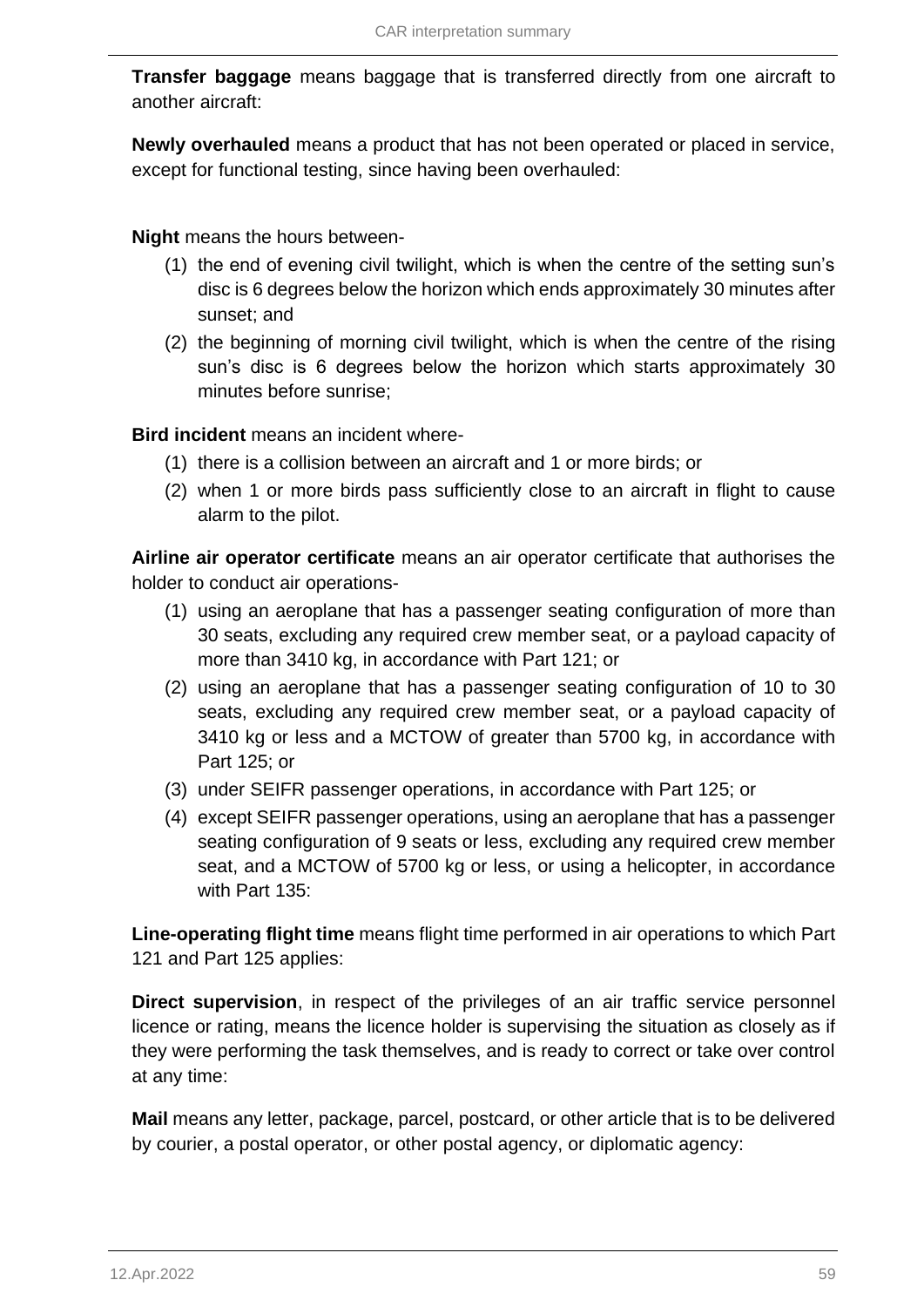**Postal article** means a letter, parcel, or other article that has been posted and has not been delivered; and includes-

- (1) an article that, although it may have been delivered, has not reached the hands of the addressee:
- (2) the contents of any such letter, parcel, or article.

**Parachute organisation** means the holder of an aviation recreation organisation certificate issued in accordance with Part 149 that authorises specified privileges associated with parachute operations:

**Parachute assembly** means any parachute and its associated harness and container system and other component parts for use by persons:

**Parachute landing area** means an area onto which parachute landings are intended to be made:

**Parachute** means any device, without a motor in operation, comprising a flexible drag, or lift/drag, surface from which a load is suspended by shroud lines capable of controlled deployment from a packed condition:

**Normal flight** means a flight that is not a high risk flight.

**Critical part** means an aircraft part for which a replacement time, inspection interval, or related procedure is specified in the Airworthiness Limitations section of a manufacturer's Maintenance Manual or Instructions for Continued Airworthiness.

**Medical manual** means the medical manual issued by the Director and includes any incorporated general direction issued by the Director.

# **Medical condition** includes:

- (1) any of the following (no matter how minor):
	- (i) any illness or injury;
	- (ii) any bodily infirmity, defect or incapacity;
	- (iii) any mental infirmity, defect or incapacity;
	- (iv) any sequel of an illness, injury, infirmity, defect or incapacity mentioned in  $(i)$ ,  $(ii)$  or  $(iii)$ ; and
- (2) any abnormal psychological state or behavioral or cognitive disorder; and
- (3) drug addiction and drug dependence; and
- (4) for a female-pregnancy and the physiological and psychological consequences of pregnancy or of termination of pregnancy.

**Medical statement** means document which states medical fitness of recreational pilot, microlight, paraglider and hang glider pilot: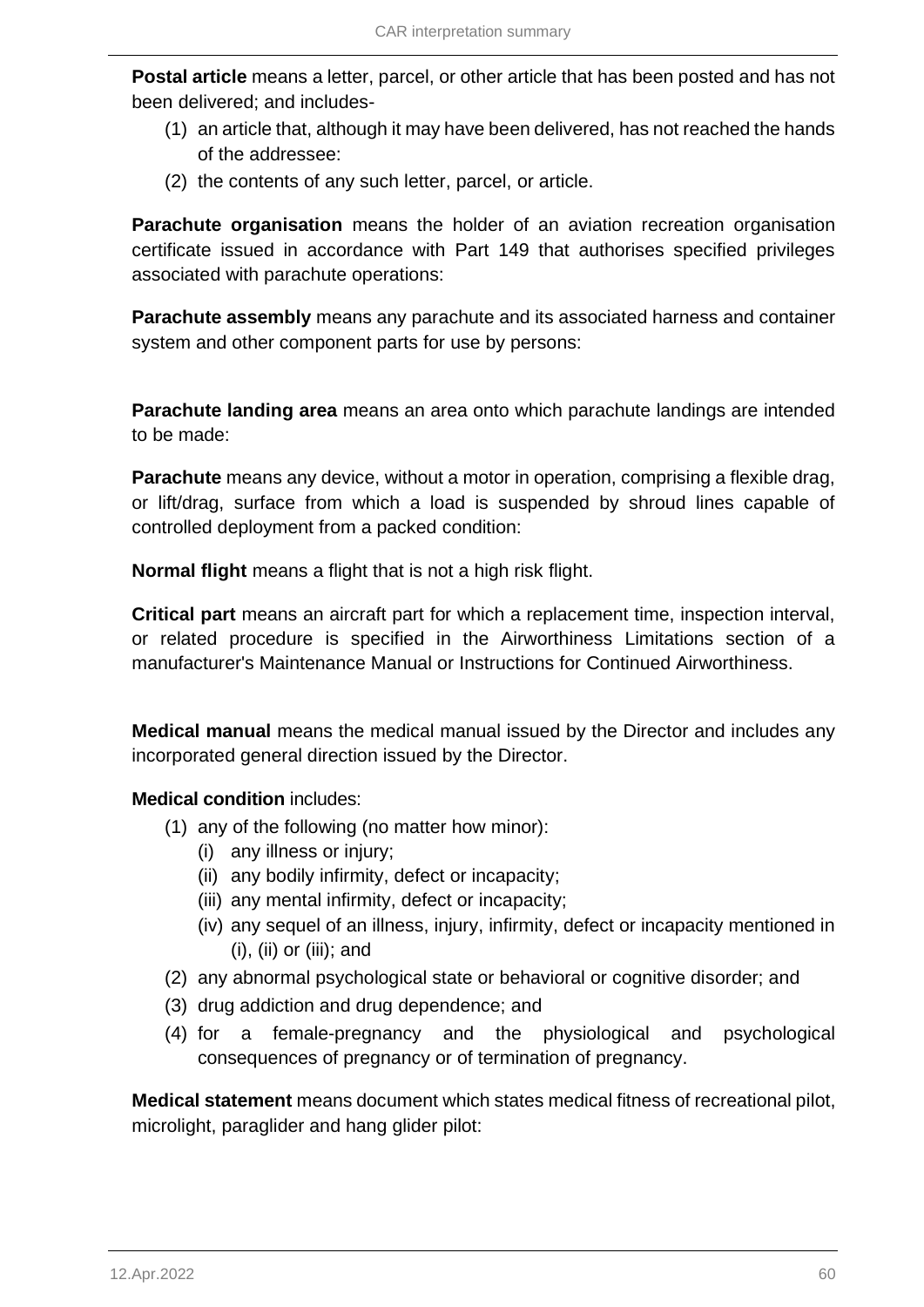**Medical assessment report** means the report of the Director under 67.59.

**Medical examiner** means a physician with training in aviation medicine and practical knowledge and experience of the aviation environment, who is designated by the Licensing Authority to conduct medical examinations of fitness of applicants for licences or ratings for which medical requirements are prescribed:

**Shore** means that area of the land adjacent to the water that is above the high-water mark and excludes land areas that are intermittently under water:

**Search and rescue information co-ordination centre (SARICC)** means ATS unit for receiving information regarding aircraft emergency;

**UN number** means the 4 digit number assigned by the United Nations Committee of Experts on the Transport of Dangerous Goods to identify a substance or a particular group of substances:

**UNICOM Service** means a ground radio communications service in the aeronautical mobile service providing local aerodrome information for the facilitation of aviation, and, for the avoidance of doubt, a UNICOM service is not an air traffic service:

**Emergency airworthiness directive** means an airworthiness directive that is issued by the Director in accordance with the Act:

**Taxi** means movement of an aircraft on the surface of an aerodrome or on water, excluding take-off and landing, but including, in the case of helicopters, operation over the surface of an aerodrome within a height band associated with ground effect and at speeds associated with air taxiing:

**Taxi fuel** means the fuel required for the operation of an aircraft between the engine start to commencement of the take-off run and between the runway turnoff following completion of landing run to engine shut down: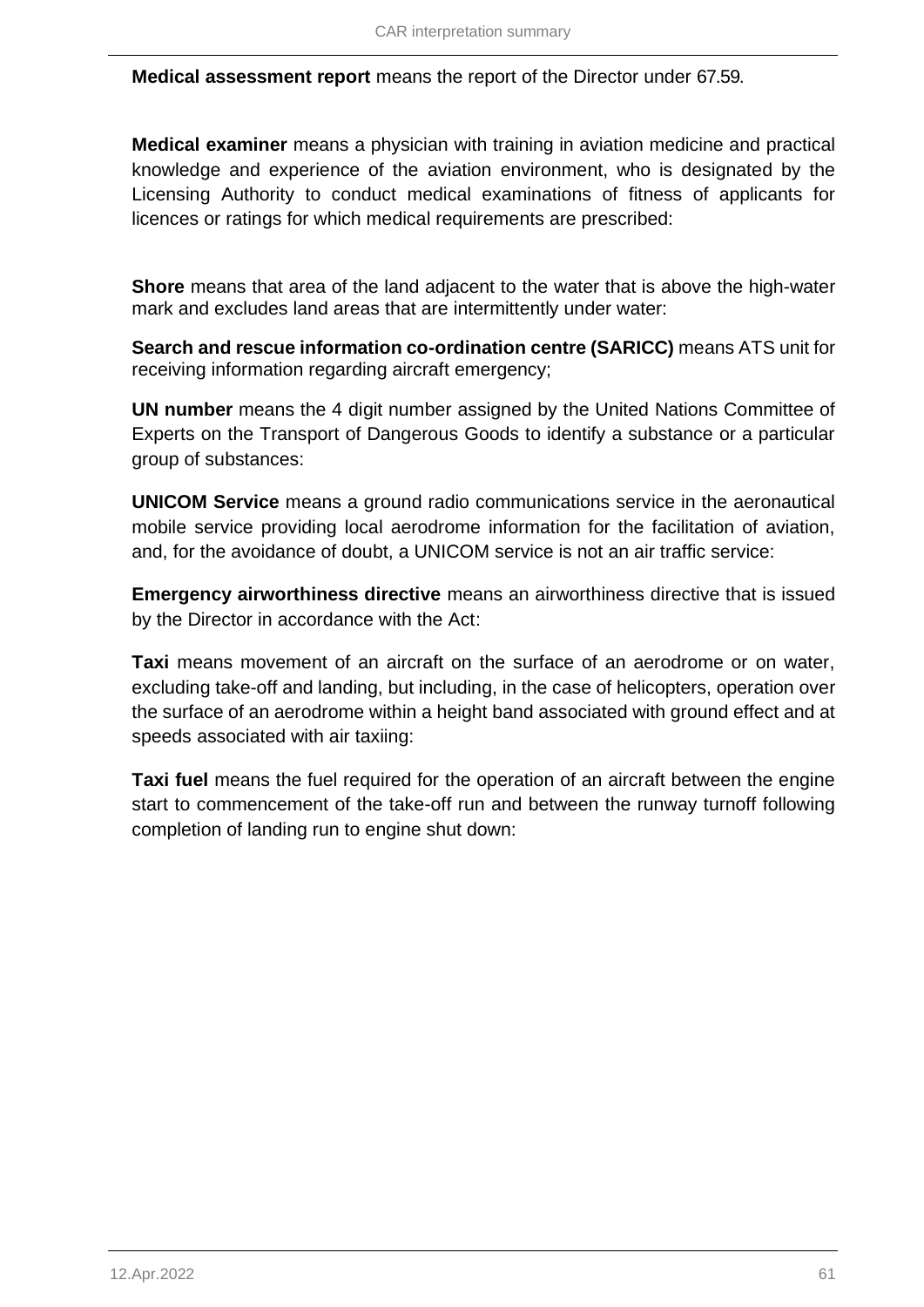### **1.3. Abbreviations**

In rules made under the Act-

AAD means automatic activation device

AC means advisory circular

ACAS means airborne collision avoidance system

ACC means area control centre

AD means airworthiness directive

ADF means automatic direction-finder

ADS-B means automatic dependent surveillance broadcast

AEDRS means automatic engine data recording system

AELS means Aircraft Emergency Location System

Aeromedical significance (НЭМОШ)

AISO means Aeronautical information service organisation

ATSO means Aeronautical telecommunication service organisation

AFRU means Aerodrome Frequency Response Unit

AFS means Aeronautical fixed service

AFTN means Aeronautical fixed telecommunication network

AGL means above ground level

AIC means Aeronautical Information Circular

AIP means Aeronautical Information Publication

AIP Mongolia means Aeronautical Information Publication of Mongolia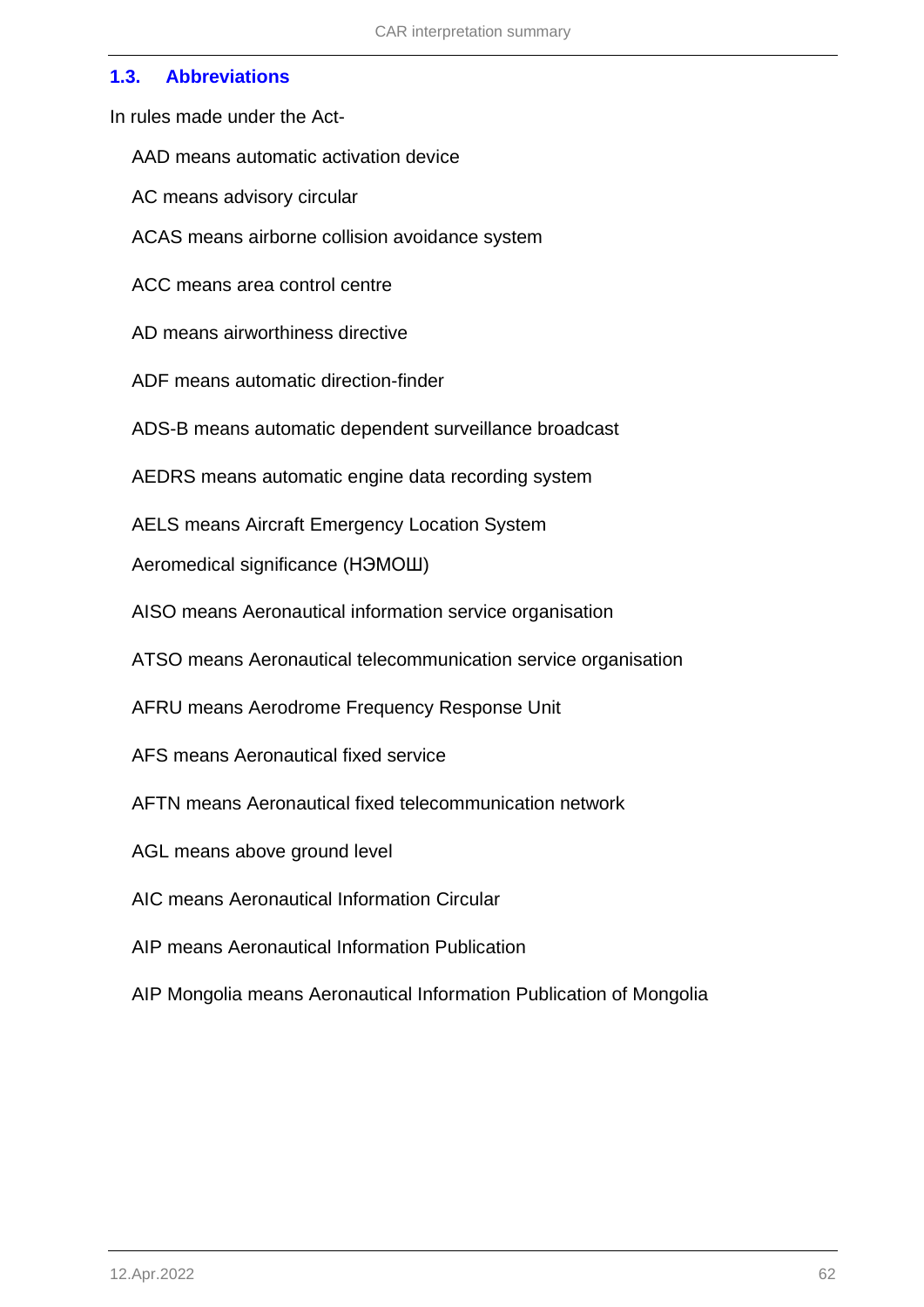ATS organisation means Air traffic service organisation

AIRAC means aeronautical information regulation and control

Airworthiness (НТЧ)

AIS means Aeronautical Information Service

AMC means Accredited medical conclusion

AMEL means Aircraft maintenance engineer licence

AMSL means Above mean sea level

ANR means Air Navigation Register

AOC means air operator certificate

AQP means Advanced qualification program

ARC means Aerodrome reference code

ARFL means Aeroplane reference field length

ASDA means Accelerate-stop distance available

ASHTAM means Ash NOTAM

ATC means Air traffic control

ATCRBS means Air traffic control radio beacon system

ATIS means Automatic terminal information service

ATS means Air traffic services

ASSO means Aviation security service organisation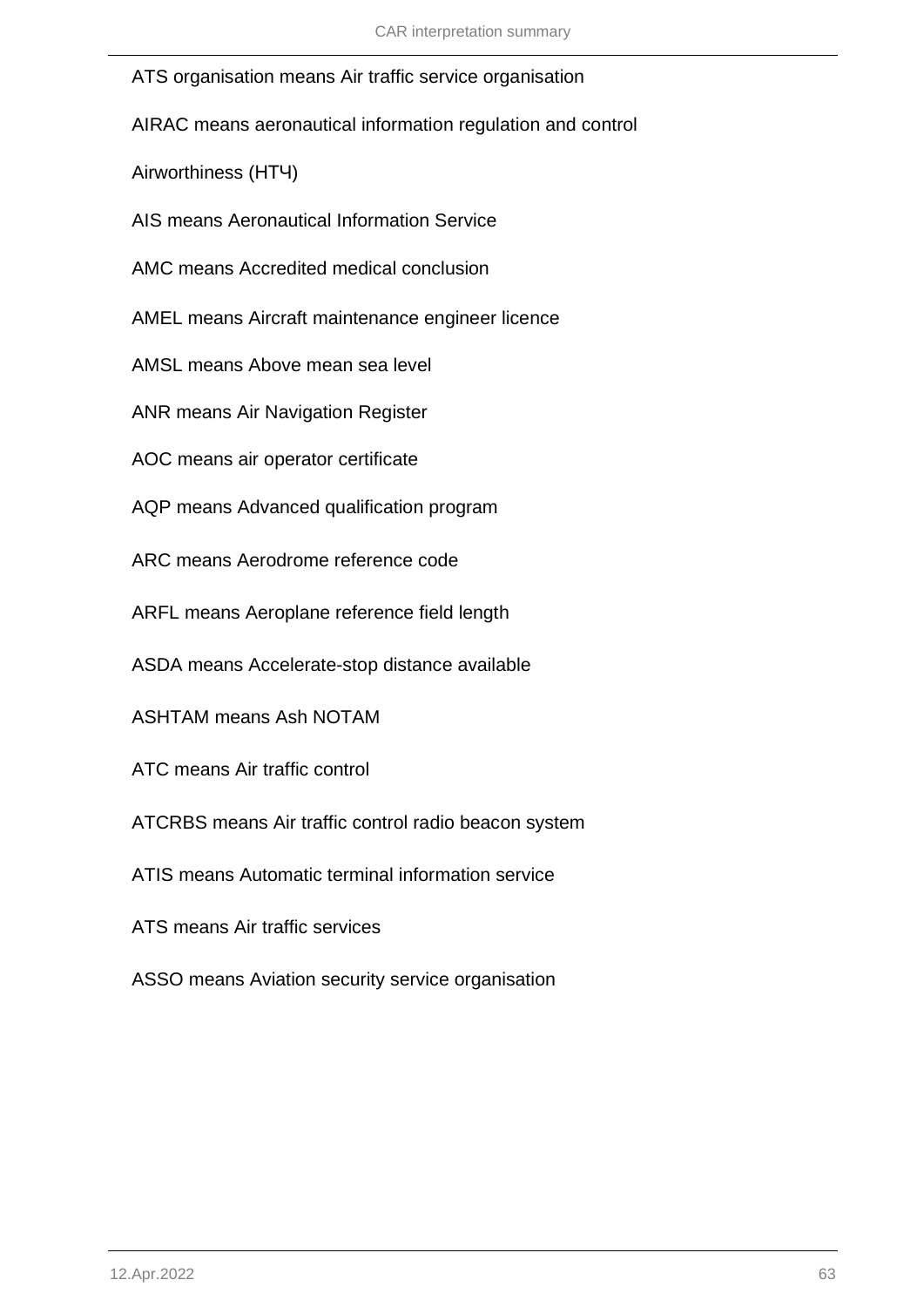#### ATO means Aviation training organisation

AWIB means Aerodrome and Weather Information Broadcast

BFR means Biennial flight review

BRNAV means Basic area navigation

BTPD means Body temperature and pressure dry

BTPS means Body temperature and pressure standard

CAA means the Civil Aviation Authority of Mongolia established by the Act

CAR means Civil Aviation Rules

CBIP means Certification Board for Inspection Personnel

CDFA means a continuous descent final approach

CMP means Configuration, maintenance and procedures standards document

CRM means Crew resource management

CVR means cockpit voice recorder

DA means Decision altitude

dBm means Power expressed in decibels with a reference level of 1milliwatt

dBW means Power expressed in decibels with a reference level of 1 watt

Design organisation (ЗББ)

DF means Direction finding

DH means Decision height

DME means Distance measuring equipment

EASA means European Aviation Safety Agency

EDTO means Extended diversion time operation

EET means Estimated elapsed time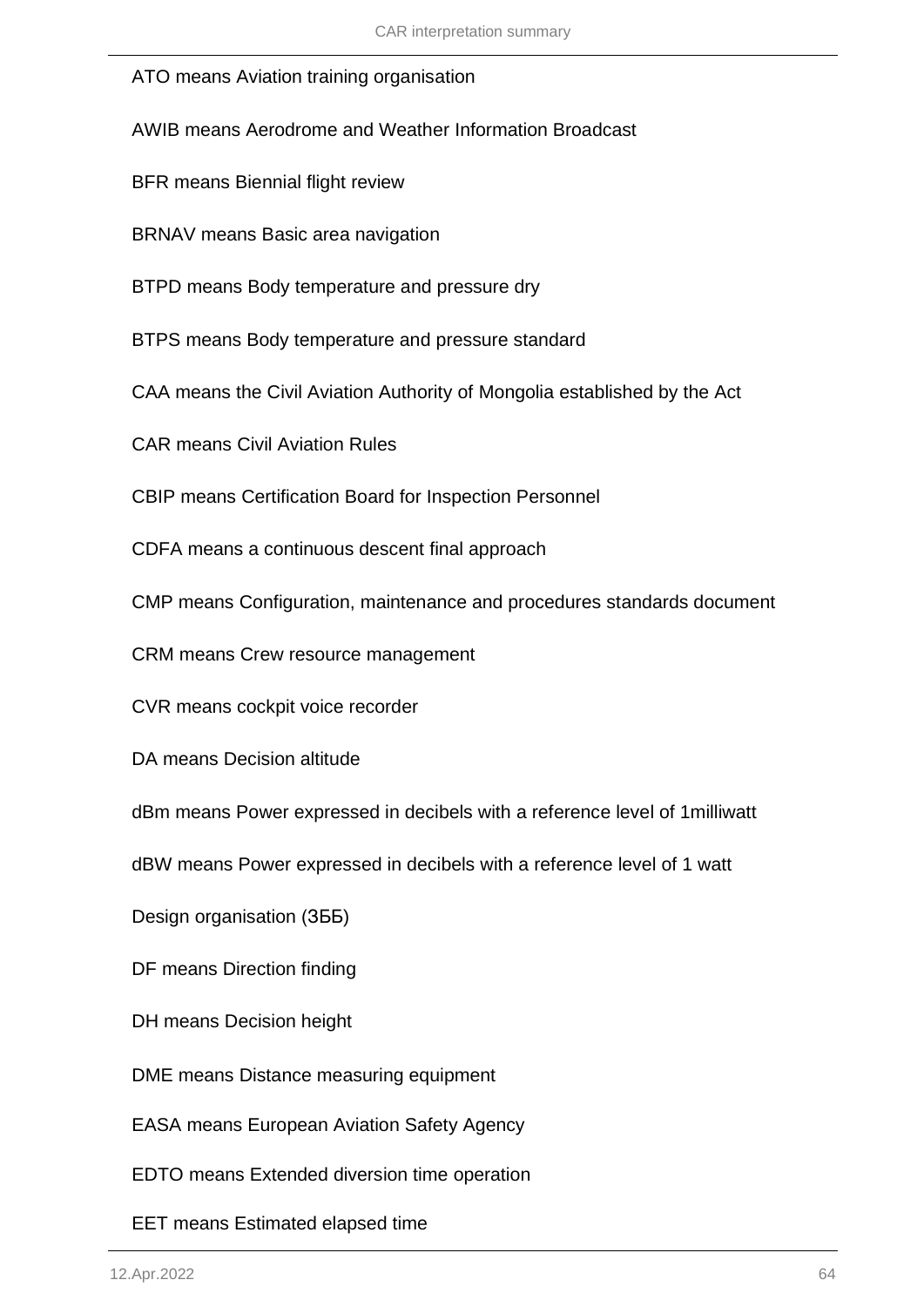### ELT means Emergency locator transmitter

|  |  |  |  |  |  | ELT (AF) means Emergency locator transmitter (automatic fixed |
|--|--|--|--|--|--|---------------------------------------------------------------|
|--|--|--|--|--|--|---------------------------------------------------------------|

ELT(S) means Emergency locator transmitter (survival)

EPIRB means Emergency position-indicating radio beacon

ETA means Estimated time of arrival

ETOPS means Extended-range twin-engine operations)

FAA means Federal Aviation Administration

FAF means final approach fix

FAP means final approach point

FAR means Federal Aviation Regulations

FDPS means Flight data processing system

FDR means Flight data recorder

FIC means Flight information centre

FIR means Flight information region

FIS means Flight information service

FL means Flight level

FMS means Flight management system

GAA means General aviation area

GLONASS means Russian segment of GNSS

GNSS means Global navigation satellite system

GPS means Global positioning system

GPWS means Ground proximity warning system

HF means High frequency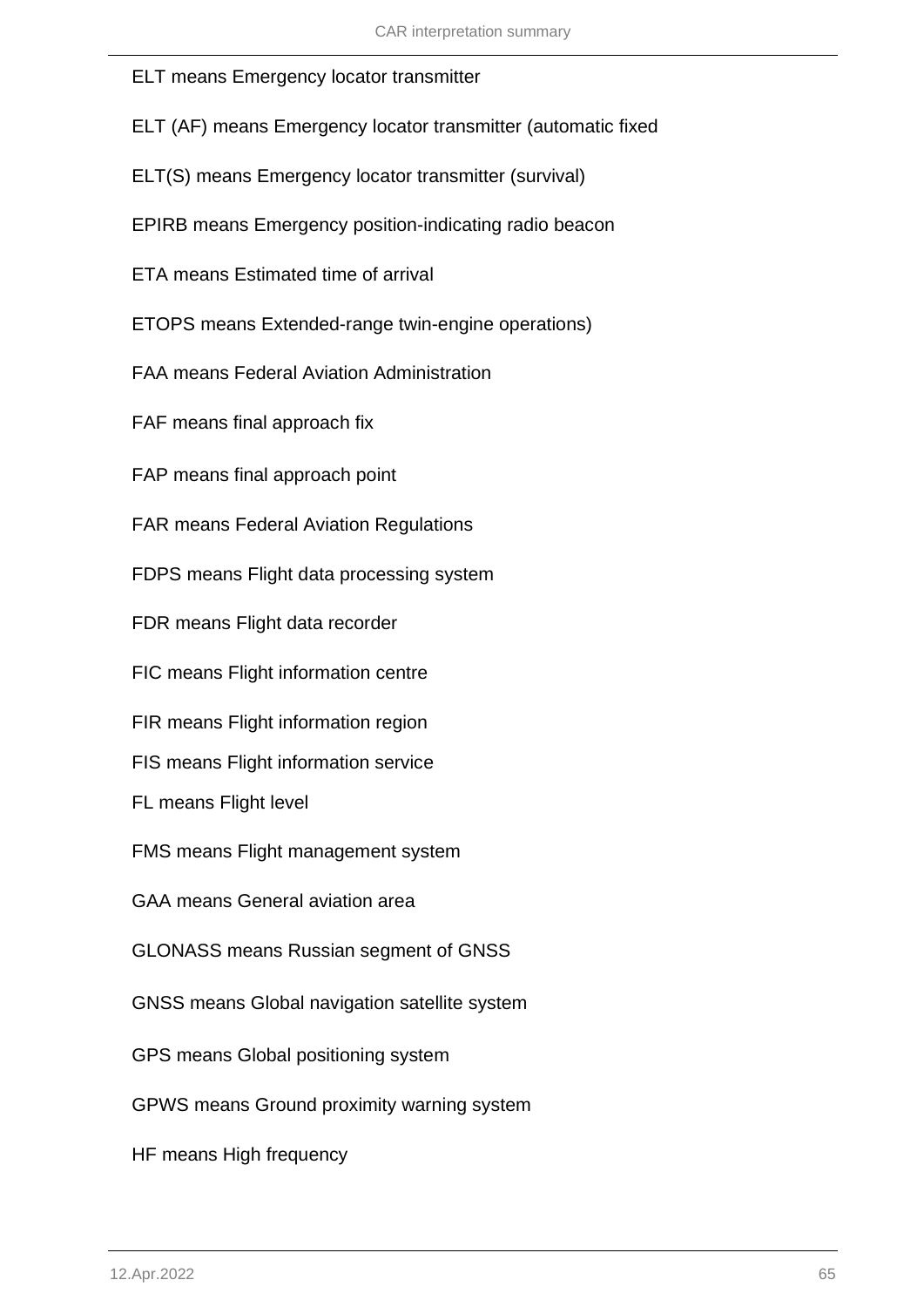- HIGE means hover in ground effect
- HOGE means hover out of ground effect
- IAP means instrument approach procedure
- ICAO means International Civil Aviation Organisation
- ICAO SARP means ICAO Standard and recommended practice
- IFR means Instrument flight rule
- IFSD means In-flight shut down
- ILS means Instrument landing system
- IMC means Instrument meteorological conditions
- INCERFA means uncertainty phase
- IFPSO means Instrument flight procedure service organisation
- ISA means International standard atmosphere
- LAME means licensed aircraft maintenance engineer
- LDA means landing distance available
- LOC means localizer
- LRNS means long range navigation system
- LSA means Light Sport Aircraft
- AMO means Maintenance organisation
- MTO means Maintenance training organisation
- MCTOW means Maximum certificated take-off weight
- MDA means Minimum descent altitude
- MDH means Minimum descent height
- ME means Medical examiner
- ME1 means Medical examiner who holds a Medical Examiner 1 Certificate
- ME2 means Medical examiner who holds a Medical Examiner 2 Certificate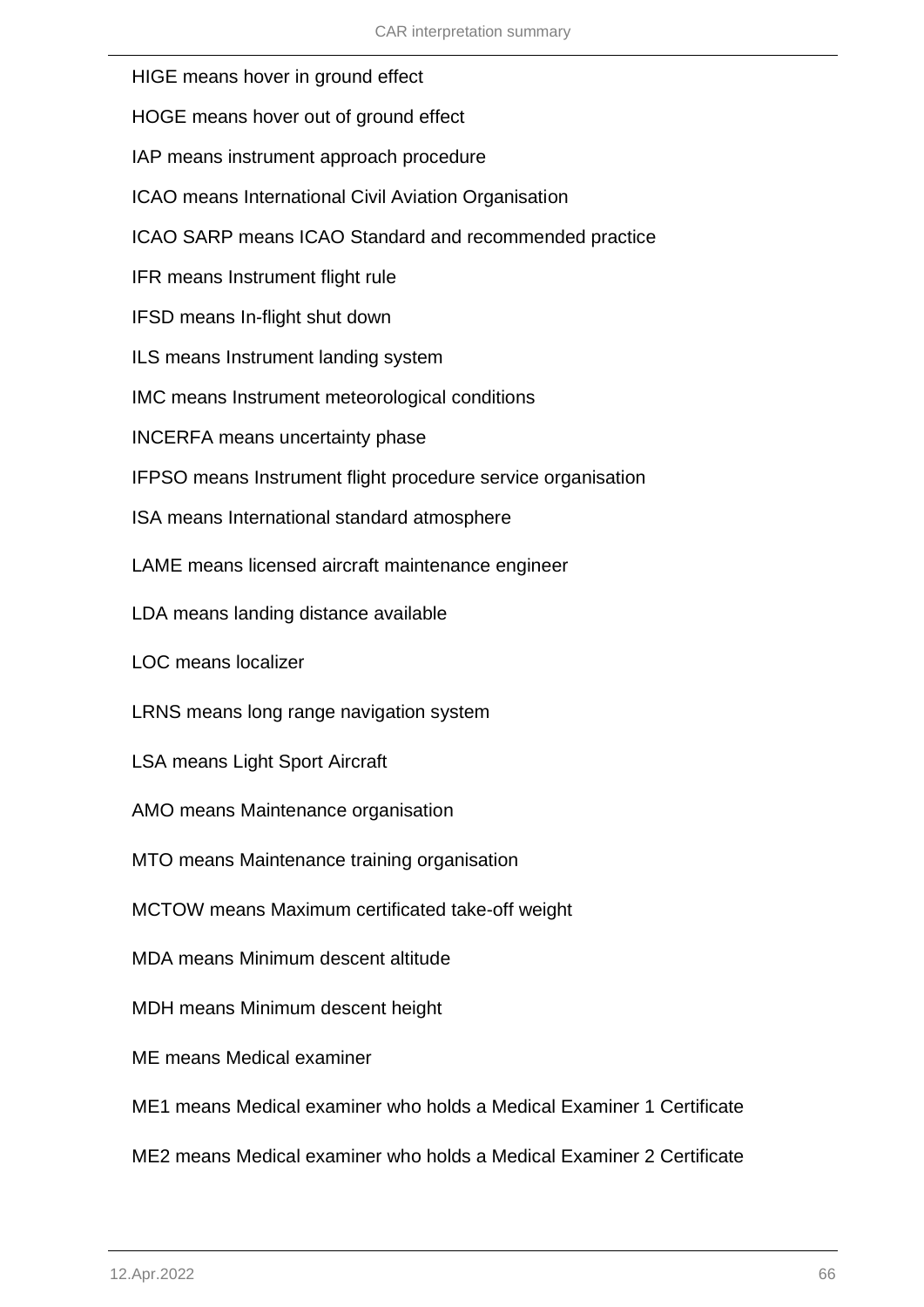- MEL means Minimum equipment list
- METAR means Aerodrome routine meteorological report)
- Meteorological service organisation (НЦУҮБ)
- MLS means Microwave landing system
- MMEL means Master minimum equipment list
- MNPS means Minimum navigation performance specifications
- MTOPP means Mean Tracheal Oxygen Partial Pressure
- MZFW means Maximum zero fuel weight
- NANU means Notice Advisory to NAVSTAR User (GPS NOTAM)
- NDB means Non-directional radio beacon
- NDT means Non-destructive testing
- NM means Nautical mile
- NOF means International NOTAM office
- NPA means Non-precision approach
- NPRM means Notice of proposed rule making
- PAR means Precision approach radar
- PBN means Performance-Based Navigation
- PF means pilot flying
- PIB means Pre-flight Information Bulletin
- PIC means pilot-in-command
- PIC/US means pilot-in-command under supervision
- PLA means Parachute landing area
- PLB means Personal locator beacon
- PMA means Parts Manufacturing Approval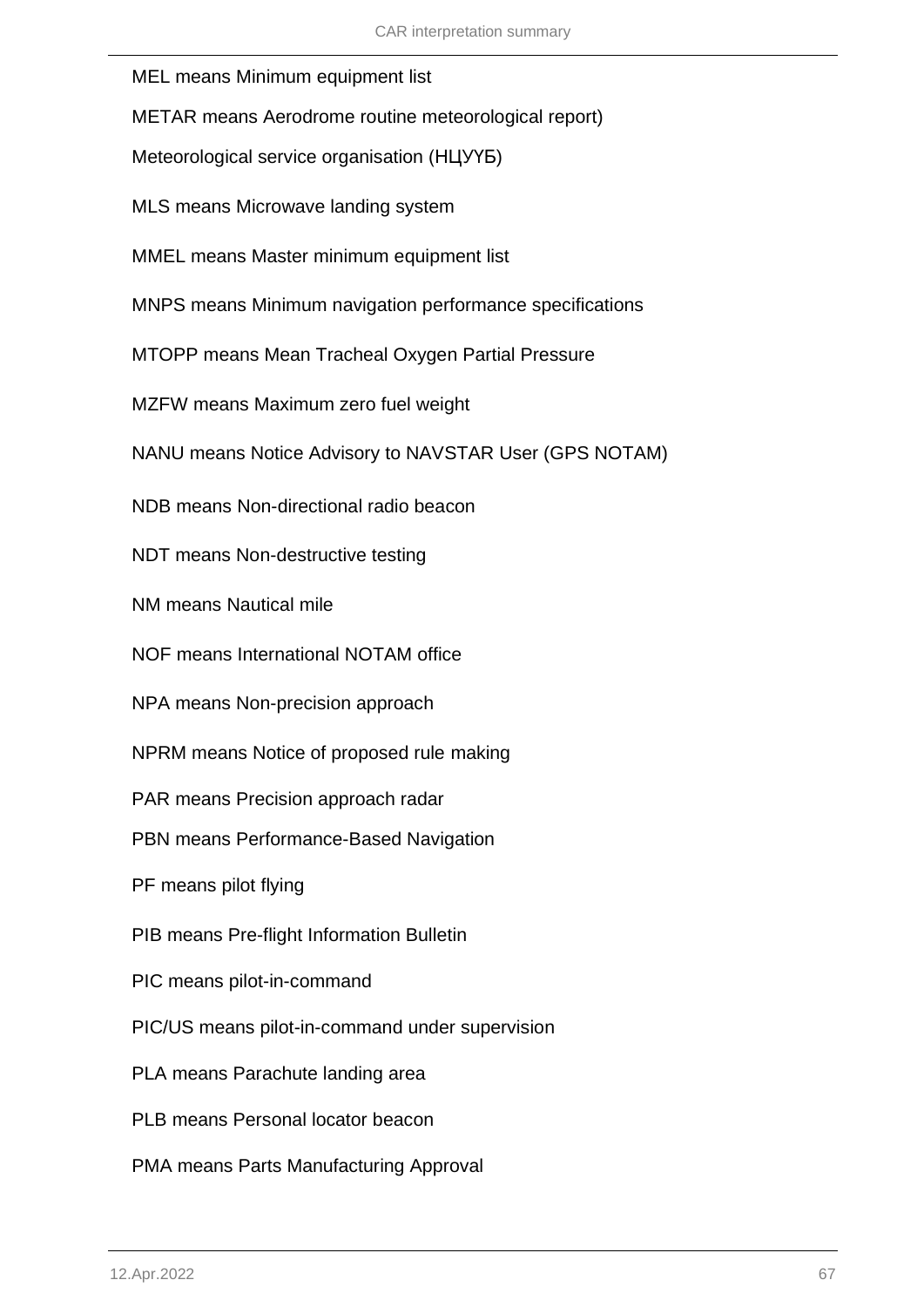PNF means pilot non-flying

PSR means Primary surveillance radar

QFE means Atmospheric pressure at aerodrome level or at runway threshold

QNH means an altimeter sub-scale setting to obtain the elevation when on the ground

RDPS means Radar data processing system

Regulated air cargo agent (ЗААБ)

RESA means Runway end safety area

RF means Radio frequency

RFDPS means Radar and flight data processing system

RNAV means Area navigation

RNP means Required navigation performance

RPM means Revolutions per minute

RVR means Runway visual range

RVSM means Reduced vertical separation minimum

SAR means Search and rescue

SARCC means Search and rescue co-ordination centre

SARTIME means Search and rescue required time

SB means Service bulletin

SEIFR means Single-engine IFR

SELCAL means Selective calling system

SFAR means Special Federal Aviation Regulations issued by the Federal Aviation **Administration** 

SMS means Safety management system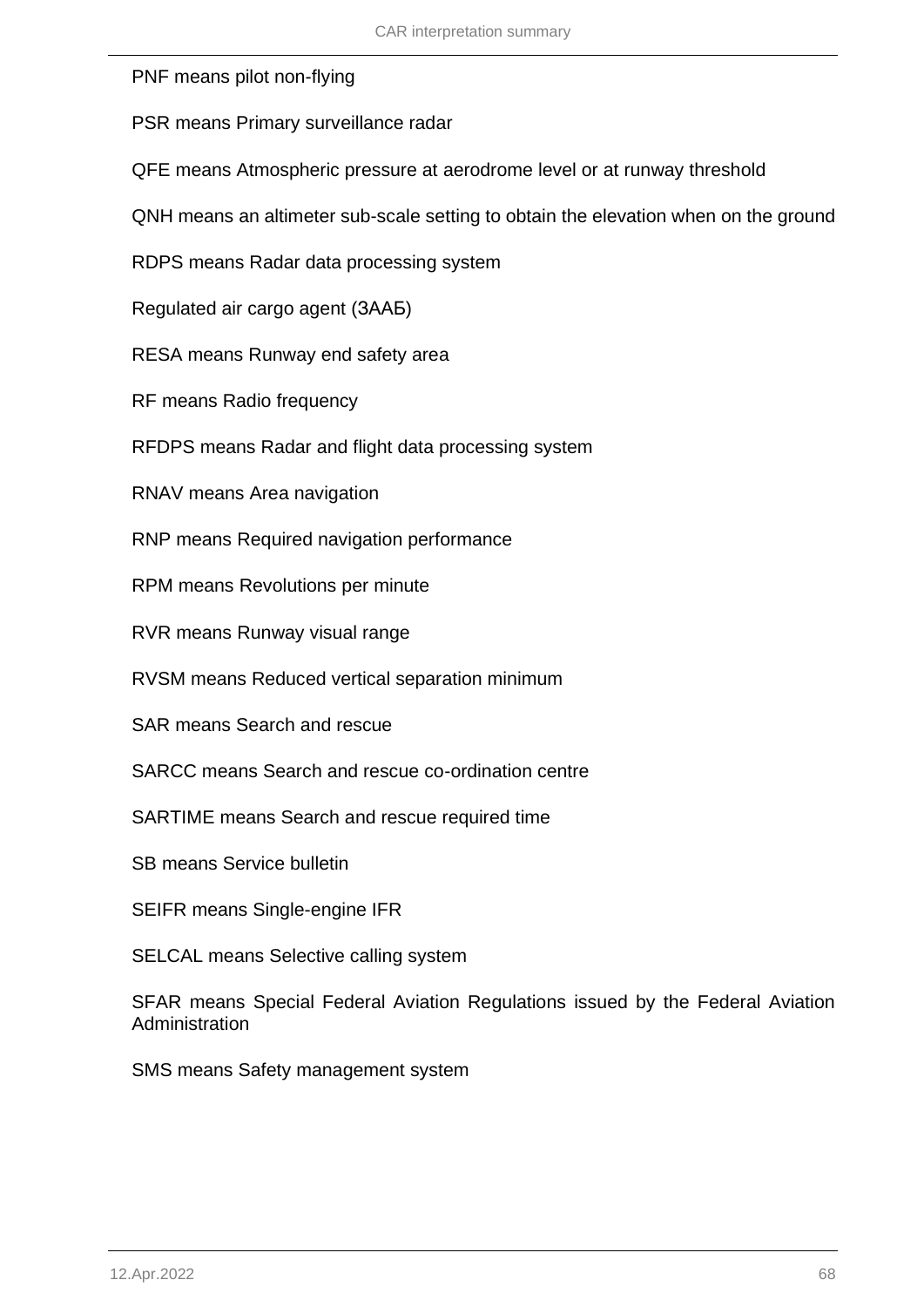| SSP means State safety program                                                         |
|----------------------------------------------------------------------------------------|
| SSR means Secondary surveillance radar                                                 |
| <b>STC means Supplemental Type Certificate</b>                                         |
| STPD means Standard temperature and pressure dry                                       |
| TALPA means Take-off and Landing Performance Assessment                                |
| TAWS means Terrain awareness and warning system                                        |
| TA means Transition altitude                                                           |
| TBO means Time between overhaul                                                        |
| TCAS means Traffic alert and collision avoidance system                                |
| <b>TCDS means Type Certificate Data Sheet</b>                                          |
| <b>TL means Transition level</b>                                                       |
| TLOF means a touchdown and lift-off area located at a heliport                         |
| TODA means Take-off distance available                                                 |
| TORA means Take-off run available                                                      |
| <b>TSO means Technical Standard Order</b>                                              |
| UAS means Unmanned aircraft system                                                     |
| <b>UF means Uplink formats</b>                                                         |
| UHF means Ultra high frequency                                                         |
| <b>ULAT means Ulaanbaatar time</b>                                                     |
| UTC means Co-ordinated universal time                                                  |
| V <sub>1</sub> means Take-off decision speed                                           |
| V <sub>2</sub> means Take-off Safety speed)                                            |
| V <sub>EF</sub> means Calibrated speed at which the critical engine is assumed to fail |
| V <sub>s</sub> means Stalling speed                                                    |
| VFR means Visual flight rules                                                          |
| VHF means Very high frequency                                                          |